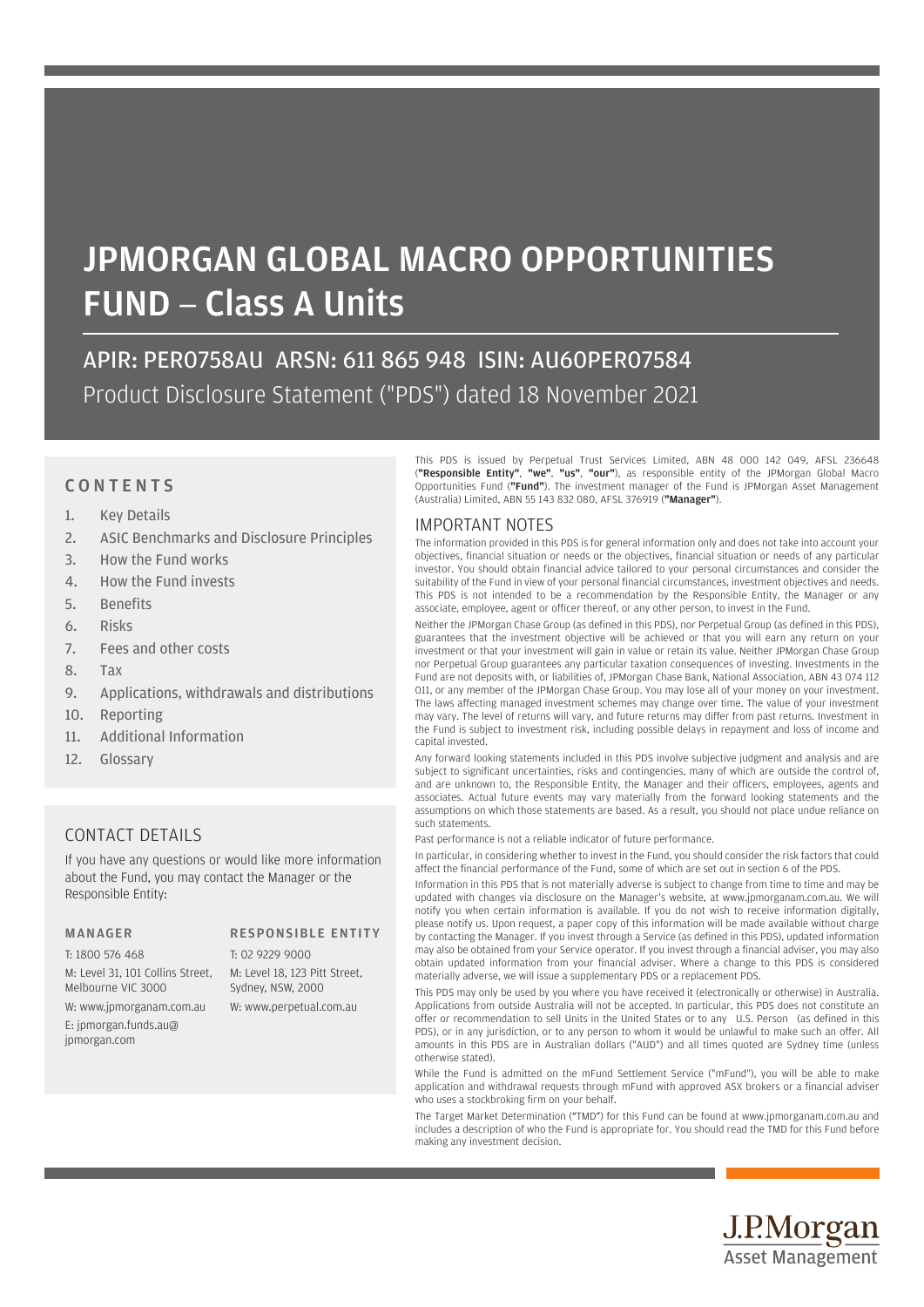### 1. Key Details

| Fund                                    | JPMorgan Global Macro Opportunities Fund, ARSN 611 865 948.                                                                                                                                                                                                                                                                                                                |
|-----------------------------------------|----------------------------------------------------------------------------------------------------------------------------------------------------------------------------------------------------------------------------------------------------------------------------------------------------------------------------------------------------------------------------|
| Class                                   | Class A Units.                                                                                                                                                                                                                                                                                                                                                             |
| Responsible Entity                      | Perpetual Trust Services Limited, ABN 48 000 142 049, AFSL 236648.                                                                                                                                                                                                                                                                                                         |
| Manager                                 | JPMorgan Asset Management (Australia) Limited, ABN 55 143 832 080, AFSL 376919.                                                                                                                                                                                                                                                                                            |
| Delegated Manager                       | JPMorgan Asset Management (UK) Limited.                                                                                                                                                                                                                                                                                                                                    |
| Administrative Agent                    | JPMorgan Chase Bank, N.A. (Sydney Branch) ABN 43 074 112 011.                                                                                                                                                                                                                                                                                                              |
| Custodian                               | JPMorgan Chase Bank, N.A. (Sydney Branch) ABN 43074112011.                                                                                                                                                                                                                                                                                                                 |
| Registrar                               | Link Fund Solutions Pty Limited, ABN 44 114 914 215                                                                                                                                                                                                                                                                                                                        |
| Investment Objective                    | The investment objective of the Fund is to achieve capital appreciation in excess of its Benchmark by<br>investing primarily in securities, globally, using derivatives where appropriate.                                                                                                                                                                                 |
| <b>Investment Strategy</b>              | The Fund aims to achieve capital appreciation in excess of its cash benchmark, by investing primarily<br>either directly or through derivatives, in equities, commodity index instruments, convertible securities,<br>debt securities, currencies and cash and cash equivalents. Issuers of these securities may be located in<br>any country, including emerging markets. |
| Benchmark                               | Bloomberg AusBond Bank Bill Index <sup>1</sup> .                                                                                                                                                                                                                                                                                                                           |
| <b>Business Day</b>                     | A day (other than a Saturday, Sunday, or public holiday, the day prior to Christmas Day or New Year's Eve)<br>on which trading banks are opened for general banking business in Sydney.                                                                                                                                                                                    |
|                                         |                                                                                                                                                                                                                                                                                                                                                                            |
| Minimum initial investment<br>amount    | \$25,000.                                                                                                                                                                                                                                                                                                                                                                  |
| Minimum subsequent<br>investment amount | \$5,000.                                                                                                                                                                                                                                                                                                                                                                   |
| Minimum holding amount                  | \$1,000.                                                                                                                                                                                                                                                                                                                                                                   |
| Minimum withdrawal amount               | \$5.000.                                                                                                                                                                                                                                                                                                                                                                   |
| Applications                            | Generally processed daily if the Registrar receives the application request before 12 noon (Sydney time)<br>on a Business Day.                                                                                                                                                                                                                                             |
| Withdrawals                             | Generally processed daily if the Registrar receives the withdrawal request before 12 noon (Sydney time)<br>on a Business Day.                                                                                                                                                                                                                                              |
| <b>Distributions</b>                    | Annually, as at 30 June or more regularly at the discretion of the Responsible Entity.                                                                                                                                                                                                                                                                                     |
| Fees and costs                          | Refer to the table in section 7 "Fees and other costs" which sets out the fees and costs in relation to the<br>Fund.                                                                                                                                                                                                                                                       |
| Risks of investing                      | Refer to section 6 "Risks" which sets out the risks of investing into the Fund.                                                                                                                                                                                                                                                                                            |
| Tax                                     | A summary of the tax implications of an investment in the Fund for Australian resident taxpayers is<br>contained in section 8 "Tax" of this PDS. You should however seek independent tax advice.                                                                                                                                                                           |

If you are investing through a Service, you should seek advice from your Service operator as the key details referred to above may vary due to the Service operator's requirements.

"Bloomberg Finance L.P. and its affiliates (collectively, "**Bloomberg**") are not affiliated with the Manager or the Responsible Entity and do not approve, endorse, review, or recommend the Fund. Bloomberg and the Benchmark are trademarks or service marks of Bloomberg and have been licensed to the Manager. Bloomberg does not guarantee the timeliness, accurateness, or completeness of any data or information relating to the Benchmark.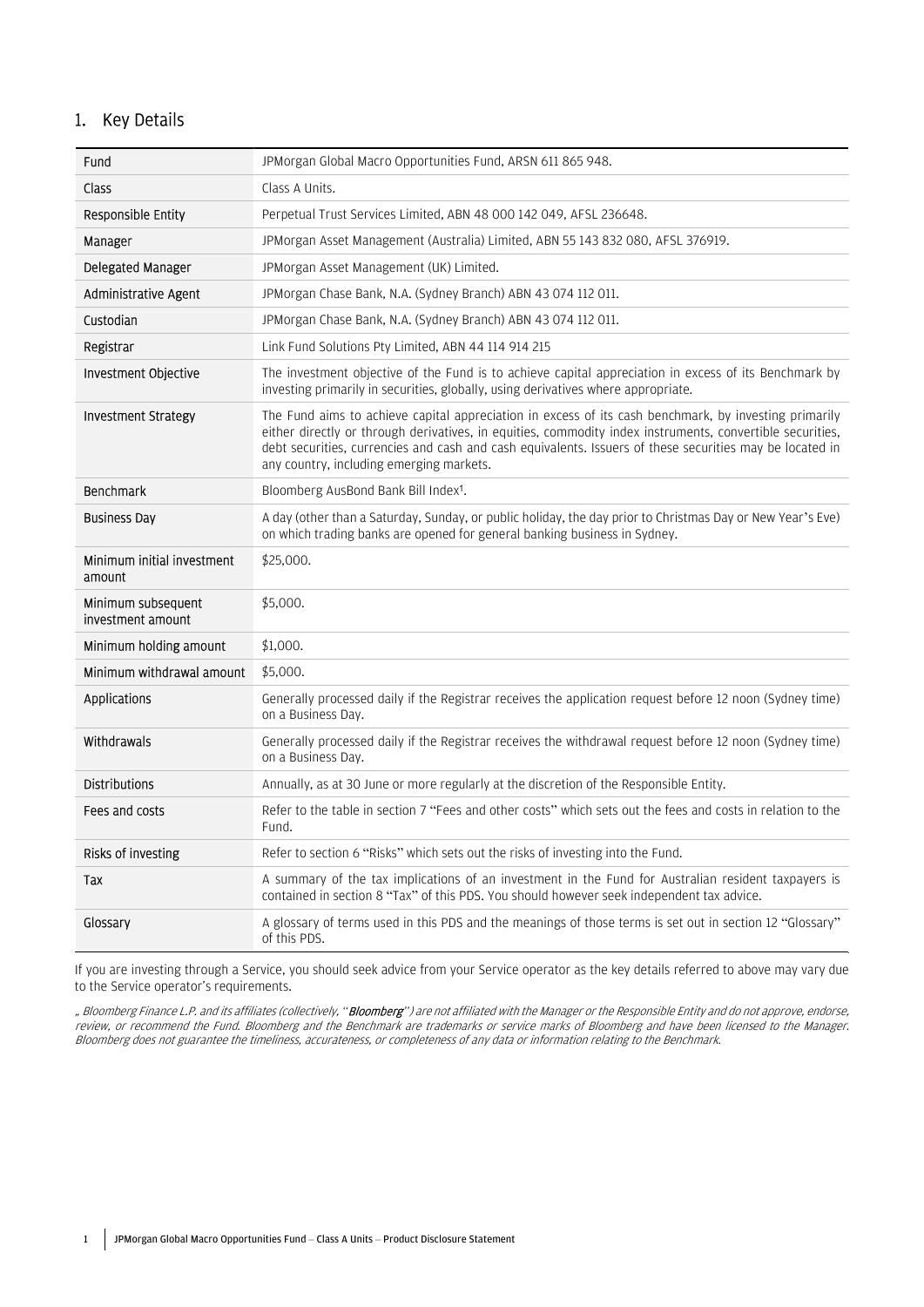## 2. ASIC Benchmarks and Disclosure Principles

This section of the PDS addresses ASIC's benchmarks and disclosure principles for hedge funds and provides references to other sections of the PDS where you can find further information. This information is intended to assist you with analysing an investment in the Fund. You should read the entire PDS for full details before deciding whether to invest in the Fund. Please note that in this section, the reference to "benchmark" represents criteria set by ASIC and is not a reference to the Benchmark against which the Fund's performance will be measured which is set out in section 1 of this PDS.

Each of the below benchmarks addresses key areas which ASIC believes investors should understand before making an investment in the Fund. Where the Responsible Entity does not meet a particular benchmark, ASIC requires the Responsible Entity to explain why the benchmark is not met and what alternative measures have been put in place to mitigate the concern underlying the relevant benchmark.

| <b>Benchmarks</b>   |                                                                                                                                                                                                                                                                                                                                                                                                                                                                                                |
|---------------------|------------------------------------------------------------------------------------------------------------------------------------------------------------------------------------------------------------------------------------------------------------------------------------------------------------------------------------------------------------------------------------------------------------------------------------------------------------------------------------------------|
| Valuation of assets | This benchmark addresses whether valuations of the Fund's non-exchange traded assets are provided by<br>an independent administrator or independent valuation service provider.                                                                                                                                                                                                                                                                                                                |
|                     | The Responsible Entity does not meet this benchmark as it outsources the valuation of the Fund's assets<br>to the Administrative Agent of the Fund, which is a related party of the Manager.                                                                                                                                                                                                                                                                                                   |
|                     | The Responsible Entity has appointed the Administrative Agent pursuant to a written service agreement.<br>Under this agreement, the Administrative Agent has certain reporting obligations to the Responsible Entity<br>in connection with Fund valuation.                                                                                                                                                                                                                                     |
|                     | The Manager, on behalf of the Responsible Entity, limits the risk of any lack of independence and any<br>related party conflicts in the valuation of non-exchange traded assets by monitoring the valuation of the<br>Fund's assets.                                                                                                                                                                                                                                                           |
|                     | Refer to section 3 for more information in relation to the valuation of the assets of the Fund.                                                                                                                                                                                                                                                                                                                                                                                                |
| Periodic reporting  | This benchmark addresses whether certain periodic disclosure of key information will be provided to<br>Unitholders in the Fund on an annual and more regular basis.                                                                                                                                                                                                                                                                                                                            |
|                     | The Responsible Entity does not meet this benchmark as certain information is not available from the<br>Fund.                                                                                                                                                                                                                                                                                                                                                                                  |
|                     | The following information will be made available to investors in the Fund.                                                                                                                                                                                                                                                                                                                                                                                                                     |
|                     | Daily reporting: the application, withdrawal and net asset value ("NAV") prices of each class, for each<br>Business Day, are available on the Manager's website at www.jpmorganam.com.au on the following<br>Business Day.                                                                                                                                                                                                                                                                     |
|                     | Monthly reporting: information on the Fund's investments (such as sector and geographical breakdowns),<br>any material information in relation to the risk profile, objective, or key individuals and annual investment<br>returns over at least a five-year period or since inception (where the Fund has been operating for less<br>than five years) will be disclosed in the Fund's factsheet, which is updated monthly and available on the<br>Manager's website at www.jpmorganam.com.au. |
|                     | Annual reporting: financial information on the Fund and any changes to key service providers will be<br>disclosed to investors in the Fund's annual financial report. The Fund's annual financial report will be<br>prepared as at 30 June each year and published on the Manager's website at www.jpmorganam.com.au<br>within 3 months after 30 June each year, or within any additional period permitted by regulatory relief.                                                               |
|                     | Refer to section 10 for information on reporting.                                                                                                                                                                                                                                                                                                                                                                                                                                              |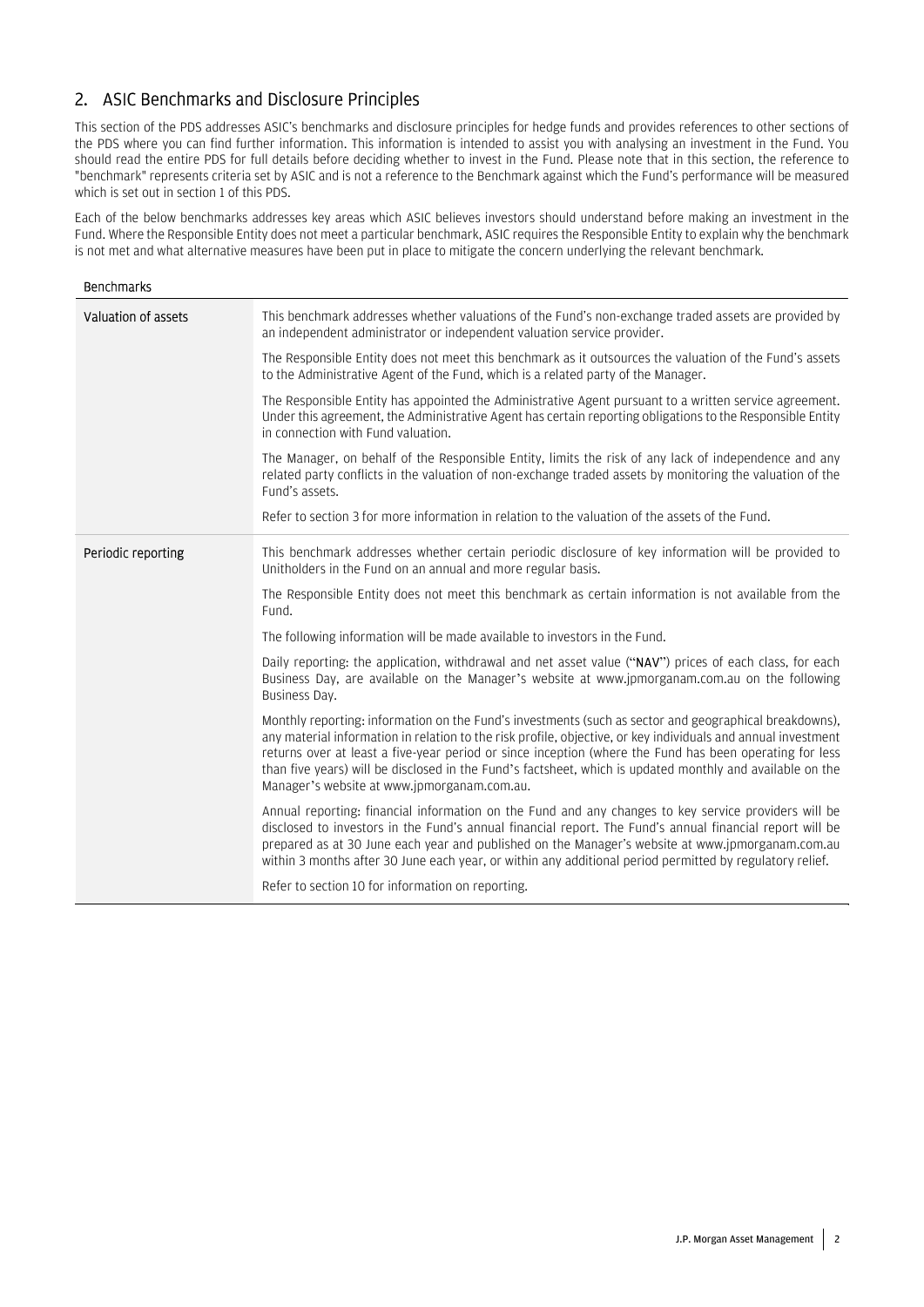### Disclosure Principles

The following table provides disclosure of certain matters ASIC believes investors should understand before making an investment in the Fund and where further information in relation to those matters is set out in this PDS.

| Disclosure<br>Principle  | Summary                                                                                                                                                                                                                                                                                                                                                                                                                                                                         | Where to find more<br>information                                                                                 |
|--------------------------|---------------------------------------------------------------------------------------------------------------------------------------------------------------------------------------------------------------------------------------------------------------------------------------------------------------------------------------------------------------------------------------------------------------------------------------------------------------------------------|-------------------------------------------------------------------------------------------------------------------|
| Investment<br>Strategy   | <b>Investment Process</b><br>The Fund uses an investment process based on macroeconomic research to identify global<br>investment themes and opportunities. It has a flexible and focused approach to take<br>advantage of global trends and changes through traditional and non-traditional assets. It uses<br>a fully integrated, risk management framework which provides detailed portfolio analysis.                                                                       | Refer to sections on<br>leverage,<br>derivatives and<br>short selling in this<br>Disclosures<br>Principles table. |
|                          | <b>Investment Policy</b>                                                                                                                                                                                                                                                                                                                                                                                                                                                        |                                                                                                                   |
|                          | The Fund will primarily invest, either directly or through the use of derivatives, in equities,<br>commodity index instruments, convertible securities, debt securities, currencies and cash and<br>cash equivalents. Issuers of these securities may be located in any country, including<br>emerging markets.                                                                                                                                                                 |                                                                                                                   |
|                          | The Fund may also invest in below investment grade and unrated debt securities.                                                                                                                                                                                                                                                                                                                                                                                                 |                                                                                                                   |
|                          | The Fund may invest up to 10% of its assets in onshore PRC securities including China A-<br>Shares through the China-Hong Kong Stock Connect Programmes and onshore debt securities<br>issued within the PRC through China-Hong Kong Bond Connect.                                                                                                                                                                                                                              |                                                                                                                   |
|                          | Allocations may vary significantly and the Fund may be concentrated in, or have net long or<br>net short exposure to, certain markets, sectors or currencies from time to time.                                                                                                                                                                                                                                                                                                 |                                                                                                                   |
|                          | The Fund may invest in derivatives to achieve its investment objective. Such instruments may<br>also be used for hedging and efficient portfolio management. These instruments may include,<br>but are not limited to, futures, options, contracts for difference, total return swaps, selected<br>OTC derivatives and other financial derivative instruments.                                                                                                                  |                                                                                                                   |
|                          | AUD is the reference currency of the Fund. The Fund may invest in assets denominated in<br>any currency and uses a flexible hedging approach. Through currency hedging, the Fund<br>seeks to minimise the effect of currency fluctuations.                                                                                                                                                                                                                                      |                                                                                                                   |
|                          | Please refer to the sections 3, 4 and 6 for further disclosure in relation to:                                                                                                                                                                                                                                                                                                                                                                                                  |                                                                                                                   |
|                          | detailed information on the investment strategy and the investment policy;<br>$\bullet$                                                                                                                                                                                                                                                                                                                                                                                         |                                                                                                                   |
|                          | an explanation of how the strategy may produce returns;<br>$\bullet$                                                                                                                                                                                                                                                                                                                                                                                                            |                                                                                                                   |
|                          | diversification guidelines or limits;<br>$\bullet$                                                                                                                                                                                                                                                                                                                                                                                                                              |                                                                                                                   |
|                          | specific risks associated with the investment strategy;<br>$\bullet$                                                                                                                                                                                                                                                                                                                                                                                                            |                                                                                                                   |
|                          | disclosure of the key aspects of the Fund's risk management strategy;<br>$\bullet$                                                                                                                                                                                                                                                                                                                                                                                              |                                                                                                                   |
|                          | if and how the investment strategy can change and what notification would be provided<br>$\bullet$<br>to investors; and                                                                                                                                                                                                                                                                                                                                                         |                                                                                                                   |
|                          | information on the strategy for the Fund and the due diligence process in this selection.                                                                                                                                                                                                                                                                                                                                                                                       |                                                                                                                   |
| Investment<br>manager(s) | The Responsible Entity has appointed the Manager as the investment manager of the Fund<br>pursuant to an investment management agreement.                                                                                                                                                                                                                                                                                                                                       | Refer to section 4<br>for details on key                                                                          |
|                          | The Manager is part of JPMAM, a leading investment manager of choice for institutions,<br>financial intermediaries and individual investors worldwide.                                                                                                                                                                                                                                                                                                                          | individuals involved<br>in the investment<br>activities of the                                                    |
|                          | The Manager acts as an agent to the Responsible Entity to manage the assets of the Fund in<br>accordance with the Fund's investment policy and objectives. In turn, the Manager may<br>delegate and sub-delegate any of its duties, responsibilities, functions or powers to manage<br>the assets of the Fund to one or more entities within the JPMorgan Chase Group. The Manager<br>has delegated day to day investment management responsibilities to the Delegated Manager. | Fund and the terms<br>of the investment<br>management<br>agreement(s).                                            |
| Fund structure           | The Fund is an Australian-domiciled managed investment scheme that is registered with ASIC<br>and governed by the Constitution and the Act.                                                                                                                                                                                                                                                                                                                                     | Refer to section 3<br>for information on                                                                          |
|                          | The Responsible Entity is responsible for the operation of the Fund and has the power to<br>delegate certain duties in accordance with the Act and the Constitution. Key service providers<br>for the Fund include the Manager, the Delegated Manager, Administrative Agent, Custodian                                                                                                                                                                                          | the flow of<br>investment money<br>through the<br>structure and<br>selection of the                               |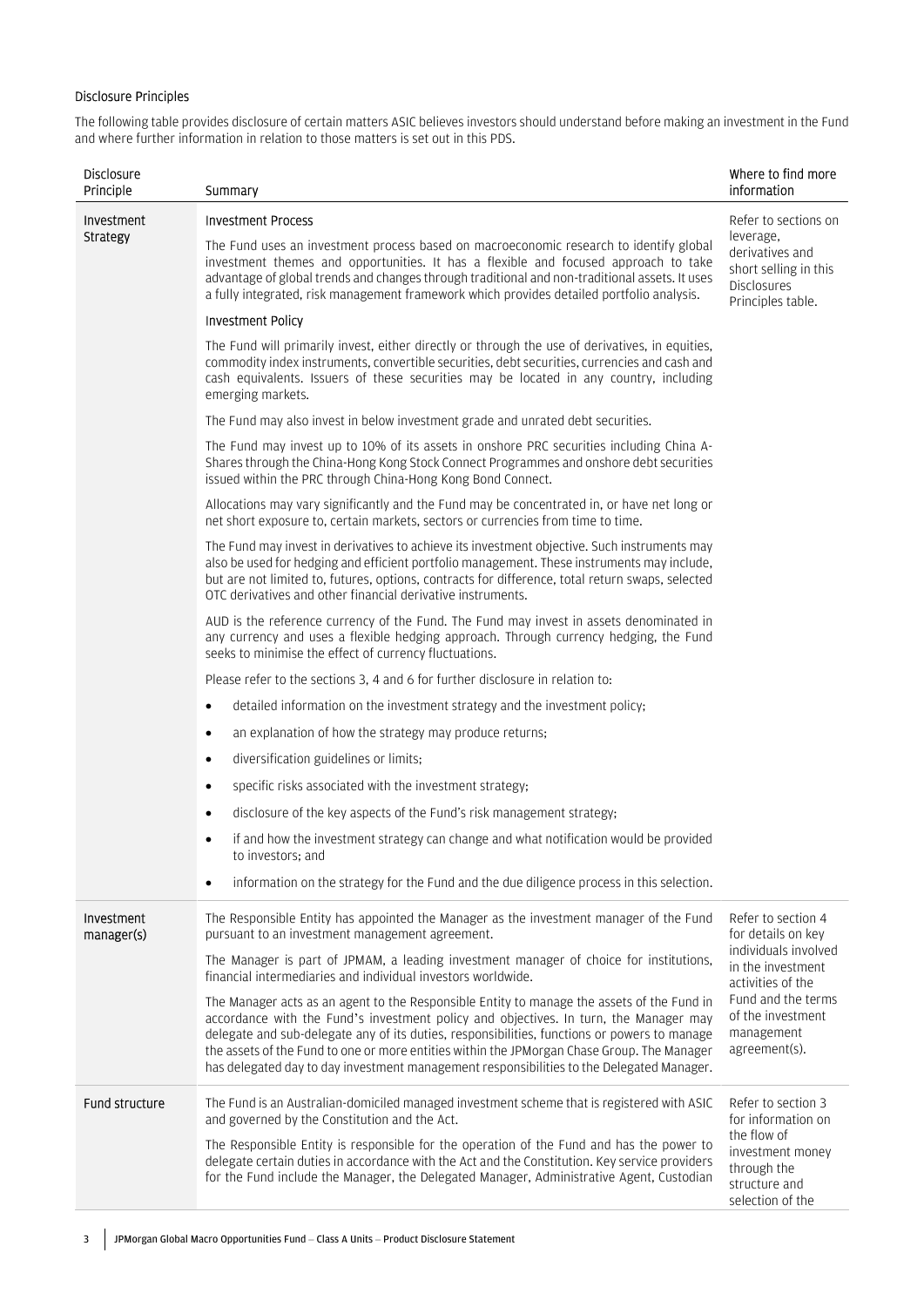| <b>Disclosure</b><br>Principle | Summary                                                                                                                                                                                                                                                                                                                                                                                                                                                                                                                                                                                                                                                                                                                                                          | Where to find more<br>information                                                                                                                           |
|--------------------------------|------------------------------------------------------------------------------------------------------------------------------------------------------------------------------------------------------------------------------------------------------------------------------------------------------------------------------------------------------------------------------------------------------------------------------------------------------------------------------------------------------------------------------------------------------------------------------------------------------------------------------------------------------------------------------------------------------------------------------------------------------------------|-------------------------------------------------------------------------------------------------------------------------------------------------------------|
|                                | and Registrar. The Responsible Entity, at its discretion, may change the Custodian,<br>Administrative Agent and Registrar from time to time or appoint additional service providers.                                                                                                                                                                                                                                                                                                                                                                                                                                                                                                                                                                             | service providers,<br>their role and how                                                                                                                    |
|                                | All arrangements between the Fund, the Manager, the Delegated Manager, the<br>Administrative Agent and Custodian have been entered into at arm's length terms, and<br>include reasonable remuneration for the value provided by the relevant party.                                                                                                                                                                                                                                                                                                                                                                                                                                                                                                              | we ensure key<br>service providers<br>will comply with<br>their service<br>agreement<br>obligations.                                                        |
|                                |                                                                                                                                                                                                                                                                                                                                                                                                                                                                                                                                                                                                                                                                                                                                                                  | Refer to section 4<br>and 6 for key risks<br>of the structure<br>with investing in<br>the Fund.                                                             |
|                                |                                                                                                                                                                                                                                                                                                                                                                                                                                                                                                                                                                                                                                                                                                                                                                  | Refer to section 7<br>for fees and other<br>costs of the Fund.                                                                                              |
| Valuation, location            | The Administrative Agent is responsible for valuing Fund assets.                                                                                                                                                                                                                                                                                                                                                                                                                                                                                                                                                                                                                                                                                                 | Refer to section 3                                                                                                                                          |
| and custody of<br>assets       | There are no geographic limits (including emerging markets) on the market exposure of the<br>Fund's assets. For further information on the location of Fund assets, see disclosure principle<br>'Investment Strategy' above.                                                                                                                                                                                                                                                                                                                                                                                                                                                                                                                                     | for valuation<br>policies of the<br>Administrative<br>Agent.                                                                                                |
|                                | Fund assets are held by the Custodian. The role of the Custodian includes:                                                                                                                                                                                                                                                                                                                                                                                                                                                                                                                                                                                                                                                                                       |                                                                                                                                                             |
|                                | taking custody of and holding assets of the Fund; and<br>$\bullet$                                                                                                                                                                                                                                                                                                                                                                                                                                                                                                                                                                                                                                                                                               |                                                                                                                                                             |
|                                | performing standard custodial functions such as establishing bank accounts,<br>$\bullet$<br>administering the Fund's cash flow and performing various reconciliation procedures.                                                                                                                                                                                                                                                                                                                                                                                                                                                                                                                                                                                 |                                                                                                                                                             |
| Liquidity                      | The Fund is a liquid scheme. Under normal market conditions, the Responsible Entity<br>reasonably expects to be able to realise at least 80% of the Fund's assets at market value,<br>within 10 days.<br>A withdrawal of Units or decrease of all or part of an investment in the Fund can, subject to<br>the suspension of withdrawals, be made at any time by completing the Withdrawal Form and<br>sending it to the Registrar. The proceeds of a withdrawal request will generally be paid within<br>5 Business Days but may take longer in some circumstances (up to 21 days).                                                                                                                                                                              | Refer to section 9<br>for Fund's ability to<br>realise its assets in<br>a timely manner<br>and section 6 for<br>the risks of illiquid<br>classes of assets. |
| Leverage                       | The Fund uses leverage through the use of derivatives. The Fund's expected level of leverage<br>(or currently expected maximum) is 500% of the NAV of the Fund although it is possible that<br>leverage might significantly exceed this level from time to time. In this context leverage is a<br>measure of total exposure of all derivatives and is calculated as the "sum of the notionals"<br>without any netting of opposing positions. As the leverage calculation considers neither<br>sensitivity to market movements nor whether it increases or decreases the overall Fund risk,<br>it may not be representative of the actual investment risk level within the Fund. The provider<br>of this leverage is the counterparty to the relevant derivative. | Refer to the section<br>below on<br>derivatives for the<br>purpose and types<br>of derivatives used.                                                        |
|                                | The Fund uses the absolute value at risk (VaR) approach to measure risk. It seeks to estimate<br>the potential loss it could experience in a month (20 trading days) under normal market<br>conditions. The estimate is based on the previous 12 months (250 business days) of the Fund's<br>performance, and requires that 99% of the time, the Fund's worst outcome is no worse than<br>a 20% decline in NAV.                                                                                                                                                                                                                                                                                                                                                  |                                                                                                                                                             |
|                                | As part of the absolute VaR approach, the derivative notional is converted into absolute for<br>all derivatives and summed to calculate the leverage percentage.                                                                                                                                                                                                                                                                                                                                                                                                                                                                                                                                                                                                 |                                                                                                                                                             |
|                                | The example below shows how leverage affects the value of an investment. Gross leverage<br>of over 100% may magnify losses. The amounts used are for illustrative purposes only and<br>the example refers to long only futures whose underlying assets decline in value by 1%.                                                                                                                                                                                                                                                                                                                                                                                                                                                                                   |                                                                                                                                                             |
|                                | Value of investment into fund: \$100                                                                                                                                                                                                                                                                                                                                                                                                                                                                                                                                                                                                                                                                                                                             |                                                                                                                                                             |
|                                | Total value of assets bought (and/or sold short): \$500                                                                                                                                                                                                                                                                                                                                                                                                                                                                                                                                                                                                                                                                                                          |                                                                                                                                                             |
|                                | Hence gross leverage: Exposure of \$500 / Investment value of \$100 = 500%                                                                                                                                                                                                                                                                                                                                                                                                                                                                                                                                                                                                                                                                                       |                                                                                                                                                             |
|                                | Assets bought by fund: 50 futures contracts on notional value of \$10 each = total \$500                                                                                                                                                                                                                                                                                                                                                                                                                                                                                                                                                                                                                                                                         |                                                                                                                                                             |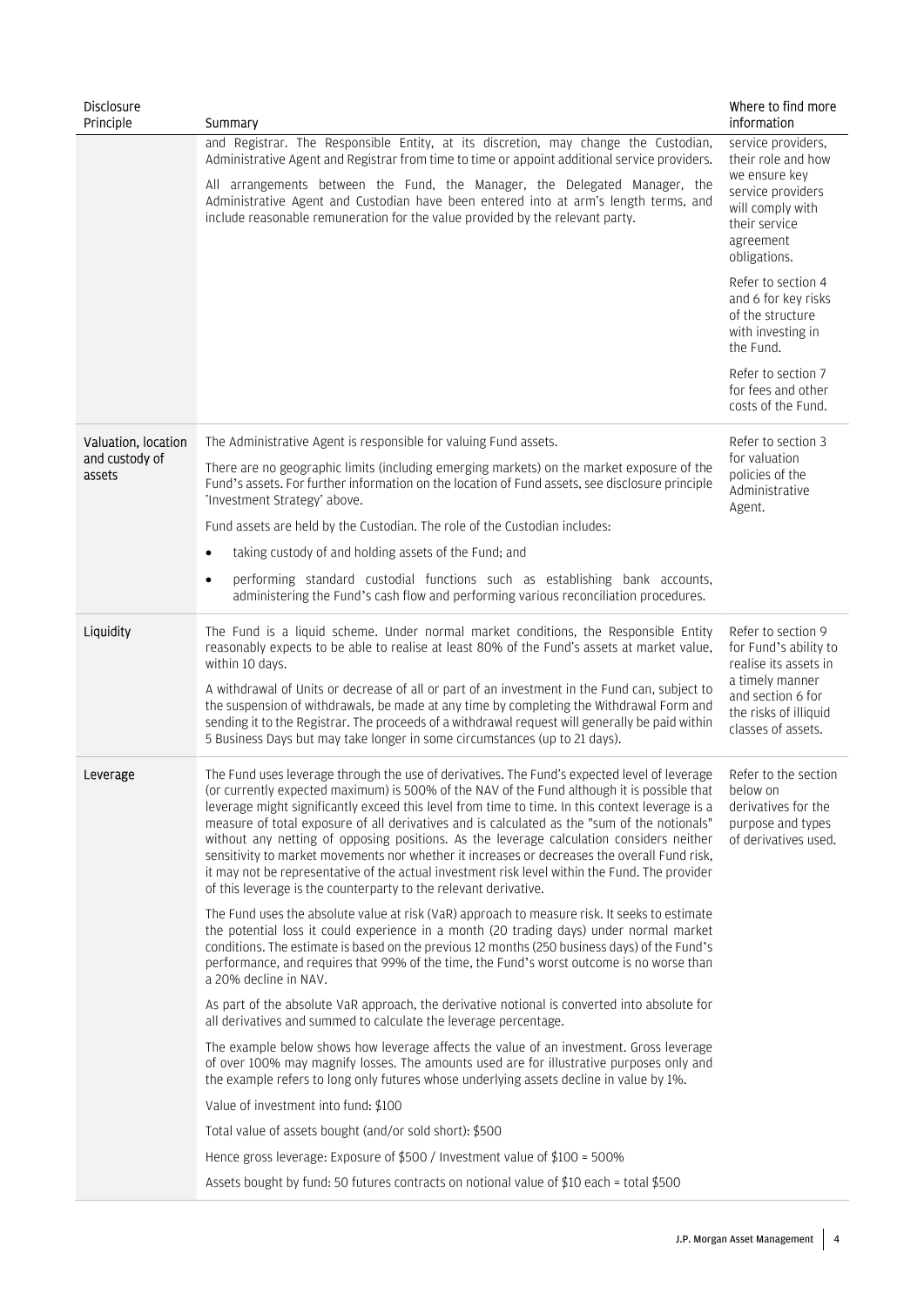| <b>Disclosure</b><br>Principle | Summary                                                                                                                                                                                                                                                                                                                                                                                                                                                                                                                                                                                                                                                                                                                                                                                                                                                                                                                                                                                                                                                                                                                                                                                                                                                                                                          | Where to find more<br>information                               |
|--------------------------------|------------------------------------------------------------------------------------------------------------------------------------------------------------------------------------------------------------------------------------------------------------------------------------------------------------------------------------------------------------------------------------------------------------------------------------------------------------------------------------------------------------------------------------------------------------------------------------------------------------------------------------------------------------------------------------------------------------------------------------------------------------------------------------------------------------------------------------------------------------------------------------------------------------------------------------------------------------------------------------------------------------------------------------------------------------------------------------------------------------------------------------------------------------------------------------------------------------------------------------------------------------------------------------------------------------------|-----------------------------------------------------------------|
|                                | Losses on futures contracts: Asset value of \$500 x Loss of 1% = \$5                                                                                                                                                                                                                                                                                                                                                                                                                                                                                                                                                                                                                                                                                                                                                                                                                                                                                                                                                                                                                                                                                                                                                                                                                                             |                                                                 |
|                                | Value of investment: $$100$ less losses of $$5$ = $$95$                                                                                                                                                                                                                                                                                                                                                                                                                                                                                                                                                                                                                                                                                                                                                                                                                                                                                                                                                                                                                                                                                                                                                                                                                                                          |                                                                 |
|                                | A loss of 1% on the assets underlying the futures causes a 5% loss in portfolio value because<br>of the 500% leverage.                                                                                                                                                                                                                                                                                                                                                                                                                                                                                                                                                                                                                                                                                                                                                                                                                                                                                                                                                                                                                                                                                                                                                                                           |                                                                 |
|                                | In relation to the purchases and sale transaction that the brokers will settle for the Fund, the<br>brokers may provide financing to the Fund and may hold assets and cash on behalf of the<br>Fund in connection with such settlement and financing transactions. As security for the<br>payment and performance of its obligations and liabilities to the brokers, the Fund will<br>advance to the brokers, collateral in the form of securities or cash. In the event of insolvency<br>(or other events of defaults), such securities or cash may be encumbered or subject to set-<br>off rights and the Fund may not be able to recover its collateral in full.                                                                                                                                                                                                                                                                                                                                                                                                                                                                                                                                                                                                                                              |                                                                 |
| <b>Derivatives</b>             | The Fund may invest in derivatives to achieve its investment objective and for the purposes<br>of hedging and efficient portfolio management.                                                                                                                                                                                                                                                                                                                                                                                                                                                                                                                                                                                                                                                                                                                                                                                                                                                                                                                                                                                                                                                                                                                                                                    | Refer to section 4<br>for details of limits                     |
|                                | These financial derivative instruments include, but are not limited to, financial futures                                                                                                                                                                                                                                                                                                                                                                                                                                                                                                                                                                                                                                                                                                                                                                                                                                                                                                                                                                                                                                                                                                                                                                                                                        | on exposure                                                     |
|                                | contracts, options (on equities, interest rates, indices, bonds, currencies, commodity indices<br>or other instruments), forward contracts (including foreign exchange contracts), swaps<br>(including total return swaps, foreign exchange swaps, commodity index swaps, interest rate<br>swaps, and swaps on baskets of equities, volatility swaps and variance swaps), contracts for<br>different credit derivatives (including credit default derivatives, credit default swaps and<br>credit spread derivatives), warrants, mortgage TBAs (To-Be-Announced), and structured<br>financial derivative instruments such as credit-linked and equity-linked securities. These<br>derivatives may be OTC or exchange traded derivatives.                                                                                                                                                                                                                                                                                                                                                                                                                                                                                                                                                                         | Refer to section 6<br>for risks associated<br>with derivatives. |
|                                | The Fund will only enter into transactions with counterparties which the Delegated Manager<br>believes to be creditworthy. Approved counterparties will typically have a public rating of A-<br>or above. The counterparty does not have any control or approval over the composition or<br>management of the Fund's investments or transactions or over the assets underlying a<br>derivative.                                                                                                                                                                                                                                                                                                                                                                                                                                                                                                                                                                                                                                                                                                                                                                                                                                                                                                                  |                                                                 |
|                                | Particular Risks of OTC Derivative Transactions                                                                                                                                                                                                                                                                                                                                                                                                                                                                                                                                                                                                                                                                                                                                                                                                                                                                                                                                                                                                                                                                                                                                                                                                                                                                  |                                                                 |
|                                | Investing in financial derivative instruments may expose the Fund to additional key risks in<br>respect of collateral, which are as follows:                                                                                                                                                                                                                                                                                                                                                                                                                                                                                                                                                                                                                                                                                                                                                                                                                                                                                                                                                                                                                                                                                                                                                                     |                                                                 |
|                                | Absence of regulation; counterparty default                                                                                                                                                                                                                                                                                                                                                                                                                                                                                                                                                                                                                                                                                                                                                                                                                                                                                                                                                                                                                                                                                                                                                                                                                                                                      |                                                                 |
|                                | In general, there is less governmental regulation and supervision of transactions in the OTC<br>markets (in which currencies, forward, spot and option contracts, credit default swaps, total<br>return swaps and certain options on currencies are generally traded) than of transactions<br>entered into on organised exchanges. In addition, many of the protections afforded to<br>participants on some organised exchanges, such as the performance guarantee of an<br>exchange clearinghouse, may not be available in connection with OTC transactions.<br>Therefore, the Fund entering into OTC transactions will be subject to the risk that its direct<br>counterparty will not perform its obligations under the transactions and that the Fund will<br>sustain losses. The Fund will only enter into transactions with counterparties which the<br>Delegated Manager believes to be creditworthy, and may reduce the exposure incurred in<br>connection with such transactions through the receipt of letters of credit or collateral from<br>certain counterparties. Regardless of the measures the Fund may seek to implement to<br>reduce counterparty credit risk, however, there can be no assurance that counterparty will<br>not default or that the Fund will not sustain losses as a result. |                                                                 |
|                                | Liquidity; requirement to perform                                                                                                                                                                                                                                                                                                                                                                                                                                                                                                                                                                                                                                                                                                                                                                                                                                                                                                                                                                                                                                                                                                                                                                                                                                                                                |                                                                 |
|                                | From time to time, the counterparties with which the Fund effects transactions might cease<br>making markets or quoting prices in certain of the instruments. In such instances, the Fund<br>might be unable to enter into a desired transaction in currencies, credit default swaps or total<br>return swaps or to enter into an offsetting transaction with respect to an open position, which<br>might adversely affect its performance. Further, in contrast to exchange-traded instruments,<br>forward, spot and option contracts on currencies do not provide the investment manager<br>with the possibility to offset the Fund's obligations through an equal and opposite<br>transaction. For this reason, in entering into forward, spot or options contracts, the Fund may<br>be required, and must be able, to perform its obligations under the contracts.                                                                                                                                                                                                                                                                                                                                                                                                                                           |                                                                 |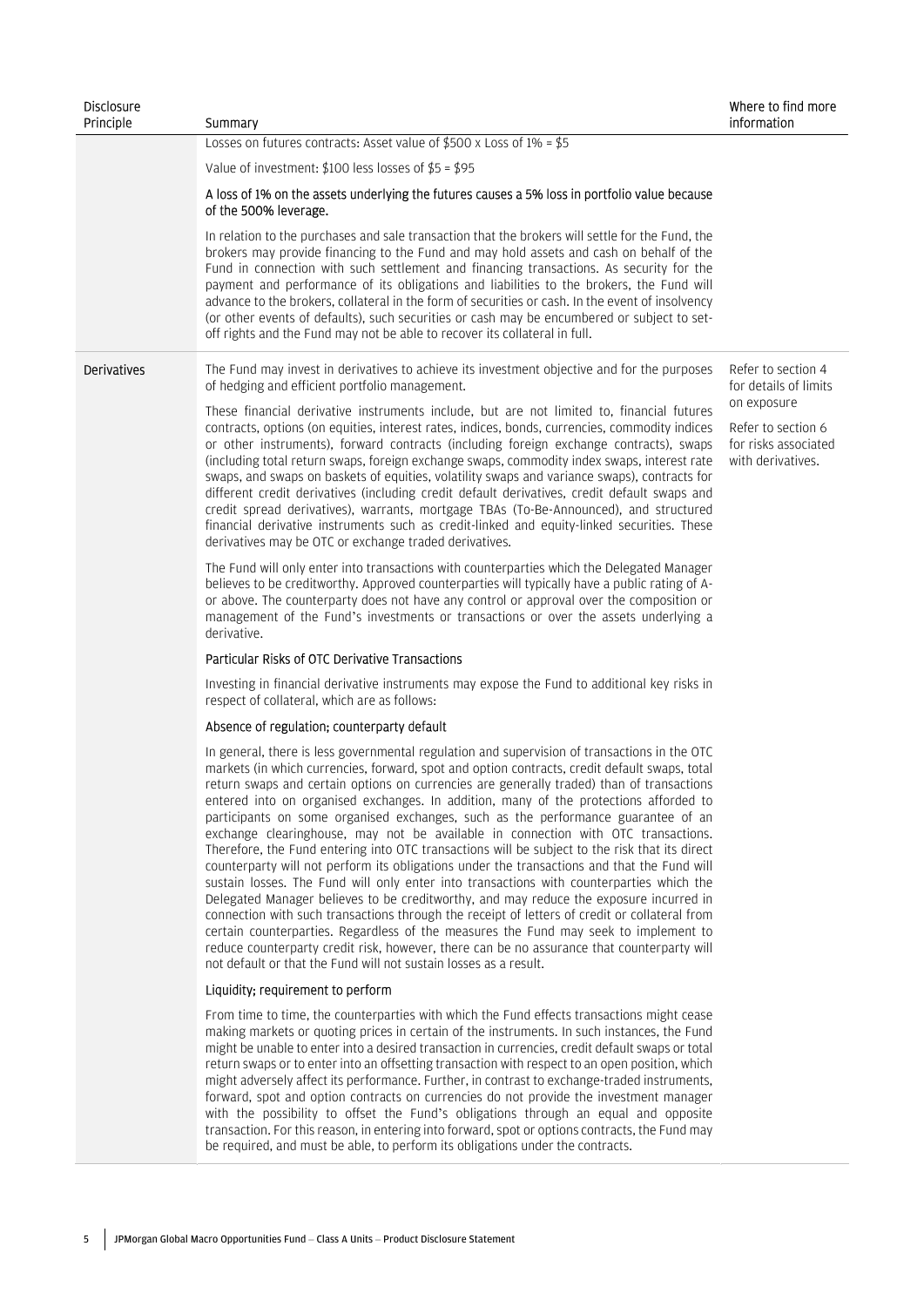| <b>Disclosure</b><br>Principle | Summary                                                                                                                                                                                                                                                                                                                                                                                                                                                                                                                                                                                                                                                                                                                                                                                                                                                                                                                                                                                                                                                                                                                                                                                                                                                                                                                                                                                                                              | Where to find more<br>information                        |
|--------------------------------|--------------------------------------------------------------------------------------------------------------------------------------------------------------------------------------------------------------------------------------------------------------------------------------------------------------------------------------------------------------------------------------------------------------------------------------------------------------------------------------------------------------------------------------------------------------------------------------------------------------------------------------------------------------------------------------------------------------------------------------------------------------------------------------------------------------------------------------------------------------------------------------------------------------------------------------------------------------------------------------------------------------------------------------------------------------------------------------------------------------------------------------------------------------------------------------------------------------------------------------------------------------------------------------------------------------------------------------------------------------------------------------------------------------------------------------|----------------------------------------------------------|
|                                | Necessity for counterparty trading relationships                                                                                                                                                                                                                                                                                                                                                                                                                                                                                                                                                                                                                                                                                                                                                                                                                                                                                                                                                                                                                                                                                                                                                                                                                                                                                                                                                                                     |                                                          |
|                                | As noted above, participants in the OTC market typically enter into transactions only with those<br>counterparties which they believe to be sufficiently creditworthy, unless the counterparty<br>provides margin, collateral, letters of credit or other credit enhancements. The Fund may, but<br>does not currently intend to, enter into transactions on the basis of credit facilities established<br>on behalf of any company within the JPMorgan Chase Group. While the Delegated Manager<br>believes that the Fund will be able to establish multiple counterparty business relationships to<br>permit the Fund to effect transactions in the OTC market and other counterparty markets<br>(including credit default swaps, total return swaps and other swaps market as applicable), there<br>can be no assurance that it will be able to do so. An inability to establish or maintain such<br>relationships would potentially increase the Fund's counterparty credit risk, limit its operations<br>and could require the Fund to cease investment operations or conduct a substantial portion of<br>such operations in the futures markets. Moreover, the counterparties with which the Fund<br>expects to establish such relationships will not be obligated to maintain the credit lines extended<br>to the Fund, and such counterparties could decide to reduce or terminate such credit lines at<br>their discretion. |                                                          |
|                                | Where the Fund enters into financial derivative positions, it will hold sufficient liquid assets<br>(including, if applicable, sufficient liquid long positions) to cover at all times the Fund's<br>obligations arising from its financial derivative positions (including short positions).                                                                                                                                                                                                                                                                                                                                                                                                                                                                                                                                                                                                                                                                                                                                                                                                                                                                                                                                                                                                                                                                                                                                        |                                                          |
| Short selling                  | The Fund does not engage in physical short selling.                                                                                                                                                                                                                                                                                                                                                                                                                                                                                                                                                                                                                                                                                                                                                                                                                                                                                                                                                                                                                                                                                                                                                                                                                                                                                                                                                                                  | Refer to the section                                     |
|                                | However, the Fund may take short positions on a security through the use of financial<br>derivative instruments in the expectation that their value will fall in the open market. The<br>possible loss from taking a short position on a security differs from the loss that could be<br>incurred from a cash investment in the security; the former may be unlimited as there is no<br>restriction on the price to which a security may rise, whereas the latter cannot exceed the<br>total amount of the cash investment. The short selling of investments through financial<br>derivative instruments may also be subject to changes in regulations, which could impose<br>restrictions that could adversely impact returns to investors.                                                                                                                                                                                                                                                                                                                                                                                                                                                                                                                                                                                                                                                                                         | on derivatives in<br>this Disclosure<br>Principle table. |
| Withdrawals                    | A withdrawal of Units or decrease in all or part of an investment in the Fund can, subject to<br>any suspension, be made on any Business Day by completing the withdrawal form and<br>sending it to the Registrar.                                                                                                                                                                                                                                                                                                                                                                                                                                                                                                                                                                                                                                                                                                                                                                                                                                                                                                                                                                                                                                                                                                                                                                                                                   | Refer to section 6<br>and 9 for<br>information on risks  |
|                                | Generally, if the Registrar receives the correctly completed withdrawal request before 12<br>noon (Sydney time) on a Business Day, it will be processed using the withdrawal price<br>calculated for that day. Where the Registrar receives such information after 12 noon (Sydney<br>time) on a Business Day, it will be processed using the withdrawal price determined for the<br>following Business Day.                                                                                                                                                                                                                                                                                                                                                                                                                                                                                                                                                                                                                                                                                                                                                                                                                                                                                                                                                                                                                         | and withdrawal<br>limitations.<br>respectively.          |
|                                | If the Registrar receives a withdrawal request by 12 noon (Sydney time) on a Business Day,<br>the proceeds of that request will generally be paid within 5 Business Days but may take longer<br>in some circumstances (up to 21 days).                                                                                                                                                                                                                                                                                                                                                                                                                                                                                                                                                                                                                                                                                                                                                                                                                                                                                                                                                                                                                                                                                                                                                                                               |                                                          |
|                                | Changes to withdrawal rights will be notified to you in accordance with applicable law.                                                                                                                                                                                                                                                                                                                                                                                                                                                                                                                                                                                                                                                                                                                                                                                                                                                                                                                                                                                                                                                                                                                                                                                                                                                                                                                                              |                                                          |

### 3. How the Fund works

When you invest in the Fund, your money is pooled with investments from other investors and used to buy assets for the Fund, which we manage on behalf of all investors. When you invest in the Fund, you acquire Units. Each Unit that you hold in the Fund represents an equal and undivided interest in the Fund, subject to the liabilities of the Fund. However, we, rather than you, have control over the Fund's assets, management and operation. This PDS relates to Class A Units in respect of the Fund and all rights and entitlements of a Unit relates to the rights, entitlements, obligations, assets, liabilities and other amounts referable to Class A Units. Your investment does not give you an interest in any particular asset of the Fund.

#### About the Responsible Entity

Perpetual Trust Services Limited, the responsible entity of the Fund, is part of the Perpetual Limited group of companies which has been in operation for over 135 years. Perpetual Limited is an Australian public company that has been listed on the ASX for over 50 years.

The Responsible Entity holds Australian financial services licence number 236648 issued by ASIC, which authorises it to operate the Fund.

The Responsible Entity is bound by the Constitution and the Act. The Responsible Entity has lodged a compliance plan with ASIC which sets out the key measures which the Responsible Entity will apply to comply with the Constitution and the Act. The Responsible Entity has established a compliance committee with a majority of external members. Adherence to the compliance plan is overseen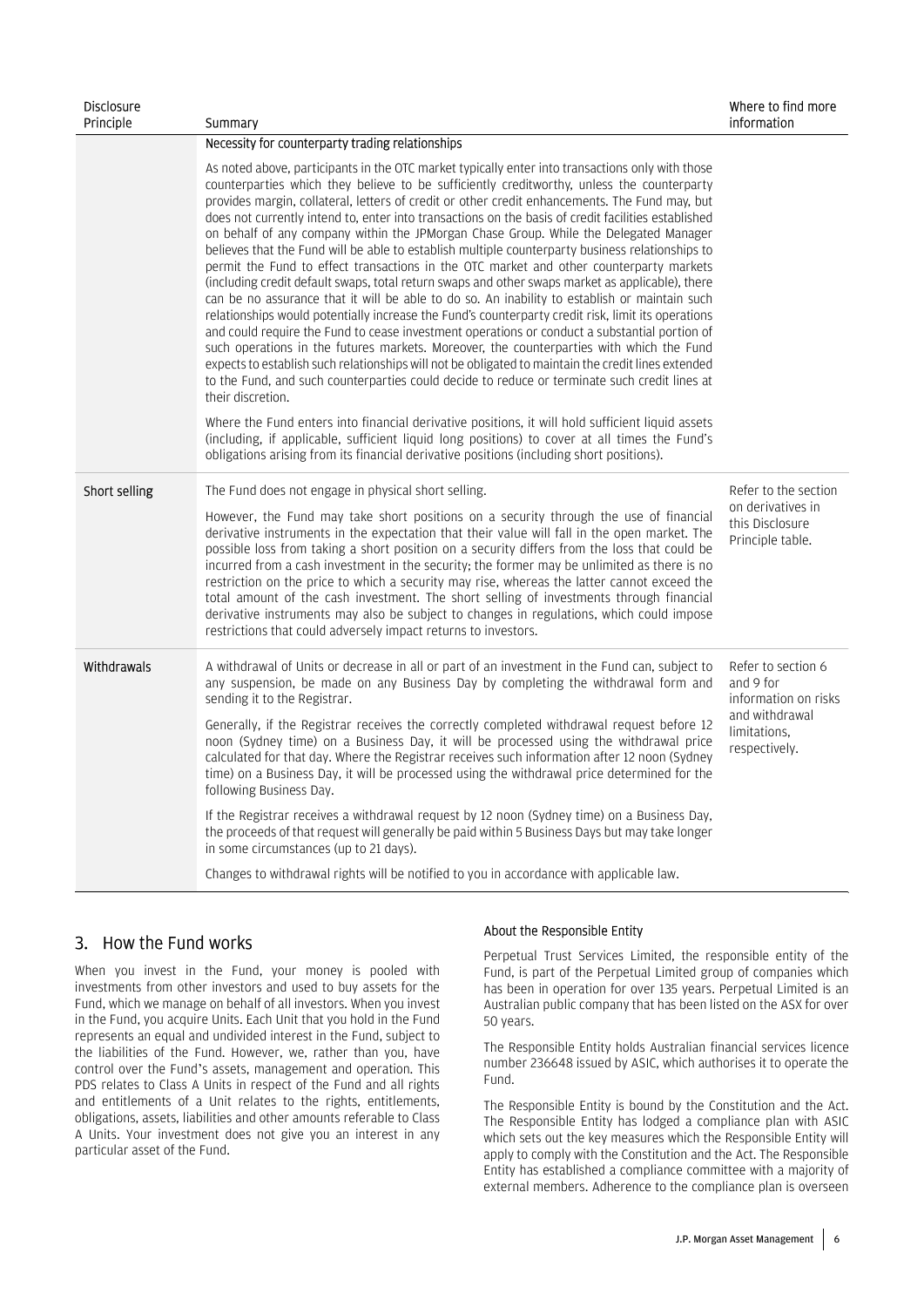by the compliance committee and is audited annually with the audit report being lodged with ASIC.

The Responsible Entity has the power to delegate certain aspects of its duties. The Responsible Entity has appointed JPMorgan Asset Management (Australia) Limited as the investment manager of the Fund. There are no unusual or materially onerous terms in the agreement under which the Manager has been appointed. The Manager has delegated day to day investment management responsibilities to the Delegated Manager.

The Responsible Entity has appointed Link Fund Solutions Pty Limited as Registrar of the Fund. The Responsible Entity has also appointed JPMorgan Chase Bank, N.A. (Sydney Branch) to act as both administrative agent and custodian for the Fund.

The Fund is domiciled in Australia. The diagram below shows the Fund structure and shows the flow of investment money through the structure.



#### Monitoring service providers

The Responsible Entity ensures that the Manager, Custodian, Administrative Agent and Registrar comply with the terms of their respective service agreements by regularly monitoring their performance pursuant to reporting obligations set out in these agreements. Frequency of reporting may be monthly, quarterly, semi-annually or annually and breaches are required to be reported in accordance with compliance arrangements put in place by the Responsible Entity. The Manager ensures that the Delegated Manager of the Fund complies with the terms of the investment management agreement by regularly monitoring the portfolio against the investment policy of the Fund.

#### Valuation of the Fund's assets & liabilities

The Administrative Agent, in calculating the NAV of a class, is required to value the assets and liabilities of the relevant class of the Fund, including to account for costs, charges and fees attributable to each of its class(es). In circumstances where the Administrative Agent of the Fund is required to value nonexchange traded assets, the Administrative Agent must use methods and policies consistent with ordinary commercial practices for valuing property of that type and produce a value that is reasonably current at the time of valuation. The methods and policies adopted by the Administrative Agent are consistent with industry standard.

The valuation of each class of the Fund is generally calculated on each Business Day, however a valuation may be calculated at any time, in accordance with and when required by the Act or an ASIC Instrument. The valuation methods and policies applied by us must be consistent with ordinary commercial practices for valuing property of the relevant kind.

Valuation is based on market value unless:

- a) there is no market for the relevant asset or liability; or
- b) we reasonably believe that the valuation does not represent the fair value of the relevant asset or liability,

in which case, we may use another valuation method or policies in respect of the asset or liability, provided that the method or policies for calculating the value must be consistent with ordinary commercial practice for valuing that type of Fund property and produce a value that is reasonably current at the time of valuation. Where an asset is in a currency other than the currency of the Fund, the asset or liability will be valued using the relevant exchange rate quoted by a bank or other responsible financial institution.

Unless we otherwise prescribe, the value of assets and liabilities of the Fund as at a specified day is to be determined using the values available at the close of that Business Day, unless the specified day is not a Business Day, in which case the value is determined using the values most reasonably current, which are typically as at the close of the preceding Business Day.

Our determination of such values are in the absence of fundamental error, final and binding on all investors of the Fund.

### 4. How the Fund invests

#### Investment Objective

The investment objective of the Fund is to achieve capital appreciation in excess of the Benchmark by investing primarily in securities, globally, using derivatives where appropriate. The Benchmark is a point of reference against which the performance of the Fund may be measured and compared and will not dictate the investment strategy of the Fund. The Fund will be managed without reference to the Benchmark.

#### Investment Process

The Fund uses an investment process based on macroeconomic research to identify global investment themes and opportunities. It has a flexible and focused approach to take advantage of global trends and changes through traditional and non-traditional assets. It uses a fully integrated, risk management framework which provides detailed portfolio analysis.

#### Benchmark

Bloomberg AusBond Bank Bill Index.

Bloomberg Finance L.P. and its affiliates (collectively, "**Bloomberg**") are not affiliated with the Manager and do not approve, endorse, review, or recommend the Fund. Bloomberg and the Benchmark are trademarks or service marks of Bloomberg and have been licensed to the Manager. Bloomberg does not guarantee the timeliness, accurateness, or completeness of any data or information relating to the Benchmark.

#### Base/reference currency of the Fund

#### AUD.

#### Investment Policy of the Fund

The Fund will primarily invest, either directly or through the use of derivatives, in equities, commodity index instruments, convertible securities, debt securities, currencies and cash and cash equivalents. Issuers of these securities may be located in any country, including emerging markets.

The types of assets in which the Fund may invest include:

| Asset types by asset class  | Allocation range<br>Min Max |
|-----------------------------|-----------------------------|
| OTC derivatives             | $-500\% - +500\%$           |
| Cash equivalent investments | 0-100%                      |
| Australian listed equities  | 0-100%                      |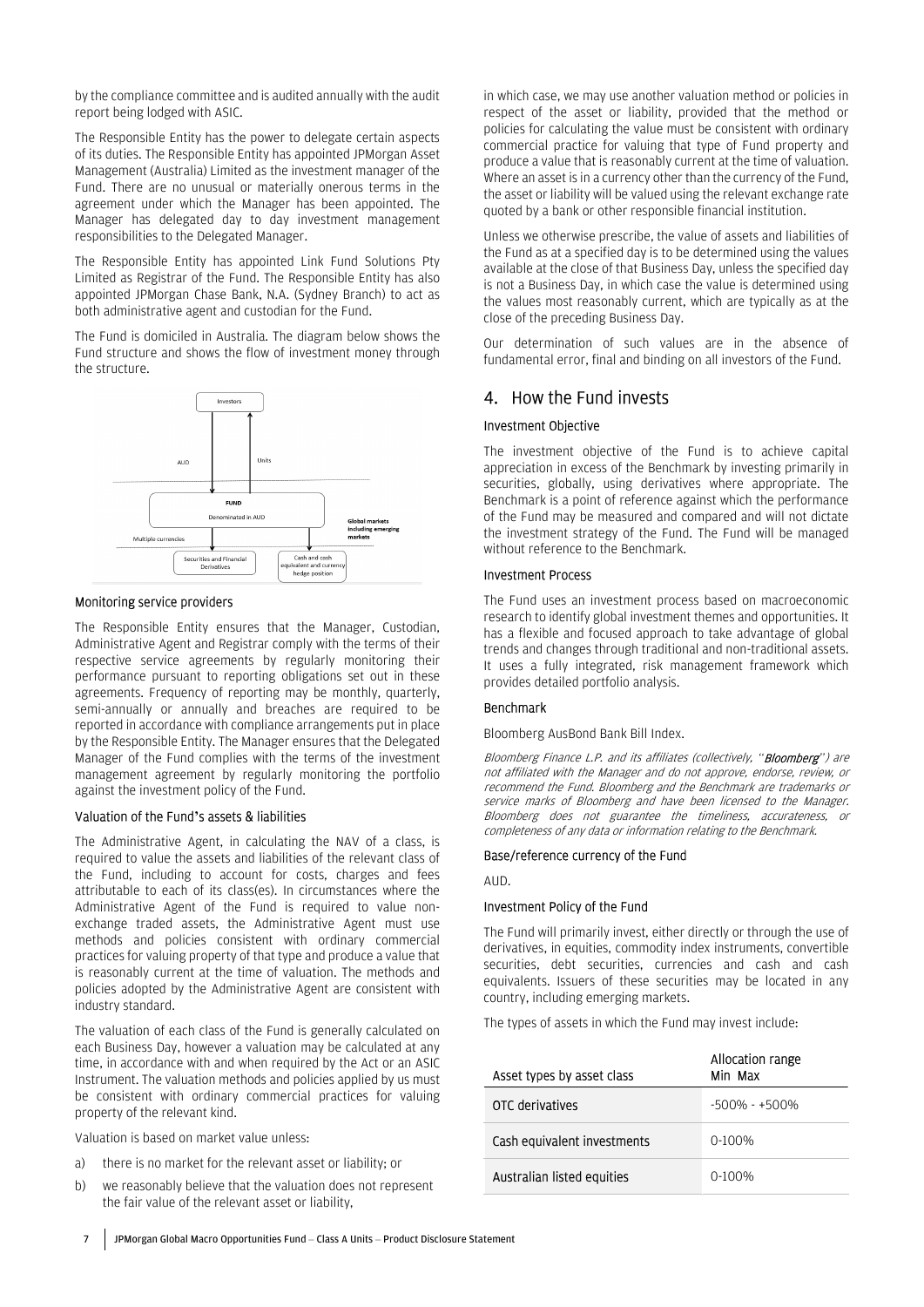| Asset types by asset class      | Allocation range<br>Min Max |
|---------------------------------|-----------------------------|
| Australian unlisted equities    | $0-100%$                    |
| international listed equities   | $0-100%$                    |
| international unlisted equities | $0-100%$                    |
| Australian government bonds     | $0-100%$                    |
| Australian corporate bonds      | $0-100%$                    |
| international government bonds  | $0-100%$                    |
| international corporate bonds   | $0-100%$                    |
| structured products             | $-500\% - +500\%$           |
| real property                   | 0%                          |
| infrastructure                  | 0%                          |
| exchange-traded derivatives     | $-500\% - +500\%$           |

There are no geographic limits (including emerging markets) on the market exposure of the Fund's assets.

The Fund may invest up to 10% of its assets in onshore PRC securities including China A-Shares through the China-Hong Kong Stock Connect Programmes and onshore debt securities issued within the PRC through China-Hong Kong Bond Connect. The Fund also may invest in below investment grade and unrated debt securities.

Allocations may vary significantly and the Fund may be concentrated in, or have net long or net short exposure to, certain markets, sectors or currencies from time to time.

The Fund may invest in derivatives to achieve its investment objective. Such instruments may also be used for hedging and efficient portfolio management. These instruments may include, but are not limited to, futures, options, contracts for difference, total return swaps, selected OTC derivatives and other financial derivative instruments.

AUD is the reference currency of the Fund and the Fund may invest in assets denominated in any currency and uses a flexible hedging approach. As a result, the Fund may experience currency fluctuations.

All of the above investments of the Fund will be made in accordance with the applicable limits and regulations under Australian law and the offering and constituent documents of the Fund. These diversification guidelines and limits include (but are not limited to):

- a) the Fund must ensure an adequate spread of investment risks by sufficient diversification;
- b) the risk exposure to a counterparty in an OTC derivative transaction may not exceed 10% of its assets;
- c) no more than 10% of the Fund's assets may be invested in the units of UCITs and other UCI's;
- d) no more than 10% of the Fund's assets may be invested in transferable securities issued by the same issuing body; and
- e) Notwithstanding the provisions outlined in (d), the Fund is authorised to invest up to 100% of the assets, in accordance

with the principle of risk spreading, in transferable securities and money market instruments issued or guaranteed by an EU Member State, by its local authorities or agencies, or by another member state of the OECD or by public international bodies of which one or more EU Member States are members, provided that the Fund must hold securities from at least six different issues and securities from one issue do not account for more than 30% of the total assets of the Fund.

#### **Suitability**

This Fund is likely to be appropriate for an investor seeking capital growth, to be used as a small allocation within a portfolio where the investor has a high risk-return profile and is seeking daily access to capital.

#### Risk level

The Fund has a risk band of 6 and is suitable for investors with a high risk-return profile.

The risk band is determined in accordance with the Standard Risk Measure<sup>2</sup> and in consideration of other risks factors as set out in section 6 "Risks". It is on a scale from 1 to 7, with 1 being the lowest risk band and 7 the highest.

<sup>2</sup> The Standard Risk Measure is jointly developed by the Financial Services Council and Association of Superannuation Funds of Australia in response to guidance from the Australian Prudential Regulation Authority.

#### Minimum suggested timeframe for holding the investment

Investors should have an investment horizon of at least 5 years. Please note that this is a guide only, not a recommendation.

#### Changes to the Fund

We have the discretion to terminate the Fund, close the Fund to new investors (including to existing investors) and increase the fees and expenses. The Investment Objective and/or Investment Strategy may change as a result of matters or changes beyond our control, including market conditions, change in law or applications and withdrawals made by investors. We will duly notify investors of changes as required by the Act or the Constitution, as applicable. Such notices will also be made available on the Manager's website at www.jpmorganam.com.au.

#### Labour standards and environmental, social and ethical considerations

We do not take into account labour standards and environmental, social and ethical considerations for the purpose of selecting, retaining or realising investments of the Fund.

We have delegated investment management decisions for the Fund to the Manager. The Manager has further delegated day to day investment management responsibilities to the Delegated Manager.

The Delegated Manager of the Fund takes into consideration Environmental, Social (which includes labour standards) and Governance ("ESG") information which is integrated into the investment decision making process of the Fund.

ESG issues are non-financial considerations that may positively or negatively affect a company's / issuer's revenues, costs, cash flows, value of assets and/or liabilities. ESG determinations may not be conclusive and securities of companies / issuers may be purchased and retained, without limit, by the Delegated Manager regardless of potential ESG impact. The impact of ESG integration on the Fund's performance is not specifically measurable as investment decisions are discretionary regardless of ESG considerations.

In particular, the Delegated Manager has implemented a policy that does not permit the Fund to invest in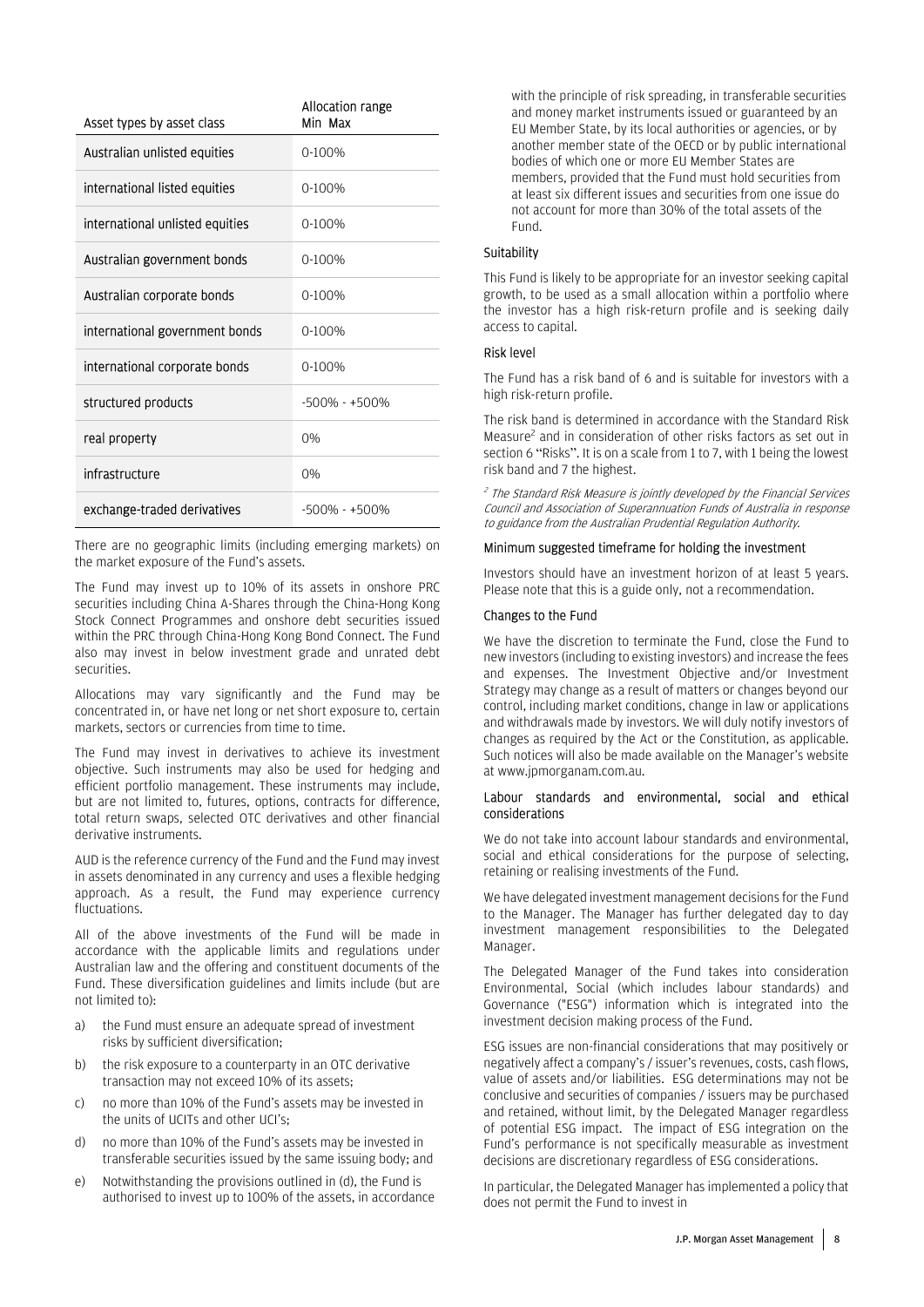- securities classified as being in the tobacco industry according to the Global Industry Classification Standard (GICS); and
- securities classified as Controversial Weapons producers that have been identified by independent third party providers.

If the Fund invests into a security that subsequently becomes classified as being in the tobacco industry according to GICS or is classified as a Controversial Weapons producer that has been identified by independent third party providers, the Fund will sell its entire holdings in the security as soon as practically possible.

#### Key Individuals

The individuals noted below, from the JPMAM Macro Strategies team, whom have been appointed as the investment manager of the Fund, are ultimately responsible for the oversight of the investment activities for the Fund and will devote as much of their time as deemed necessary or appropriate in order to manage the investment activities of the Fund. However they are not required to devote any specific portion of their time to the Fund.

**Shrenick Shah,** managing director, is the head of the Macro Strategies team at J.P. Morgan Asset management, based in London.. An employee since September 2010, Shrenick previously worked in the equity divisions at Deutsche Bank and Credit Suisse. Shrenick obtained a M.Sc. in Econometrics and Mathematical Economics from the London School of Economics.

**Benoit Lanctot,** executive director, portfolio manager in the Macro Strategies team, based in London. An employee since July 2011, Benoit previously worked as a senior analyst in the Convertible Bond team within Multi-Asset Solutions, responsible for the implementation of the fundamental analysis framework with global coverage. Prior to that, Benoit worked in investment banking for the Diversified Industries Group of Scotia Capital Inc. based in Montreal, Canada. He obtained a B.BA with a major in Finance from HEC Montreal and a Masters in Finance from London Business School. Benoit is a CFA and a CAIA charterholder.

Josh Berelowitz, executive director, portfolio manager in the Macro Strategies team, based in London. An employee since September 2011, Josh has been focused on the macro portfolios since inception of the strategy in November 2012. Josh obtained a B.Sc. in Economics from the University of Nottingham and is a CFA charterholder.

Virginia Heriz, executive director, portfolio manager in the Macro Strategies team, based in London. An employee since November 2019, Virginia previously was a portfolio manager at Aberdeen Standard Investments where she was responsible for tactical asset allocation portfolios and segregated multi asset mandates. Prior to that, Virginia was an analyst covering global financials at Martin Currie Investment Management. Virginia has a Diplôme d'IngØnieur from the École Nationale SupØrieure des TØlØcommunications, Paris and a Masters in Telecommunications Engineering form the Universidad PolitØcnica de Madrid.

There are currently no relevant significant adverse regulatory findings against the manager of the Fund, or the key individuals named above.

For further information on key individuals, please visit the fund's website at www.jpmorganam.com.au.

#### Termination of the investment management agreement for the Fund

The Responsible Entity may at any time give notice in writing to the Manager to terminate the investment management agreement in respect of the Fund to take effect 6 months after the date of the notice.

The Responsible Entity may terminate the Manager's appointment immediately if:

- a receiver or liquidator is appointed to the Manager;
- the Manager ceases to carry on business in relation to its activities as an investment manager or materially and adversely breaches the terms of the Manager's appointment; or
- the Responsible Entity is required to do so by law.

The Manager has no right to receive any payments upon termination of the investment management agreement, excluding in respect of any accrued rights, existing commitments, accrued management fees and expenses and accrued additional expenses relating to the termination of the investment management agreement.

#### Key aspects of the risk management strategy

The Fund's risk management strategy is underpinned by a number of key components including:

- Governance structure: the Fund is supported by the Responsible Entity's board and the Compliance Committee, who are required to oversee adherence with the compliance plan of the Fund, which sets out measures that the Responsible Entity will implement to comply with the Act and the Constitution.
- Policies and procedures: the Responsible Entity has extensive policies and procedures in place in relation to the operation of the Fund which are reviewed and updated regularly.
- Monitoring of service providers: the Responsible Entity operates a comprehensive risk-based service provider review program to ensure that performance is monitored independently and tested on an ongoing basis.
- Staff training: the Responsible Entity provides regular training to its staff to ensure that they have appropriate skills and knowledge to operate the Fund.

### 5. Benefits

| Feature                                         | Benefit                                                                                                   |
|-------------------------------------------------|-----------------------------------------------------------------------------------------------------------|
| Diversification by<br>region and asset<br>class | Capitalises on global macroeconomic trends to<br>drive returns using a dynamic multi-asset<br>approach    |
| Risk-focused return                             | Benefits from enhanced diversification<br>and<br>risk<br>multi-dimensional<br>sophisticated<br>management |

### 6. Risks

The risk management function of JPMAM provides oversight, coordination, support and a consolidated view of risks and controls to senior management and executive management of the Manager. The function harnesses the support of the various risk management groups of JPMAM, with assistance from regional JPMAM risk personnel, which supervises credit risk arising from counterparty activities conducted on behalf of clients.

All investments carry risk. Different strategies may carry different levels of risk, depending on the assets that make up the strategy. The value of your investment may fall for a number of reasons, including the risks set out below, which means that you may lose some or all of your investment. Before making an investment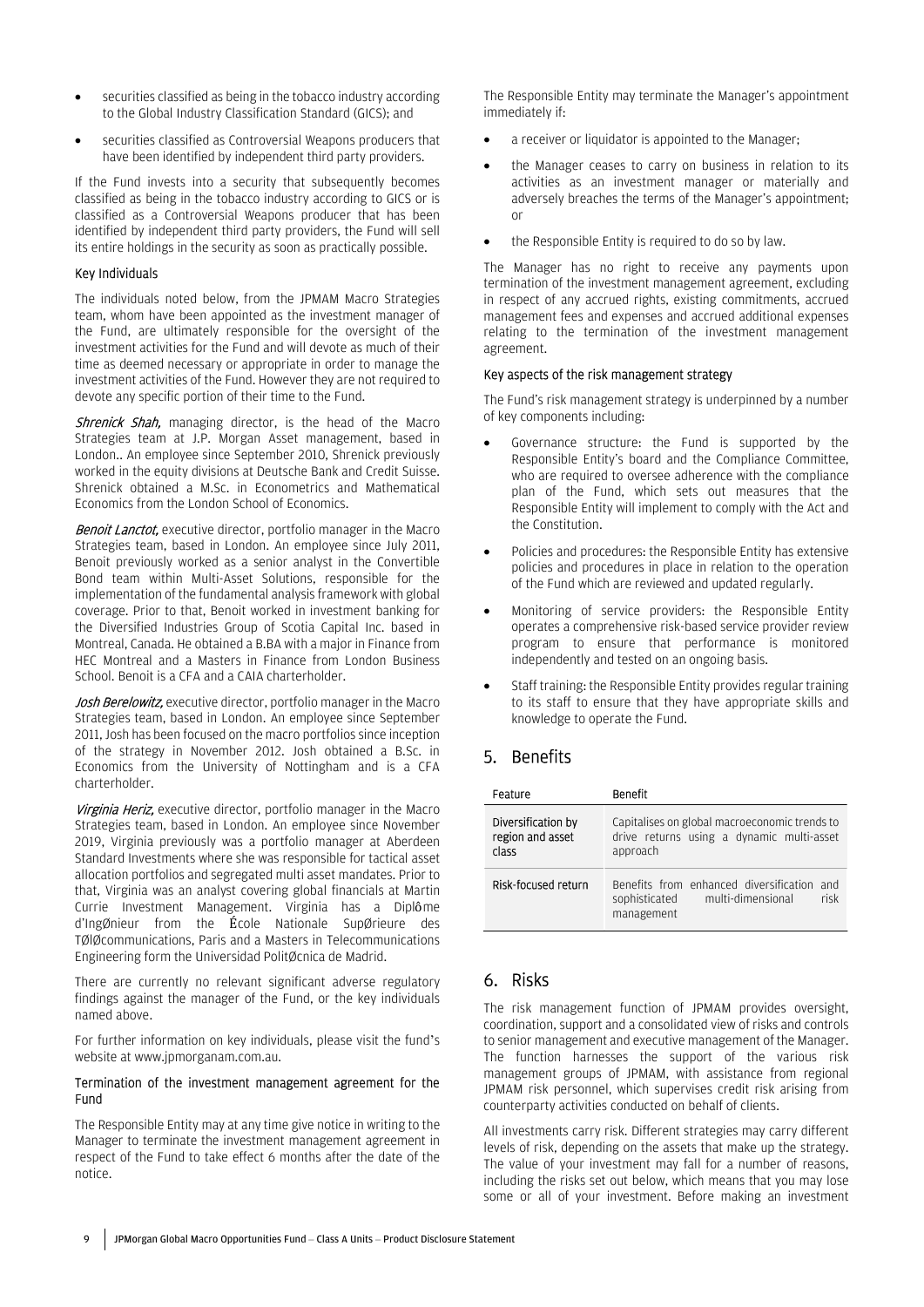decision, it is important to understand the risks that may affect the value of your investment. While it is not possible to identify every risk relevant to investing in the Fund, we have detailed in the following table significant risks that may affect your investment. Assets with the highest long-term returns may also carry the highest level of short-term risk due to their generally larger fluctuations in returns.

The level of risk for each person will vary depending on a range of factors including age, investment timeframe, other investments and risk tolerance. Your financial adviser may assist you in determining whether the Fund is suited to your objectives, financial situation and needs including the level of diversification you need. The following table outlines the key risks of the Fund.

Investment in the Fund is subject to investment risk, including possible delays in repayment and loss of income and capital invested. For more information about conflicts of interest of the Perpetual Group and the JPMorgan Chase Group, you may refer to section 11 of this PDS.

| Type of key risk   | Description of risk                                                                                                                                                                                                                                                                                                                                                                                                                                                                                                                                                                                                                                                                                                                                                                                |
|--------------------|----------------------------------------------------------------------------------------------------------------------------------------------------------------------------------------------------------------------------------------------------------------------------------------------------------------------------------------------------------------------------------------------------------------------------------------------------------------------------------------------------------------------------------------------------------------------------------------------------------------------------------------------------------------------------------------------------------------------------------------------------------------------------------------------------|
| Concentration risk | To the extent that the Fund invests a large portion of its assets in a limited number of securities, industries,<br>sectors, or within a limited geographical area, it is likely to be more volatile and carry a greater risk of loss<br>than a Fund that invests more broadly.                                                                                                                                                                                                                                                                                                                                                                                                                                                                                                                    |
|                    | When the Fund is concentrated in a particular country, region, or sector, its performance will be more<br>strongly affected by any political, economic, environmental or market conditions within that area or affecting<br>that economic sector.                                                                                                                                                                                                                                                                                                                                                                                                                                                                                                                                                  |
| Derivatives risk   | The value of derivatives can be volatile. This is because a small movement in the value of the underlying<br>asset can cause a large movement in the value of the derivative and therefore, investment in such<br>instruments may result in losses in excess of the amount invested by the Fund.                                                                                                                                                                                                                                                                                                                                                                                                                                                                                                   |
|                    | The pricing and volatility of many derivatives sometimes diverges from strictly reflecting the pricing or<br>volatility of their underlying reference asset(s). In difficult market conditions, it might be impossible or<br>unfeasible to place orders that would limit or offset the market exposure or financial losses created by certain<br>derivatives.                                                                                                                                                                                                                                                                                                                                                                                                                                      |
|                    | Changes in tax, accounting, or securities laws could cause the value of a derivative to fall or could force the<br>Fund to terminate a derivative position under disadvantageous circumstances.                                                                                                                                                                                                                                                                                                                                                                                                                                                                                                                                                                                                    |
|                    | OTC derivatives                                                                                                                                                                                                                                                                                                                                                                                                                                                                                                                                                                                                                                                                                                                                                                                    |
|                    | As OTC derivatives are private agreements between the Fund and one or more counterparties, they are less<br>regulated than market-traded derivatives. OTC derivatives carry greater counterparty risk and liquidity risk,<br>and it could be more difficult to force a counterparty to meet its obligations to the Fund. If a counterparty<br>ceases to offer a derivative that the Fund is using or is planning to use, the Fund might not be able to find a<br>comparable derivative elsewhere. This in turn could cause the Fund to miss an opportunity for gain or find<br>itself unexpectedly exposed to risks or losses, including losses from a derivative position for which it was<br>unable to buy an offsetting derivative.                                                             |
|                    | It may not always be possible for the Fund to divide its OTC derivative transactions among a wide variety of<br>counterparties and the inability to trade with any one counterparty could cause significant losses.                                                                                                                                                                                                                                                                                                                                                                                                                                                                                                                                                                                |
|                    | Conversely, if the Fund experiences any financial weakness or fails to meet an obligation, counterparties<br>might become unwilling to do business with the Fund, which could leave the Fund unable to operate<br>efficiently and competitively.                                                                                                                                                                                                                                                                                                                                                                                                                                                                                                                                                   |
|                    | Exchange-traded derivatives                                                                                                                                                                                                                                                                                                                                                                                                                                                                                                                                                                                                                                                                                                                                                                        |
|                    | While exchange-traded derivatives are generally considered lower-risk than OTC derivatives, there is still the<br>risk that a suspension of trading in derivatives or in their underlying assets could make it impossible for the<br>Fund to realise gains or avoid losses, which in turn could cause a delay in handling redemptions of Units.<br>There is also a risk that settlement of exchange-traded derivatives through a transfer system might not<br>happen when or as expected.                                                                                                                                                                                                                                                                                                          |
|                    | Risks relating to specific derivative instruments:                                                                                                                                                                                                                                                                                                                                                                                                                                                                                                                                                                                                                                                                                                                                                 |
|                    | <b>Warrants</b> The value of warrants are likely to fluctuate more than the prices of the underlying securities. This<br>is due to the effect of leverage within their structure so that a relatively small movement in the price of the<br>underlying security typically results in a larger movement in the price of the warrant.                                                                                                                                                                                                                                                                                                                                                                                                                                                                |
|                    | Futures and options The amount of initial margin relative to the value of a futures contract is small so<br>transactions may be "leveraged" or "geared" in terms of market exposure. A relatively small market<br>movement will therefore have a proportionately larger impact which may work for or against the investor.<br>The selling ("writing" or "granting") of an option by the Fund generally entails considerably greater risk than<br>purchasing options. Although the premium received by the seller is fixed, the seller may sustain a loss well<br>in excess of that amount. The seller will be exposed to the risk of the purchaser exercising the option and<br>the seller will be obliged either to settle the option in cash or to acquire or deliver the underlying investment. |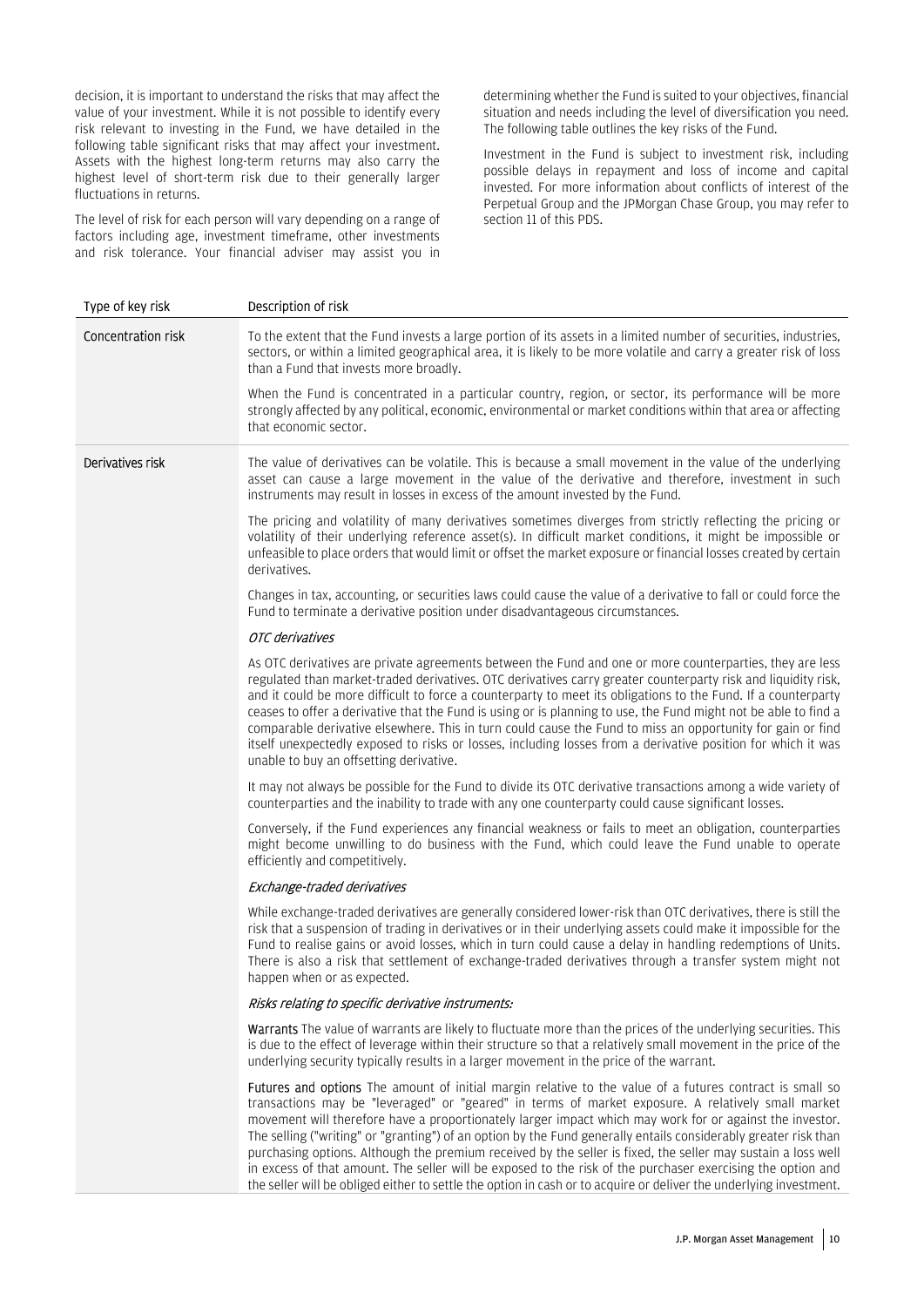| Type of key risk            | Description of risk                                                                                                                                                                                                                                                                                                                                                                                                                                                                                                                                                                                          |
|-----------------------------|--------------------------------------------------------------------------------------------------------------------------------------------------------------------------------------------------------------------------------------------------------------------------------------------------------------------------------------------------------------------------------------------------------------------------------------------------------------------------------------------------------------------------------------------------------------------------------------------------------------|
|                             | If the option is "covered" by the seller holding a corresponding position in the underlying investment or a<br>future on another option, the risk may be reduced.                                                                                                                                                                                                                                                                                                                                                                                                                                            |
|                             | Credit default swap (CDS) The price at which a CDS trades may differ from the price of the CDS's referenced<br>security. In adverse market conditions, the basis (difference between the spread on bonds and the spread of<br>CDS) can be significantly more volatile than the CDS's referenced securities.                                                                                                                                                                                                                                                                                                  |
| Hedging risk                | Any measures that the Fund takes that are designed to offset specific risks could work imperfectly, might not<br>be feasible at times, or could fail completely. Hedging involves costs, which reduce investment performance.                                                                                                                                                                                                                                                                                                                                                                                |
| Short positions risk        | Taking a short position (a position whose value moves in the opposite direction from the value of the security<br>itself) through derivatives creates losses for the Fund when the underlying security's value rises. These losses<br>are theoretically unlimited as there is no restriction on the price to which a security may rise, whereas the<br>loss from a cash investment in the security cannot exceed the amount invested.                                                                                                                                                                        |
|                             | Using short positions to achieve net short exposure to a particular market, sector or currency may increase<br>the volatility of the Fund.                                                                                                                                                                                                                                                                                                                                                                                                                                                                   |
|                             | The short selling of investments may be subject to changes in regulations, which could create losses or the<br>inability to continue using short positions as intended or at all.                                                                                                                                                                                                                                                                                                                                                                                                                            |
| China risk                  | Investing in the domestic (onshore) market of the People's Republic of China (PRC) is subject to the risks of<br>investing in emerging markets (see Emerging markets risk) and additionally risks that are specific to the PRC<br>market.                                                                                                                                                                                                                                                                                                                                                                    |
|                             | Investments in domestic securities of the PRC denominated in CNY are made through the China-Hong Kong<br>Stock Connect Programmes which are subject to daily and aggregate quotas.                                                                                                                                                                                                                                                                                                                                                                                                                           |
|                             | Investments in onshore debt securities issued within the PRC through China-Hong Kong Bond Connect are<br>subject to regulatory change and operational constraints which may result in increased counterparty risk.<br>China-Hong Kong Bond Connect establishes mutual trading links between the bond markets of mainland<br>China and Hong Kong. This programme allows foreign investors to trade in the China Interbank Bond Market<br>through their Hong Kong based brokers. To the extent the Fund invests through China-Hong Kong Bond<br>Connect, it will be subject to the following additional risks: |
|                             | Regulatory Risk Current rules and regulations may change and have potential retrospective effect which<br>could adversely affect the Fund.                                                                                                                                                                                                                                                                                                                                                                                                                                                                   |
|                             | Investor Compensation The Fund will not benefit from investor compensation schemes either in mainland<br>China or Hong Kong.                                                                                                                                                                                                                                                                                                                                                                                                                                                                                 |
|                             | Operating Times Trading through China-Hong Kong Bond Connect can only be undertaken on days when both<br>the PRC and Hong Kong markets are open and when banks in both markets are open on the corresponding<br>settlement days. Accordingly the Fund may not be able to buy or sell at the desired time or price.                                                                                                                                                                                                                                                                                           |
| Commodities risk            | The value of securities in which the Fund invests may be influenced by movements in commodity prices which<br>can be very volatile.                                                                                                                                                                                                                                                                                                                                                                                                                                                                          |
|                             | Commodities and other materials are often disproportionately affected by political, economic, weather and<br>terrorist- related events, and by changes in energy and transportation costs. To the extent that the financial<br>health of any company, industry, country or region is linked to commodity or materials prices, the value of<br>its securities can be affected by trends in those prices.                                                                                                                                                                                                      |
| Convertible securities risk | Convertible securities have characteristics of both debt and equity securities and carry credit, default, equity,<br>interest rate, liquidity and market risks.                                                                                                                                                                                                                                                                                                                                                                                                                                              |
|                             | A convertible security acts as a debt security and generally entitles the holder to receive interest paid or<br>accrued until the convertible security matures or is redeemed, converted or exchanged. Before conversion,<br>convertible securities generally have characteristics similar to both debt and equity securities. The value of<br>convertible securities tends to decline as interest rates rise and, because of the conversion feature, tends to<br>vary with fluctuations in the market value of the underlying securities.                                                                   |
|                             | Convertible securities are usually subordinated to comparable nonconvertible securities. Convertible<br>securities generally do not participate directly in any dividend increases or decreases of the underlying<br>securities, although the market prices of convertible securities may be affected by any dividend changes or<br>other changes in the underlying securities.                                                                                                                                                                                                                              |
| Debt securities risk        | All debt securities (bonds) including those issued or guaranteed by governments and their agencies carry<br>credit risk and interest rate risk.                                                                                                                                                                                                                                                                                                                                                                                                                                                              |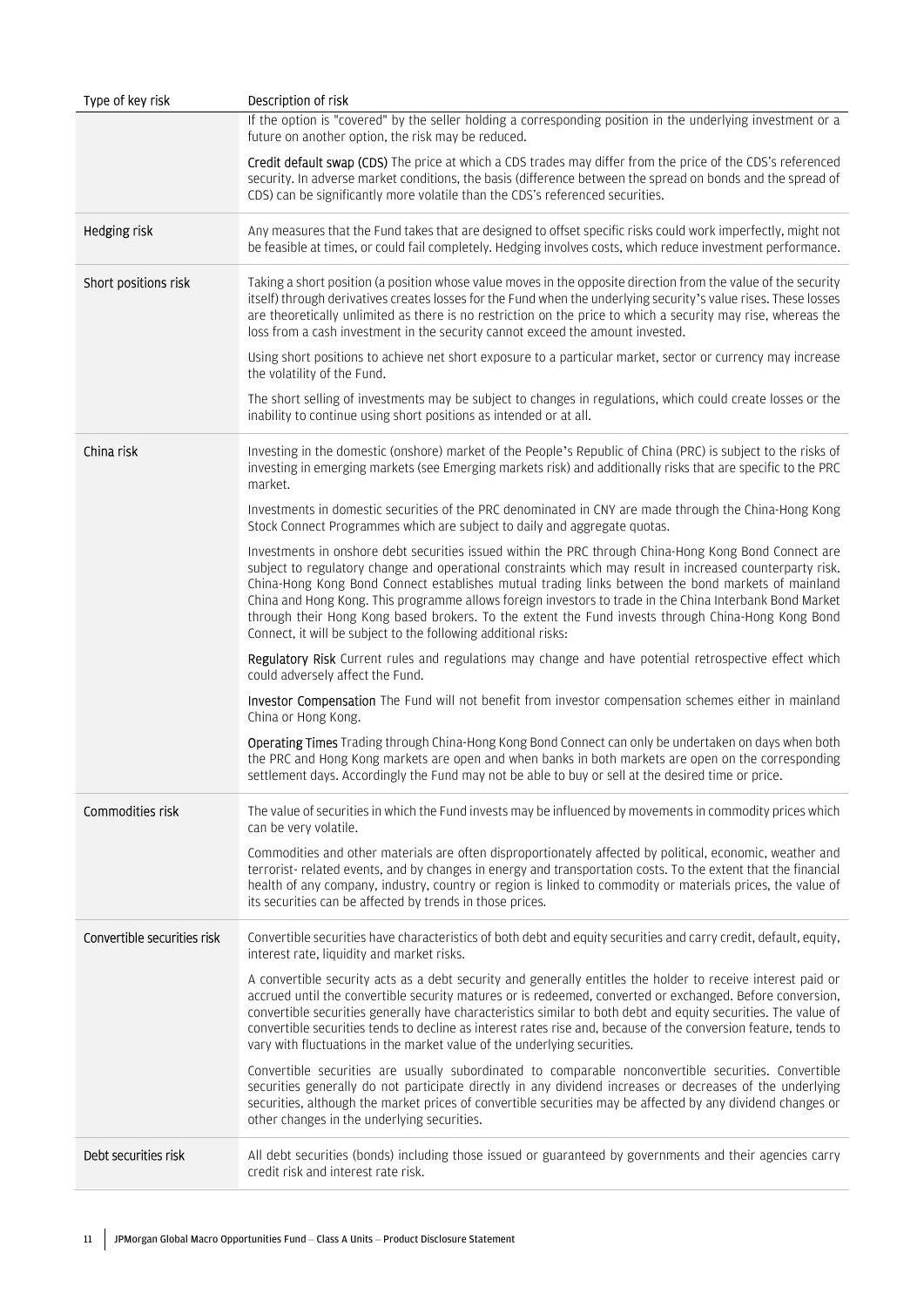| Type of key risk      | Description of risk                                                                                                                                                                                                                                                                                                                                                                                                                                                                                                                                                                                                                                                                                                                                                                                                   |
|-----------------------|-----------------------------------------------------------------------------------------------------------------------------------------------------------------------------------------------------------------------------------------------------------------------------------------------------------------------------------------------------------------------------------------------------------------------------------------------------------------------------------------------------------------------------------------------------------------------------------------------------------------------------------------------------------------------------------------------------------------------------------------------------------------------------------------------------------------------|
|                       | Below investment grade debt Below investment grade debt securities are typically more volatile and less<br>liquid than investment grade debt and have significantly greater risk of default. They are typically lower rated<br>and will usually offer higher yields to compensate for the reduced creditworthiness of the issuer.                                                                                                                                                                                                                                                                                                                                                                                                                                                                                     |
|                       | Credit downgrades are more likely than for investment grade bonds, and can lead to more significant changes<br>in value, for below investment grade bonds. Below investment grade bonds are sometimes less sensitive to<br>interest rate risk, but are more sensitive to general economic news, as issuers of below investment grade<br>bonds tend to be in weaker financial health and therefore are presumed to be more vulnerable in a<br>deteriorating economy.                                                                                                                                                                                                                                                                                                                                                   |
|                       | Investment grade debt With investment grade debt securities, the likeliest form of credit risk is a credit<br>downgrade, which typically will cause a security's value to fall. It is unlikely, though not unknown, for an<br>investment grade bond to go into default. The downgrading of debt securities may affect the liquidity of<br>investments in bonds. Other market participants may be attempting to sell debt securities at the same time<br>as the Fund, causing downward pricing pressure and contributing to illiquidity. The ability and willingness of<br>bond dealers to "make a market" in debt securities may be impacted by both regulatory changes as well as<br>the growth of bond markets. This could potentially lead to decreased liquidity and increased volatility in the<br>debt markets. |
|                       | Bonds are particularly susceptible to interest rate changes and may experience significant price volatility. If<br>interest rates increase, the value of the Fund's investments typically declines. In a historically low interest<br>environment, risks associated with rising interest rates are heightened. On the other hand, if interest rates<br>fall, the value of the investments generally increases. Securities with greater interest rate sensitivity and<br>longer maturities tend to produce higher yields, but are subject to greater fluctuations in value.                                                                                                                                                                                                                                            |
|                       | Government debt Government debt securities are subject to market risk, interest rate risk and credit risk.<br>Governments may default on their sovereign debt and holders of sovereign debt (including the Fund) may<br>be requested to participate in the rescheduling of such debt and to extend further loans to the governmental<br>entities. There is no bankruptcy proceeding by which sovereign debt on which a government has defaulted<br>may be collected in whole or in part. Global economies are highly dependent on one another and the<br>consequences of the default of any sovereign state may be severe and far reaching and could result in<br>substantial losses to the Fund.                                                                                                                     |
|                       | Unrated debt The credit quality of bonds that have not been rated by an independent rating agency will be<br>determined by the Delegated Manager at the time of the investment. Investments in unrated bonds are<br>subject to those risks of a rated security of comparable quality.                                                                                                                                                                                                                                                                                                                                                                                                                                                                                                                                 |
| Emerging markets risk | Investments in emerging markets involve higher risks than those of developed markets and can be subject<br>to greater volatility and lower liquidity.                                                                                                                                                                                                                                                                                                                                                                                                                                                                                                                                                                                                                                                                 |
|                       | Emerging market countries may experience political, economic and social instability which can lead to<br>legal, fiscal and regulatory changes affecting returns to investors. These may include policies of<br>expropriation and nationalization, sanctions or other measures by governments and international<br>bodies.                                                                                                                                                                                                                                                                                                                                                                                                                                                                                             |
|                       | The legal environment in certain countries is uncertain. Legislation may be imposed retrospectively or<br>$\bullet$<br>may be issued in the form of non-public regulations. Judicial independence and political neutrality<br>cannot be guaranteed and state bodies and judges may not adhere to the requirements of the law.                                                                                                                                                                                                                                                                                                                                                                                                                                                                                         |
|                       | Existing legislation may not yet be adequately developed to protect Unitholder rights and there may be<br>$\bullet$<br>no concept of fiduciary duty to Unitholders on the part of management.                                                                                                                                                                                                                                                                                                                                                                                                                                                                                                                                                                                                                         |
|                       | High interest rates and inflation rates can mean that businesses have difficulty in obtaining working<br>$\bullet$<br>capital and local management may be inexperienced in operating companies in free market conditions.                                                                                                                                                                                                                                                                                                                                                                                                                                                                                                                                                                                             |
|                       | Custody and settlement practices may be less developed and it may be difficult to prove beneficial<br>$\bullet$<br>ownership or to protect ownership rights. Investment may carry risks associated with delayed<br>registration of securities and delayed or failed settlement. There may be no secure method of delivery<br>against payment (meaning payment may have to be made prior to receipt of the security).                                                                                                                                                                                                                                                                                                                                                                                                  |
|                       | The securities markets in some countries lack the liquidity, efficiency and regulatory or supervisory<br>$\bullet$<br>controls of more developed markets.                                                                                                                                                                                                                                                                                                                                                                                                                                                                                                                                                                                                                                                             |
|                       | The absence of reliable pricing information may make it difficult to assess reliably the market value of<br>$\bullet$<br>a security.                                                                                                                                                                                                                                                                                                                                                                                                                                                                                                                                                                                                                                                                                  |
|                       | Emerging market currencies can be extremely volatile and may become subject to exchange control<br>$\bullet$<br>regulations. It may not always be practical or economical to hedge the exposure of certain currencies.                                                                                                                                                                                                                                                                                                                                                                                                                                                                                                                                                                                                |
|                       | Many emerging market economies are heavily dependent on commodities or natural resources and are<br>$\bullet$<br>therefore vulnerable to market demand and world prices for these products.                                                                                                                                                                                                                                                                                                                                                                                                                                                                                                                                                                                                                           |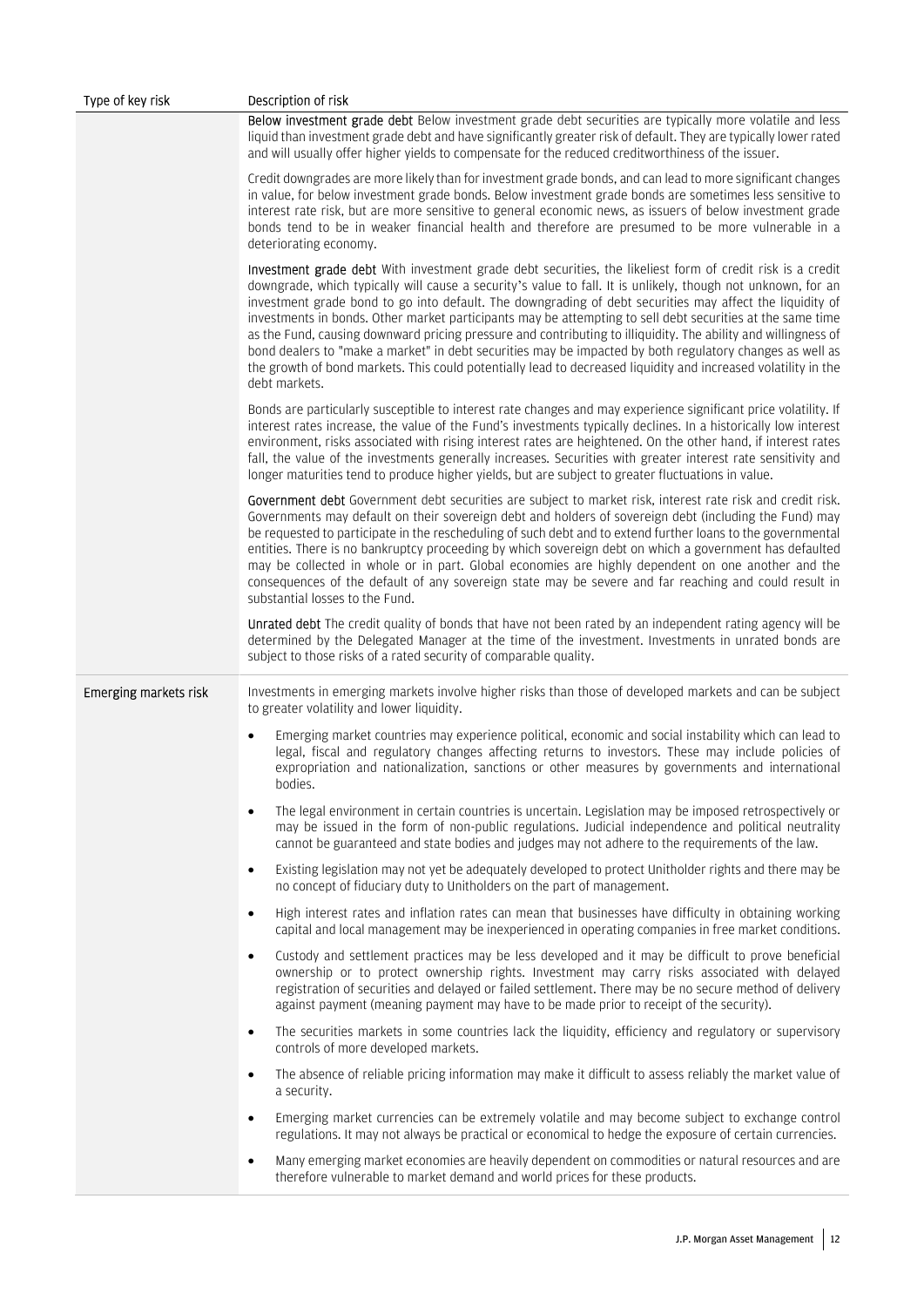| Type of key risk         | Description of risk                                                                                                                                                                                                                                                                                                                                                                                                                                                                                                                                                                                                                                                     |
|--------------------------|-------------------------------------------------------------------------------------------------------------------------------------------------------------------------------------------------------------------------------------------------------------------------------------------------------------------------------------------------------------------------------------------------------------------------------------------------------------------------------------------------------------------------------------------------------------------------------------------------------------------------------------------------------------------------|
|                          | Tax laws in certain countries are not clearly established. Taxes may be imposed suddenly and may<br>change with retrospective effect subjecting the Fund to additional charges.                                                                                                                                                                                                                                                                                                                                                                                                                                                                                         |
|                          | Accounting, auditing and financial reporting standards may be inconsistent or inadequate.<br>$\bullet$                                                                                                                                                                                                                                                                                                                                                                                                                                                                                                                                                                  |
|                          | For purposes of risk, the category of emerging markets includes markets that are less developed, such as<br>most countries in Asia, Latin America, Eastern Europe, the Middle East and Africa as well as countries that<br>have successful economies but whose investor protections are questionable, such as Russia, Ukraine and<br>China. Broadly developed markets are those of Western Europe, the US, Canada, Japan, Australia and New<br>Zealand.                                                                                                                                                                                                                 |
| Equities risk            | The value of equities may go down as well as up in response to the performance of individual companies and<br>general market conditions, sometimes rapidly or unpredictably.                                                                                                                                                                                                                                                                                                                                                                                                                                                                                            |
|                          | If a company goes through bankruptcy or a similar financial restructuring, its shares in issue typically lose<br>most or all of their value.                                                                                                                                                                                                                                                                                                                                                                                                                                                                                                                            |
|                          | Equity exposure may also be obtained through equity related securities such as warrants, depositary receipts,<br>convertible securities, index and participation notes and equity-linked notes, which may be subject to greater<br>volatility than the underlying reference asset and are also exposed to the risk of counterparty default.                                                                                                                                                                                                                                                                                                                             |
| Credit risk              | A bond will generally lose value if the issuer's financial health deteriorates, or appears likely to. An issuer<br>could go into default (become unwilling or unable to make payments on their bonds), which often will make<br>the bond illiquid or worthless.                                                                                                                                                                                                                                                                                                                                                                                                         |
| Currency risk            | Whilst the currency hedging seeks to minimise the effect of currency fluctuations between the currencies of<br>the underlying assets and the base/reference currency of the Fund, the Fund may still invest in assets that<br>have currency exposure. Movements or changes in currency exchange rates could adversely affect the value<br>of the Fund's securities and the price of the Fund's Units. Exchange rates can change rapidly and<br>unpredictably for a number of reasons including changes in interest rates or in exchange control regulations.                                                                                                            |
| Interest rate risk       | When interest rates rise, bond prices tend to fall. This risk is greater the longer the maturity or duration of<br>the bond. It also can affect investment grade bonds more than below investment grade bonds.                                                                                                                                                                                                                                                                                                                                                                                                                                                          |
| Liquidity risk           | Certain securities, especially those that trade infrequently or on comparatively small markets, may be hard<br>to buy or sell at a desired time and price, particularly in respect of larger transaction sizes.                                                                                                                                                                                                                                                                                                                                                                                                                                                         |
|                          | In extreme situations, there may be few willing buyers and the investments cannot be readily sold at the<br>desired time or price, and the Fund may have to accept a lower price to sell the investments or may not be<br>able to sell the investments at all. Trading in particular securities or other instruments may be suspended or<br>restricted by the relevant exchange or by a governmental or supervisory authority and the Fund may incur<br>a loss as a result. An inability to sell a portfolio position can adversely affect the Fund's value or prevent the<br>Fund from being able to take advantage of other investment opportunities.                 |
|                          | Liquidity risk also includes the risk that the Fund will not be able to pay redemption proceeds within the<br>allowable time period because of unusual market conditions, an unusually high volume of redemption<br>requests, or other uncontrollable factors. To meet redemption requests, the Fund may be forced to sell<br>investments, at an unfavourable time and/or conditions.                                                                                                                                                                                                                                                                                   |
|                          | Investment in debt securities, small and mid-capitalisation stocks and emerging market issuers will be<br>especially subject to the risk that during certain periods, the liquidity of particular issuers or industries, or<br>all securities within a particular investment category, will shrink or disappear suddenly and without warning<br>as a result of adverse economic, market or political events, or adverse investor perceptions, whether or not<br>accurate.                                                                                                                                                                                               |
| Market and economic risk | The value of the securities in which the Fund invests changes continually and can fall based on a wide variety<br>of factors affecting financial markets generally or individual sectors.                                                                                                                                                                                                                                                                                                                                                                                                                                                                               |
|                          | Economies and financial markets throughout the world are becoming increasingly interconnected, which<br>increases the likelihood that events or conditions in one country or region will adversely impact markets or<br>issuers in other countries or regions. Furthermore, global events such as war, terrorism, environmental<br>disasters, natural disasters or events, country instability, and infectious disease epidemics or pandemics may<br>also negatively affect the value of the Fund's investments. The duration and potential impacts of such events<br>can be highly unpredictable, which may give rise to increased and/or prolonged market volatility. |
|                          | For example, an outbreak of COVID-19, a coronavirus disease, has negatively affected economies, markets<br>and individual companies throughout the world, including those in which the Fund may invest. The effects of<br>this pandemic, and other epidemics and pandemics that may arise in the future, may presently and/or in the<br>future have a significant negative impact on the value of the Fund's investments, increase the Fund's<br>volatility, negatively impact the Fund's pricing, magnify pre-existing risks to the Fund, lead to temporary                                                                                                            |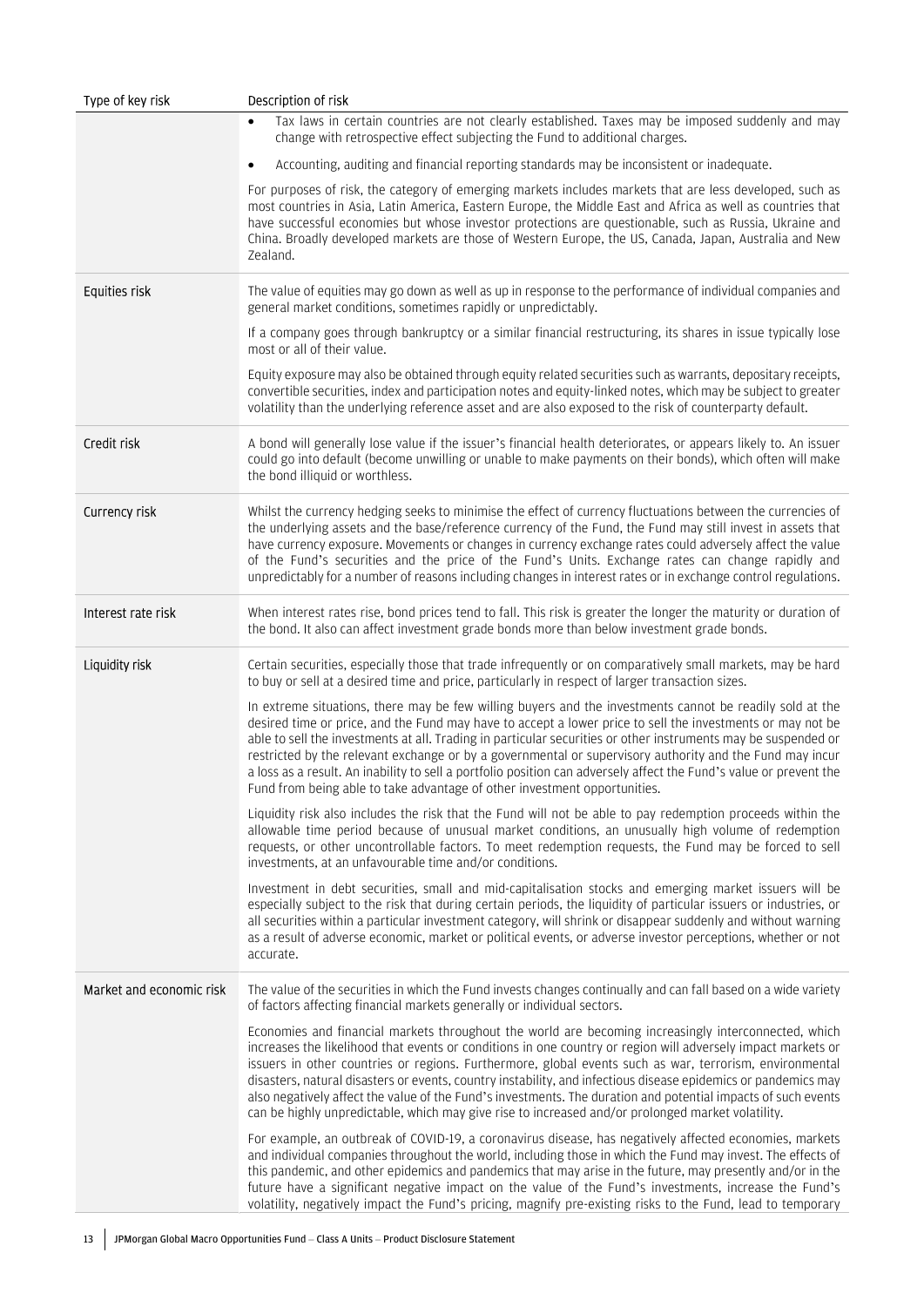| Type of key risk          | Description of risk                                                                                                                                                                                                                                                                                                                                                                                                                                                                                                                                                                                                                                                                                                                                                                                                                                 |
|---------------------------|-----------------------------------------------------------------------------------------------------------------------------------------------------------------------------------------------------------------------------------------------------------------------------------------------------------------------------------------------------------------------------------------------------------------------------------------------------------------------------------------------------------------------------------------------------------------------------------------------------------------------------------------------------------------------------------------------------------------------------------------------------------------------------------------------------------------------------------------------------|
|                           | suspensions or deferrals on the calculation of NAVs and interrupt the Fund's operations. The full impact of<br>the COVID-19 pandemic is currently unknown.                                                                                                                                                                                                                                                                                                                                                                                                                                                                                                                                                                                                                                                                                          |
| Accounting practices risk | The accounting, auditing and financial reporting system may not accord with international standards in<br>countries where the Fund may invest. Even when such reports have been brought into line with international<br>standards, they may not always contain correct information. Obligations on companies to publish financial<br>information may also be limited.                                                                                                                                                                                                                                                                                                                                                                                                                                                                               |
| Collateral risk           | Collateral is received from counterparties in connection with transactions in securities lending, reverse<br>repurchase transactions and OTC derivatives other than currency forwards. A counterparty may become<br>unable or unwilling to meet its obligations to the Fund, resulting in losses to the Fund.                                                                                                                                                                                                                                                                                                                                                                                                                                                                                                                                       |
|                           | In the event of default, the counterparty would forfeit its collateral on the transaction. However if a<br>transaction is not fully collateralised, the collateral may not cover the credit exposure to the counterparty.<br>Collateral may be held either by the Depositary or by a third party custodian and there is a risk of loss if the<br>custodian or sub-custodian are negligent or become insolvent.                                                                                                                                                                                                                                                                                                                                                                                                                                      |
| Legal risk                | There is a risk that legal agreements in respect of certain derivatives, instruments and techniques are<br>terminated due, for instance, to bankruptcy, supervening illegality or change in tax or accounting laws. In<br>such circumstances, the Fund may be required to cover any losses incurred. Furthermore, certain<br>transactions are entered into on the basis of complex legal documents. Such documents may be difficult to<br>enforce or may be the subject of a dispute as to interpretation in certain circumstances. Whilst the rights and<br>obligations of the parties to a legal document may be governed by English law, in certain circumstances (for<br>example insolvency proceedings) other legal systems may take priority which may affect the enforceability<br>of existing transactions.                                 |
|                           | The Fund will not, and potentially none of the service providers, carry any insurance for losses for which the<br>Fund may be ultimately subject to an indemnification obligation. Any indemnification payment with respect<br>to the Fund would be borne by it and will result in a corresponding reduction in the price of the Units.                                                                                                                                                                                                                                                                                                                                                                                                                                                                                                             |
| mFund registration risk   | While the Fund is an mFund product, if you invest via mFund then you may be exposed to some additional<br>counterparty risks. Losses can be incurred if a counterparty fails to deliver on its contractual obligations,<br>experiences financial difficulty or abandons the mFund settlement service. You may incur loss through<br>exposure to a counterparty. In addition, there is some risk the ASX may suspend or revoke the Fund's<br>admission/ settlement status on the mFund settlement service as a result of the Fund failing to comply with<br>the ASX admission requirements or otherwise, the ASX's systems could fail, or there could be errors in<br>connection with the system. As a result investors may experience delays in processing applications or<br>redemptions.                                                          |
| Political risk            | The value of the Fund's investments may be affected by uncertainties such as international political<br>developments, civil conflicts and war, changes in government policies, changes in taxation, restrictions on<br>foreign investment and currency repatriation, currency fluctuations and other developments in the laws and<br>regulations of countries in which investment may be made. For example, assets could be compulsorily re-<br>acquired without adequate compensation. Events and evolving conditions in certain economies or markets<br>may alter the risks associated with investments in countries or regions that historically were perceived as<br>comparatively stable becoming riskier and more volatile. These risks are magnified in emerging market<br>countries.                                                        |
| Regulatory and tax risks  | Laws affecting managed investment schemes may change in the future. Investing in foreign markets with<br>different legal and regulatory systems means that foreign investments are exposed to more risk than<br>Australian assets because of potential changes in legal and regulatory policies.                                                                                                                                                                                                                                                                                                                                                                                                                                                                                                                                                    |
|                           | Please refer to section 8 for further tax details.                                                                                                                                                                                                                                                                                                                                                                                                                                                                                                                                                                                                                                                                                                                                                                                                  |
| <b>Taxation risk</b>      | Proceeds from the sale of securities in some markets or the receipt of any dividends and other income may<br>be or may become subject to tax, levies, duties or other fees or charges imposed by the authorities in that<br>market, including taxation levied by withholding at source. Tax law and practice in certain countries into<br>which the Fund invests or may invest in the future (in particular Russia, China and other emerging markets)<br>is not clearly established. It is therefore possible that the current interpretation of the law or understanding<br>of practice might change, or that the law might be changed with retrospective effect. As a result, the Fund<br>could become subject to additional taxation in such countries that is not currently anticipated or when<br>investments are made, valued or disposed of. |
| <b>Volcker Rule</b>       | JPMorgan Chase & Co. and its affiliates (together, "J.P. Morgan") are subject to certain U.S. federal banking<br>laws and regulations which may be relevant to the Fund and its investors. On July 21, 2010, the "Dodd-Frank<br>Wall Street Reform and Consumer Protection Act" (the "Dodd-Frank Act") was signed into law. The Dodd-<br>Frank Act includes certain provisions (known as the "Volcker Rule") that restricts the ability of a banking                                                                                                                                                                                                                                                                                                                                                                                                |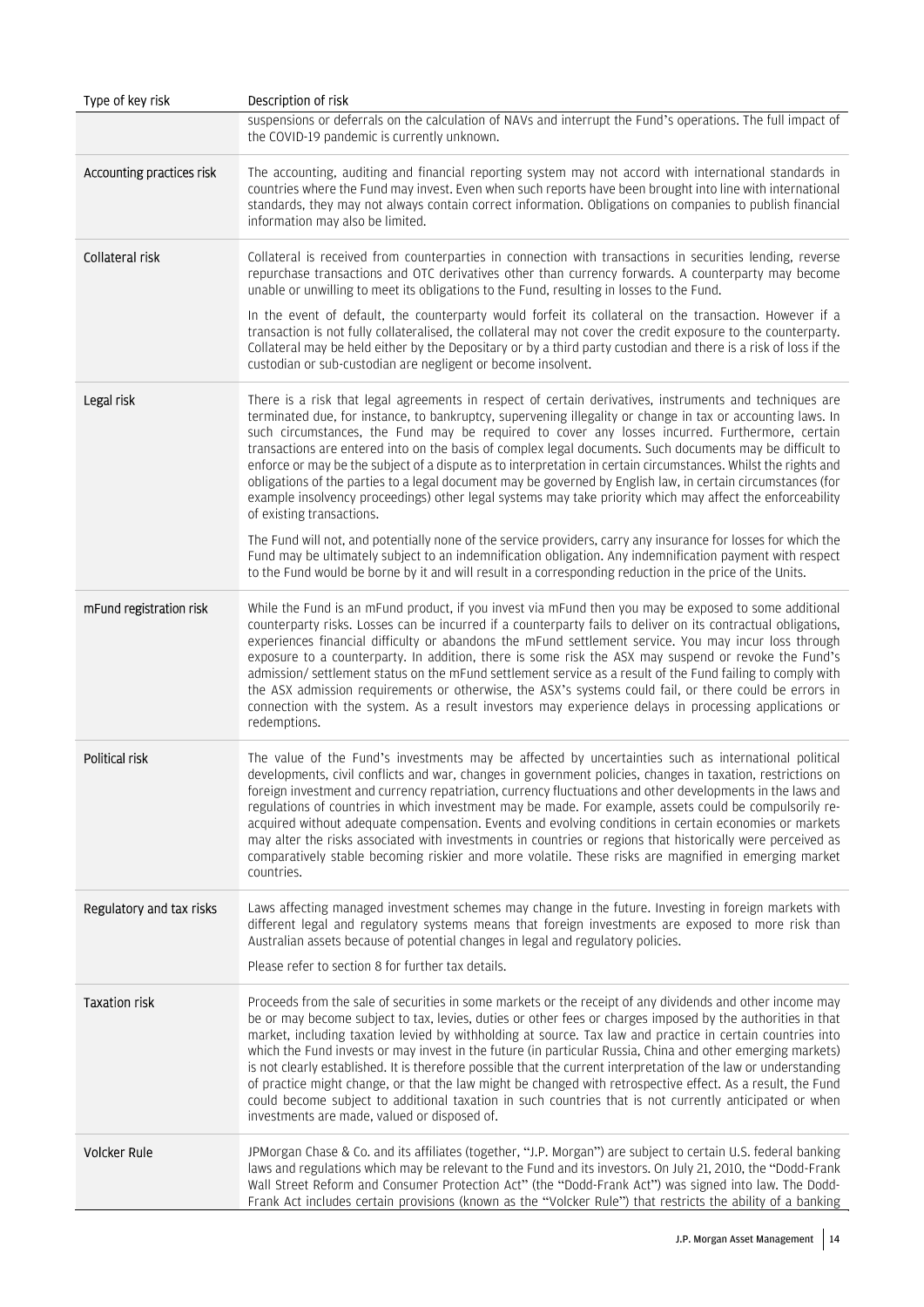#### Type of key risk Description of risk

entity, such as J.P. Morgan, from acquiring or retaining any equity, partnership or other ownership interest in, or sponsoring, a covered fund and prohibits certain transactions between such funds and J.P. Morgan. Although J.P. Morgan does not intend to treat the Fund as a covered fund, under the Volcker Rule, if J.P. Morgan, together with its senior executive officers and directors, owns 25% or more of the ownership interests of the Fund outside of the permitted seeding period, the Fund could be treated as a covered fund. Generally, the permitted seeding period is three years from the implementation of the Fund investment strategy. As a result, it may be required to reduce its ownership interests in the Fund at a time that is sooner than would otherwise be desirable. This may require the sale of portfolio securities, which may result in losses, increased transaction costs and adverse tax consequences. In addition, in cases where J.P. Morgan continues to hold a seed position representing a significant portion of the Fund's assets at the end of the permitted seeding period, the anticipated or actual redemption of shares owned by J.P. Morgan could adversely impact the Fund and could result in such fund's liquidation.

Type of fee or cost<sup>1</sup>

### 7. Fees and costs

#### Did you know?

Small differences in both investment performance and fees and costs can have a substantial impact on your long-term returns.

For example, total annual fees and costs of 2% of your account balance rather than 1% could reduce your final return by up to 20% over a 30-year period (for example, reduce it from \$100,000 to \$80,000).

You should consider whether features such as superior investment performance or the provision of better member services justify higher fees and costs.

You may be able to negotiate to pay lower fees. Ask the Fund or your financial adviser.

#### To find out more

If you would like to find out more, or see the impact of fees based on your own circumstances, the Australian Securities and Investments Commission (ASIC) Moneysmart website (www.moneysmart.gov.au) has a managed funds fee calculator to help you check out different fee options.

This section shows fees and other costs that you may be charged pertaining to your investments in Class A Units of the Fund. These fees and costs may be deducted from your money, from the returns on your investment or from the assets of the managed investment scheme as a whole.as a whole.

Information on how managed investment schemes are taxed is set out in section 8 of this PDS.

You should read all the information about fees and costs because it is important to understand their impact on your investment.

#### Fees and costs summary

#### JPMorgan Global Macro Opportunities Fund – Class A Units

| Type of fee or cost <sup>1</sup>                                                                            | Amount                                                                                                                                                                                                                                                          | How and when paid                                                                                                                                                                                                                                                                                                             |
|-------------------------------------------------------------------------------------------------------------|-----------------------------------------------------------------------------------------------------------------------------------------------------------------------------------------------------------------------------------------------------------------|-------------------------------------------------------------------------------------------------------------------------------------------------------------------------------------------------------------------------------------------------------------------------------------------------------------------------------|
| Ongoing annual fees and costs <sup>3</sup>                                                                  |                                                                                                                                                                                                                                                                 |                                                                                                                                                                                                                                                                                                                               |
| <b>Management fees</b><br>and costs <sup>1,2</sup><br>The fees and costs<br>for managing your<br>investment | Estimated to be<br>0.80% p.a. of the<br>NAV of the Class<br>and comprised of:<br>a management<br>1.<br>fee of 0.70%<br>p.a. of the<br>NAV of the<br>Class <sup>2</sup><br>estimated<br>2.<br>indirect costs<br>of 0.00% p.a.<br>of the NAV of<br>the Class; and | 1.<br>Management fees<br>are calculated and<br>accrued on a daily<br>basis in the Unit<br>price of the Class<br>and payable<br>monthly in arrears<br>out of the assets of<br>the Class of the<br>Fund generally<br>within 10 days of the<br>end of each month. <sup>2</sup><br>The amount of this<br>fee can be<br>negotiated |
|                                                                                                             | Estimated<br>3.<br>Fund expenses<br>of 0.10% p.a.                                                                                                                                                                                                               | Indirect costs are<br>2.<br>paid out of the<br>Fund's assets as and<br>when incurred and<br>reflected daily in the                                                                                                                                                                                                            |

|                                                                                                                        | of the NAV of<br>the Class.                                                                       | Unit price of the<br>Class.<br>Fund expenses are<br>3.<br>paid out of the<br>assets of the Class of<br>the Fund as and<br>when incurred and is<br>reflected daily in the<br>Unit price of the<br>Class.            |
|------------------------------------------------------------------------------------------------------------------------|---------------------------------------------------------------------------------------------------|--------------------------------------------------------------------------------------------------------------------------------------------------------------------------------------------------------------------|
| Performance fees<br>Amounts deducted<br>from your<br>investment in<br>relation to the<br>performance of<br>the product | Nil                                                                                               | Not applicable                                                                                                                                                                                                     |
| <b>Transaction costs</b><br>The costs incurred<br>by the scheme<br>when buying or<br>selling assets                    | <b>Fstimated</b><br>transaction costs<br>of 0.02% p.a. of<br>the NAV of the<br>Class <sup>4</sup> | Paid directly out of the<br>assets of the Class of the<br>Fund or indirectly out of<br>the assets of an<br>interposed vehicle as<br>and when incurred and is<br>reflected daily in the Unit<br>price of the Class. |

Amount How and when paid

#### Member activity related fees and costs (fees for services or when your money moves in or out of the scheme)<sup>3</sup>

| <b>Establishment fee</b><br>The fee to open<br>your investment                                                                                        | Nil                                                                                                                                         | Not applicable                                                                                                                                                                                       |
|-------------------------------------------------------------------------------------------------------------------------------------------------------|---------------------------------------------------------------------------------------------------------------------------------------------|------------------------------------------------------------------------------------------------------------------------------------------------------------------------------------------------------|
| Contribution fee<br>The fee on each<br>amount<br>contributed to<br>your investment                                                                    | Nil                                                                                                                                         | Not applicable                                                                                                                                                                                       |
| Buy/sell spread <sup>4,5</sup><br>An amount<br>deducted from<br>your investment<br>representing costs<br>incurred in<br>transactions by the<br>scheme | Estimated to be<br>0.15% of the<br>application on<br>application and /<br>$0.15%$ of the<br>withdrawal amount<br>on withdrawal <sup>5</sup> | Buy/sell spreads apply to<br>the Class. As at the date<br>of this PDS, a buy spread<br>of 0.15% is charged on<br>each application and a<br>sell spread of 0.15% is<br>charged on each<br>withdrawal. |
| Withdrawal fee<br>The fee on each<br>amount you take<br>out of your<br>investment                                                                     | Nil                                                                                                                                         | Not applicable                                                                                                                                                                                       |
| Exit fee<br>The fee to close<br>your investment                                                                                                       | Nil                                                                                                                                         | Not applicable                                                                                                                                                                                       |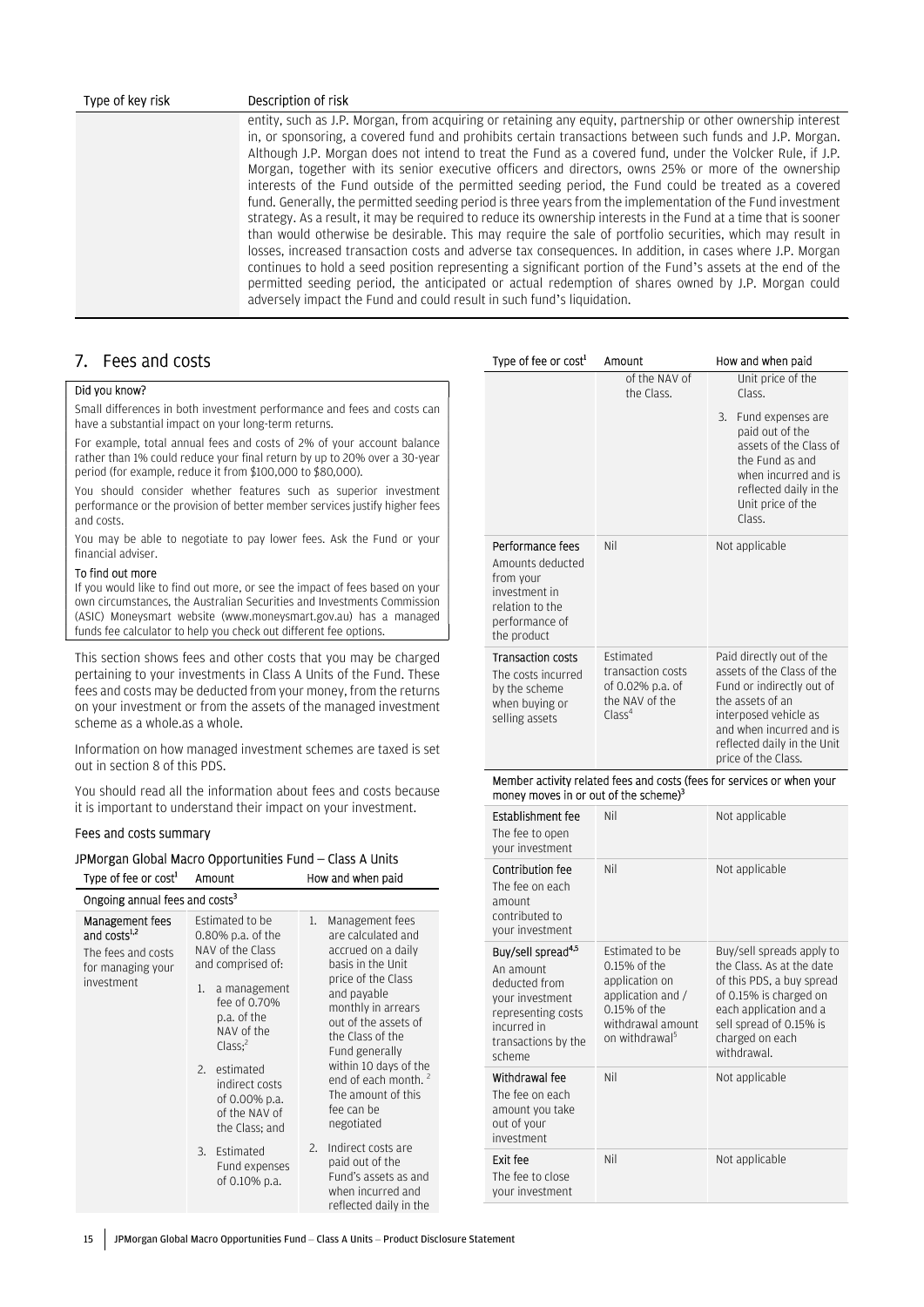| Type of fee or cost <sup>1</sup>              | Amount | How and when paid |
|-----------------------------------------------|--------|-------------------|
| Switching fee                                 | Nil    | Not applicable    |
| The fee for<br>changing<br>investment options |        |                   |

<sup>1</sup> The fees and costs shown are inclusive of GST and net of any applicable input tax credits and reduced input tax credits, and are shown without any other adjustment in relation to any tax deduction available to the Responsible Entity. For further information refer to "Management fees and costs of the Class" in the section "Additional explanation of fees and costs" below.

<sup>2</sup> What it costs you will depend on the fees you negotiate with your financial adviser or your Service operator (as applicable) or in the limited circumstances set out in the "Differential fees" section. For further information refer to "Differential fees" and "Management fees and costs of the Class" in the section "Additional explanation of fees and costs" below.

<sup>3</sup> All estimates of fees and costs in this section are based on information. available as at the date of this PDS. All fees reflect the Responsible Entity's reasonable estimates of the fees for the current financial year. All costs reflect the actual amount incurred for previous financial year and may include the Responsible Entity's reasonable estimates where information was not available as at the date of this PDS or where the Responsible Entity was unable to determine the exact amount. For further information refer to the section "Additional explanation of fees and costs" below. Management fees and costs may not equal the management fee plus indirect costs plus Fund expenses due to rounding.

<sup>4</sup> The transaction costs disclosed in this section are shown net of any recovery received by the Fund from the buy/sell spread charged to transacting Unitholders. For more information on the meaning and calculation of transaction costs, see "Transaction costs" under the heading "Additional explanation of fees and costs".

5 You may incur a buy/sell spread when your money moves in or out of the Fund. In estimating the buy/sell spread, the Responsible Entity has assumed that the applications or withdrawals are made during normal market conditions, as in times of stressed or dislocated market conditions (which are not possible for the Responsible Entity to predict) the buy/sell spread may increase significantly and it is not possible to reasonably estimate the buy/sell spread that may be applied in such situations. The Responsible Entity may vary the buy/sell spreads from time to time, including increasing these costs without notice and will be disclosed on our website. For more details refer to "Buy/sell spread" in the section "Additional explanation of fees and costs" below.

#### Example of annual fees and costs

This table gives an example of how the ongoing annual fees and costs in Class A Units of the Fund can affect your investment over a 1 year period. You should use this table to compare the Fund with other products offered by managed investment schemes.

| Example                                                       |                                             | Balance of \$50.000 with a<br>contribution of \$5,000 <sup>2</sup> during year                                                                                                                        |
|---------------------------------------------------------------|---------------------------------------------|-------------------------------------------------------------------------------------------------------------------------------------------------------------------------------------------------------|
| Contribution<br>fees                                          | Nil                                         | For every additional \$5,000 you put<br>in, you will be charged \$0.                                                                                                                                  |
| <b>PLUS</b><br>Management<br>fees and<br>costs <sup>4,5</sup> | $0.80\%$ p.a.<br>of the NAV<br>of the Class | <b>And,</b> for every \$50,000 you have in<br>the Fund, you will be charged or have<br>deducted from your investment \$400<br>each year.                                                              |
| <b>PLUS</b><br>Performance<br>fees                            | Nil                                         | <b>And,</b> you will be charged or have<br>deducted from your investment \$0 in<br>performance fees each year.                                                                                        |
| <b>PLUS</b><br>Transaction<br>costs <sup>4</sup>              | $0.02%$ p.a.<br>of the NAV<br>of the Class  | <b>And,</b> you will be charged or have<br>deducted from your investment \$10<br>in transaction costs.                                                                                                |
| <b>EQUALS</b><br>Cost of Fund                                 |                                             | If you had an investment of \$50,000<br>at the beginning of the year and you<br>put in an additional \$5,000 during<br>that year, you would be charged fees<br>and costs of: \$410 <sup>†,3,4</sup> . |

| Example | Balance of \$50,000 with a<br>contribution of \$5,000 <sup>2</sup> during year |  |
|---------|--------------------------------------------------------------------------------|--|
|         | What it costs you will depend on the<br>fees you negotiate <sup>5</sup> .      |  |

<sup>1</sup> The actual management fees and costs may vary from this estimate having regard to actual Fund expenses and indirect costs that are incurred.

<sup>2</sup> Please note that Class A has a minimum subsequent investment amount of \$5,000. The additional management fees and costs will be on a pro-rata basis and will vary depending on when you have made the additional investment during the year. This is an example only and is prescribed by the Corporations Act. It is based on the assumption that the \$5,000 contribution occurs on the last day of the year (and therefore, the management fees and costs are calculated using an investment balance of \$50,000 only) and that the value of your investment remains the same during the year. In practice your actual investment balance will vary daily and the actual management costs charged are based on the value of the Fund which also fluctuates daily.

3 Additional fees may apply. A buy/sell spread may also apply to investments into and withdrawals from the Fund, which is not taken into account in this example. This example does not include additional fees if you are an Indirect Investor. Additional fees may be charged by your broker, financial adviser or Service Operator (as applicable) for investing in the Fund. Please refer to the 'Additional explanation of fees and costs' section below for further details.

4 Refer to footnote 3 of the Fees and Costs Summary table above.

 $<sup>5</sup>$  Refer to footnote 2 of the Fees and Costs Summary table above.</sup>

### Additional explanation of fees and costs

#### Management fees and costs of the Class

The management fees and costs (fees and costs incurred by you investing in the Class A Units of the Fund) comprise of a management fee, Fund expenses and indirect costs attributable to the Class that are deducted from the returns of the Fund. The management fees and costs do not include transaction costs i.e. costs associated with investing in underlying assets.

The management fees and costs (other than unusual or extraordinary Fund expenses and indirect costs) incurred in the ordinary course of operations are capped at 0.80% p.a. of the NAV of the Class.

#### Management fee

A management fee of 0.70% p.a. of the NAV of the Class is payable to the us (including any fee payable to the Manager out of the management fee) for managing the Fund.

The management fee is calculated and accrued on a daily basis and payable in arrears on a monthly basis, within generally 10 days of the end of each month from the assets of the Fund.

The Constitution sets out the maximum fees that can be charged by the Responsible Entity for an investment in the Fund. We are entitled to receive a management fee of up to 3% p.a. of the gross value of the assets of the Class.

For providing the services under an investment management agreement, the Manager is also entitled to receive a fee. This amount is paid by us to the Manager out of the management fee we are entitled to receive and will not be a separate fund expense under the Constitution.

#### Fund expenses

#### Normal operating expenses

Under the Constitution, we are entitled to be reimbursed from the Fund in respect of expenses reasonably and properly incurred in the administration, management and operation of the Fund, and other incidental expenses. These include a range of costs and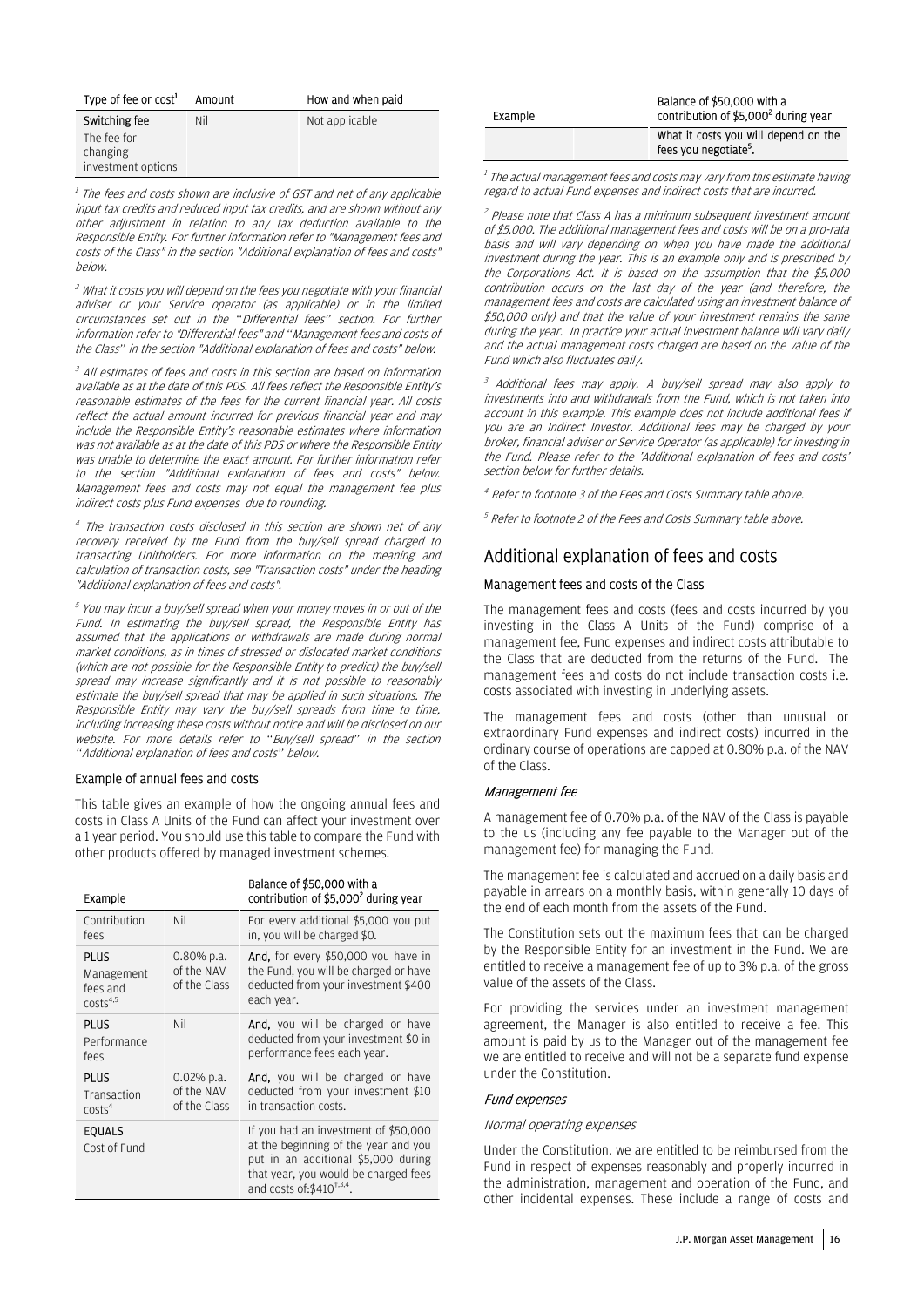expenses which include, but are not limited to, costs associated with, preparation of marketing material and disclosure documents, transfer agency services, custody and administration of the Fund and the provision of audit, legal and tax services. To the extent any of these expenses are incurred by the Manager, the Manager is entitled to be reimbursed for these expenses by us (and we will, in turn, be entitled to be reimbursed this amount from the Fund).

Estimated Fund expenses incurred in the ordinary course of the Fund's operations are included in the management fees and costs figure in the fees and costs summary above.

The estimated Fund expenses set out in the fees and costs summary above include normal operating expenses of 0.10% p.a. of the NAV of the Class, which is the amount actually incurred by the Fund and attributable to the Class for the previous financial year, including the Responsible Entity's reasonable estimate of such normal operating expenses where information was not available as at the date of this PDS or where the Responsible Entity was unable to determine the exact amount.

#### Unusual or extraordinary fund expenses

Unusual or extraordinary fund expenses such as the costs of calling and holding Unitholder meetings are also included in the management fees and costs in the fees and costs tables above.

Unusual or extraordinary expenses are not generally incurred during the day-to-day operation of the Fund, are not necessarily incurred in any given year and are not included in the cap on management fees and costs.

The estimated Fund expenses set out in the fees and costs summary include unusual or extraordinary expenses of 0.00% p.a. of the NAV of the Class which is the amount actually incurred by the Fund and attributable to the Class for the previous financial year, including the Responsible Entity's reasonable estimate of such unusual or extraordinary expenses where information was not available as at the date of the PDS or where the Responsible Entity was unable to determine the exact amount.

Unusual or extraordinary expenses may vary from year to year including to the extent that they rely on estimates. This amount is not an indication or guarantee of the amount that may be charged in the future.

We are entitled to be indemnified out of the Fund for all expenses, losses and liabilities reasonably and properly incurred. This entitlement does not exist in relation to an expense, loss or liability attributable to a failure to properly perform the duties of a responsible entity.

All taxes will be deducted from the Fund's assets as appropriate. Information on Tax is set out in section 8 of this PDS.

#### Indirect costs

Indirect costs are any cost we know, or reasonably ought to know or, where this is not the case, may reasonably estimate has reduced or will reduce (as applicable), whether directly or indirectly, the return on the Fund, or the amount or value of the income of, or property attributable to the Fund, or an interposed vehicle other than the management fee and Fund expenses. Broadly, an interposed vehicle is a body, trust, or partnership through which the Fund invests.

The amount of indirect costs includes:

- the costs of investing in derivatives that are not traded or listed on a recognised exchange and that are used by the Fund for the purposes of achieving its investment objective; and
- fees paid to an agent by the Fund under a securities lending arrangement. This fee is a percentage of securities lending

income that is retained by the agent, and the net income is retained by the Fund.

Indirect costs are included in the management fees and costs of the Class and will be borne indirectly by the Class and its investors.

The estimated indirect costs component set out in the fees and costs summary above includes indirect costs of 0.00% p.a. of the NAV of the Class which is the amount actually incurred by the Fund and attributable to the Class, for the previous financial year financial year, including the Responsible Entity's reasonable estimates of such costs where information was not available as at the date of this PDS or where we were unable to determine the exact amount. Indirect costs are not subject to the cap of 0.80% p.a. of the NAV of the Class.

Indirect costs are reflected in the Unit price of the Class as and when incurred. Indirect costs are not an additional fee paid to us. Indirect costs may vary from year to year, including to the extent that they rely on estimates. The amount described is not an indication or guarantee of the amount that may be charged in the future.

#### Cap on certain management fees and costs

Any management fees and costs incurred by the Fund that exceeds 0.80% p.a. of the NAV of the Class, will not be paid out of the assets of the Fund and will instead be borne by the Responsible Entity.

Please note that any extraordinary or unusual fund expenses and/or indirect costs associated with OTC derivatives are not subject to the cap.

#### Transaction costs

In managing the investments of the Fund, transaction costs such as charges, disbursements, expenses, outgoings, fees, taxes, commissions, brokerage, settlement costs, clearing costs and government charges may be incurred by the Fund ("Transaction Costs"). These costs may be incurred by investing directly in the underlying securities but may also include costs incurred by an interposed vehicle that would be transaction costs if they had been incurred by the Fund. For example, the costs of the Fund acquiring derivatives that are not traded or listed on a recognised exchange for hedging purposes may also constitute Transaction Costs. Where these costs arise as a result of applications and withdrawals, these costs may be covered by the inclusion of a buy/sell spread in the purchase or withdrawal price. Please refer to the 'Buy/sell spread' section below for further details.

Transaction Costs are paid out of the Fund's assets and reflected in the Unit price of each Class. They are an additional cost of investing to the investor when they are not already been recovered by the buy/sell spread. Transaction Costs associated with dealing with assets of the Fund may be recovered by us or the Manager. Transaction Costs are not a fee paid to us or the Manager.

The estimated Transaction Costs figure set out in the fees and costs summary above is shown net of any amount recovered by the buy/sell spread charged by the Responsible Entity and is calculated using the actual Transaction Costs incurred by the Fund and attributable to the Class for the previous financial year and the Responsible Entity's reasonable estimate of such costs where information was not available as at the date of the PDS or where the Responsible Entity unable to determine the exact amount. For example, the value of the net Transaction Costs on an average account balance of \$50,000 in the Class was \$10. The net Transaction Costs are borne by the Fund and are reflected in the Unit price for the Class.

The total gross Transaction Costs incurred by the Fund and attributable to the Class for the previous financial year including the Responsible Entity's reasonable estimate of such costs where information was not available as at the date of the PDS or where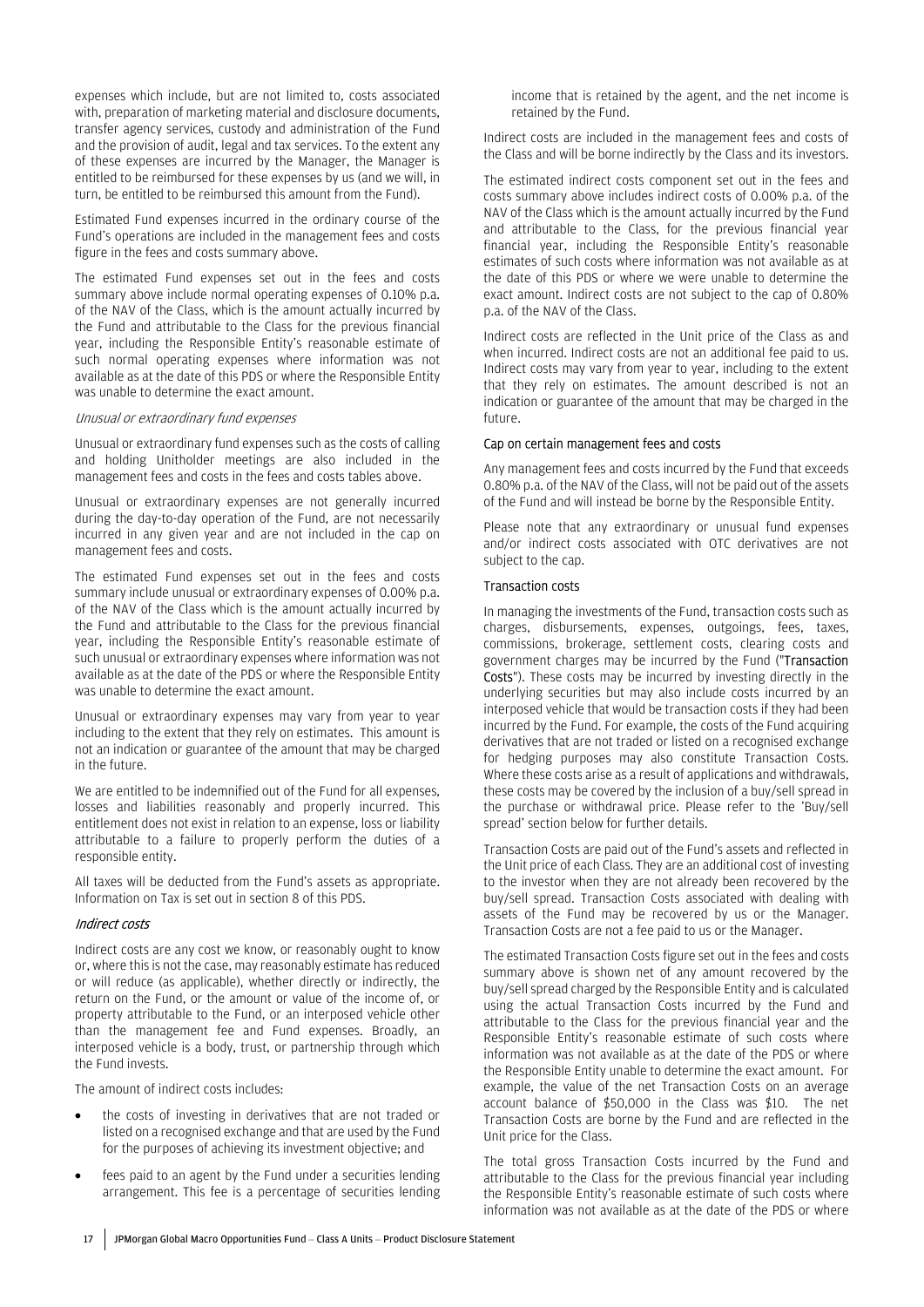the Responsible Entity was unable to determine the exact amount, was approximately 0.17% of the NAV of the Class. For example, the value of the gross Transaction Costs on an average account balance of \$50,000 in the Class was \$85.

The Fund's estimated and/or historical transaction costs may not be an accurate indicator of the actual transaction costs you may incur in the future. Actual costs may differ and will vary based on a number of factors including the volume of transactions undertaken and market conditions generally. Such drivers of market volatility (including the outbreak of COVID-19) may impact the Fund's transaction costs and such costs may vary over time.

#### Buy/sell spread

Transaction Costs that are incurred because investors buy or sell Units are also paid from the Fund's assets, but they may be offset by transaction cost allowances that are included in the calculation of the Fund's application and/or withdrawal Unit prices, which are commonly known as "buy/sell spreads".

Transaction Costs are estimated and allocated accordingly when an investor buys or sells Units by incorporating a buy/sell spread between the Fund's application or withdrawal Unit prices, where appropriate. This aims to ensure that other investors are not impacted by the Transaction Costs associated with a particular investor buying or selling Units. We have the discretion to waive the buy/sell spread on applications or withdrawals.

The buy/sell spread is based on our estimates of the average Transaction Costs incurred by the Fund. However, it is not a fee paid to us or the Manager and is retained in the Fund to cover the actual Transaction Costs as they are incurred.

The buy/sell spread is an additional cost to you and will impact the return on your investment. As it is built into the Fund's Unit prices, it will not be recorded separately on investor statements.

As at the date of this PDS, the buy/sell spread for units in the Fund is +0.15% on applications and -0.15% on withdrawals (for example, if you invested \$50,000, the cost of your buy spread would be \$75). The buy/sell spread for the Fund may vary and increase or decrease over time. The most recent buy/sell spread for the Fund is available on the Manager's website at www.jpmorganam.com.au or may be obtained free of charge by contacting the Manager.

GST is not applicable to any buy/sell spread when you buy or sell Units.

#### Differential fees

The Manager, on behalf of the Responsible Entity, may negotiate a rebate of all or part of our management fee with Wholesale Clients pursuant to the Act. The payment and terms of rebates are negotiated with Wholesale Clients but are ultimately at our discretion, subject to the Act and any relevant ASIC policies. There is no set manner or method for negotiating fees. The differential fee arrangement does not adversely affect the fees paid or to be paid by any investor who is not entitled to participate. Other than where fees are negotiated with Wholesale Clients, any differential fee arrangement will be applied without discrimination to all investors who satisfy the criteria necessary to receive the benefit of the arrangement. The contact details of the Manager are set out on page 1 of this PDS.

#### Alternative payments

We do not pay any commission or soft dollars to financial advisers or advisory firms but reserve the right to do so at any time subject to applicable laws. Your adviser may, however, charge you an advice fee for your investment into the Fund. The details of these fees and costs should be set out in the statement of advice provided by your adviser.

#### mFund warning

Additional fees may be payable to approved ASX brokers (or your financial adviser who uses a stockbroking service on your behalf) for accessing the Fund through mFund while the Fund is an mFund product. You should consider the Financial Services Guide provided by your ASX broker or your adviser before accessing the Fund through mFund.

#### Fee changes

We may change the amount of any of the fees in this PDS (including increase fees up to the maximum set out in the Constitution) without your consent except if required by the Corporations Act. We will not increase our fees, or introduce new fees, without giving you or your Service operator (as applicable) at least 30 days' written notice when legally required to do so, except for government fees or charges. All estimates of fees and costs in this section 7 are based on information available as at the date of this PDS.

#### Indirect investors

If you are an Indirect Investor, additional fees may be charged by your financial adviser or Service operator (as applicable) for investing in the Fund as set out in their offer document.

#### In-specie transfers

On investing in the Fund, any costs associated with an 'in-specie' transfer will be paid by you.

Where a withdrawal is satisfied by an 'in-specie' transfer, you will bear all costs, including any applicable stamp duty, payable as a result of the transfer.

We reserve the right to accept 'in-specie' transfers for applications in our absolute discretion. We may, with your consent, transfer assets in lieu of payment in satisfaction of a withdrawal request.

#### Taxation

Taxation information is set out in section 8.

If the Responsible Entity becomes liable to pay GST on fees not described in this PDS as GST inclusive, it is entitled to be reimbursed out of the assets of the Fund for the amount of GST.

### 8. Tax

WARNING: Investing in a registered managed investment scheme is likely to have tax consequences. Investors are strongly advised to seek professional tax advice prior to making any investment decisions.

#### How the Fund is taxed

The Fund is a trust that is an Australian resident for income tax purposes. On the basis that investors will be made presently entitled to the income of the Fund for each financial year, the Fund should not be subject to income tax and, in essence, should be treated as a "flow through" entity.

Tax losses incurred by the Fund remain within the Fund and cannot be distributed to investors. Provided the Fund satisfies the relevant loss testing requirements, it may be able to offset its carry forward tax losses against the assessable income it derives in a future income year.

Where the Fund satisfies the requirements of a Managed Investment Trust ("MIT"), the Fund can make an irrevocable election ("MIT Capital Election") to apply a deemed "capital" treatment for gains and losses on "covered assets" such as shares. The Responsible Entity has made the MIT Capital Election in respect of the Fund.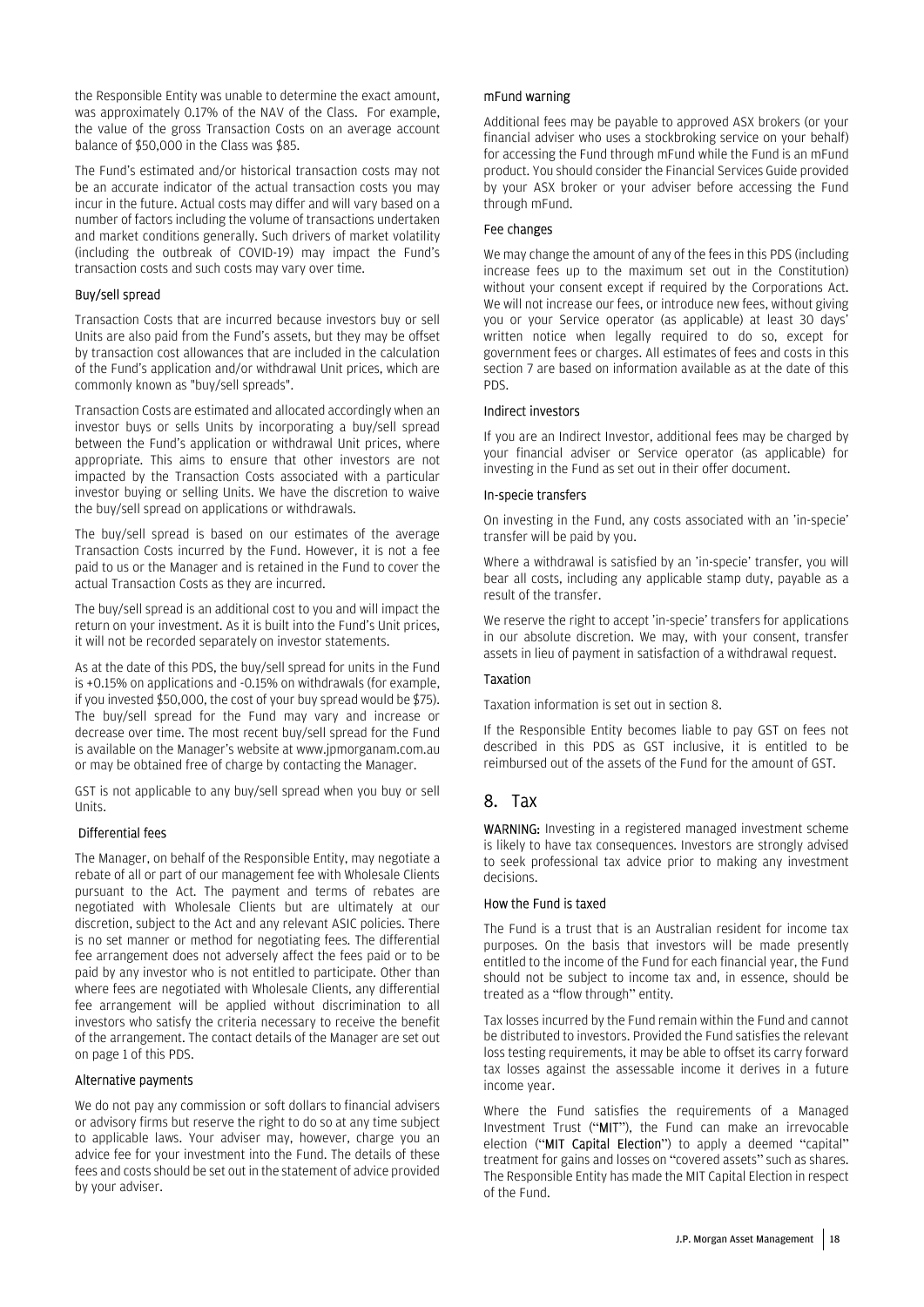#### How resident investors are taxed

Registered managed investment schemes do not pay tax on behalf of investors. As the Fund should be treated as a "flow through" entity, the taxable income of the Fund should be distributed to investors. Investors are assessed for tax on any income and capital gains generated by the registered managed investment scheme.

As the Fund is a flow through entity, the taxable income distributed by the Fund should retain its character in the hands of the investors.

Australian resident investors will need to include their share of the Fund's taxable income in their assessable income for the relevant income year regardless of whether the investor receives the distribution following the end of the income year or the distribution is reinvested. Amounts to be included in the investor's tax return will be notified in the tax statement (or AMIT Member Annual Statement ("AMMA statement") where the fund is an AMIT) for the income year.

In the event the Fund pays foreign tax, the distribution from the Fund may include a foreign income tax offset ("FITO"), which investors need to take into account in determining their taxable income. Furthermore, investors may be able to utilise the FITOs to reduce their tax liability. Any excess or unused FITOs, for a particular income year cannot be carried forward by investors and will be lost.

Where foreign taxes are paid on foreign capital gains, the Fund's ability to pass a FITO on to investors in respect of these taxes may be restricted where the full amount of the capital gain is not included in the calculation of the Fund's Australian taxable income due to the application of capital losses or the capital gains tax discount regime.

Where an investor has disposed of their Units in the Fund, the tax treatment will depend on whether the investor holds their Units on capital account or revenue account.

If the investor holds their Units on revenue account, the gain or loss on disposal or redemption will be a revenue gain or loss and included in the investor's assessable income accordingly.

Where the investor holds their Units on capital account, the investor will be subject to capital gains tax ("CGT"), and consequently, the investor may realize a capital gain or a capital loss. Where investors realize a capital gain on Units that have been held for at least 12 months, certain investors may be able to apply the relevant CGT discount (after reducing the gross capital gains by realised capital losses including carry forward capital losses) to such gains. The applicable CGT discount is 50% for resident individuals and qualifying trusts and 33.33% for complying superannuation funds and pooled superannuation trusts.

Where the Fund has made a return of capital or has distributed a tax deferred amount, generally, these amounts are not included in the investor's assessable income. However, these amounts will reduce the cost base and reduced cost base of the Units in the Fund and consequently the investor may realize a higher capital gain or a lower capital loss on the subsequent disposal of their Units. Where the cost base has been reduced to nil, the investor may realize an immediate capital gain.

#### How non-resident investors are taxed

The Responsible Entity may withhold tax on distributions made to non-residents. Material relating to "Tax" may change between the time when you read this PDS and the day when you acquire the product.

If you are investing through a Service, you should also refer to your Service operator for further information about the tax treatment of your investment.

Distributions to non-resident investors may be subject to withholding tax. The rate of withholding tax will depend on the income distributed by the Fund and the country in which the investor is a resident. As a general rule, distribution of foreign income to non-resident investors is not subject to tax in Australia. Also, unless the non-resident investor meets certain conditions, the non-resident investor should not be subject to Australian tax on the disposal of their Units in the Fund.

#### Tax file number ("TFN")/Australian business number ("ABN")

Providing your TFN is not compulsory but without it or the appropriate exemption information we have to withhold tax from your distributions at the highest marginal tax rate (plus Medicare levy) until your TFN or exemption is provided.

You may prefer to provide an ABN as an alternative to your TFN if your investment is made as part of an enterprise.

We are authorised under tax laws to collect TFNs and ABNs in connection with your investment in the Fund.

If you are investing through a Service, please refer to your Service operator for more information on the collection of TFNs and ABNs.

The summary below is general in nature and is intended as a guide only. As the tax rules in Australia are complex and are continuously changing, it is strongly recommended that investors obtain specific tax advice pertaining to their own circumstances prior to investing in the Fund.

#### Reporting relating to the Foreign Account Tax Compliance Act ("FATCA")

Under the FATCA provisions of the US Hiring Incentives to Restore Employment Act, 30% US withholding may be levied on certain US sourced income (for the Fund, principally dividends and interest paid by US corporations and institutions including the US Government) unless the Fund is considered FATCA-compliant. The Fund is resident in Australia, which signed an Intergovernmental Agreement with the US FATCA. Under Australian-enacted local legislation and local guidance to implement FATCA (together with FATCA, "**Australian FATCA Rules**"), the Fund is an Australian Financial Institution and intends to comply with Australian FATCA Rules. Under the Australian FATCA Rules applicable to the Fund, due diligence would be conducted on investors in the Fund, and investors with reportable accounts under such rules would be reported to the Australian Taxation Office ("ATO"). Compliance with relevant requirements under the Australian FATCA Rules is expected to be undertaken by the Responsible Entity. Investors to be reported on include certain US investors and certain non-US entities owned by US persons. Information to be reported to the ATO includes their identifying information, their holdings in the Fund, and payments made by the Fund to them. The ATO will transmit the reported information to the US Internal Revenue Service.

The Fund intends to comply with FATCA Rules and is not expected to be subject to a 30% FATCA withholding tax on US sourced income or other above-described amounts paid to the Fund. However, this cannot be assured given the complexity of the Australian FATCA Rules. The Responsible Entity, the Fund and/or their appointed parties, may request that investors and prospective investors provide certain information in order to comply with the requirements.

Prospective investors should consult their own advisors regarding the possible implications of FATCA on the Fund, on their investment in the Fund based on their particular circumstances and on the information that may be required to be provided and disclosed to the Fund, the Responsible Entity, the Manager and distributors, prior to, or after, a completed application or withdrawal request.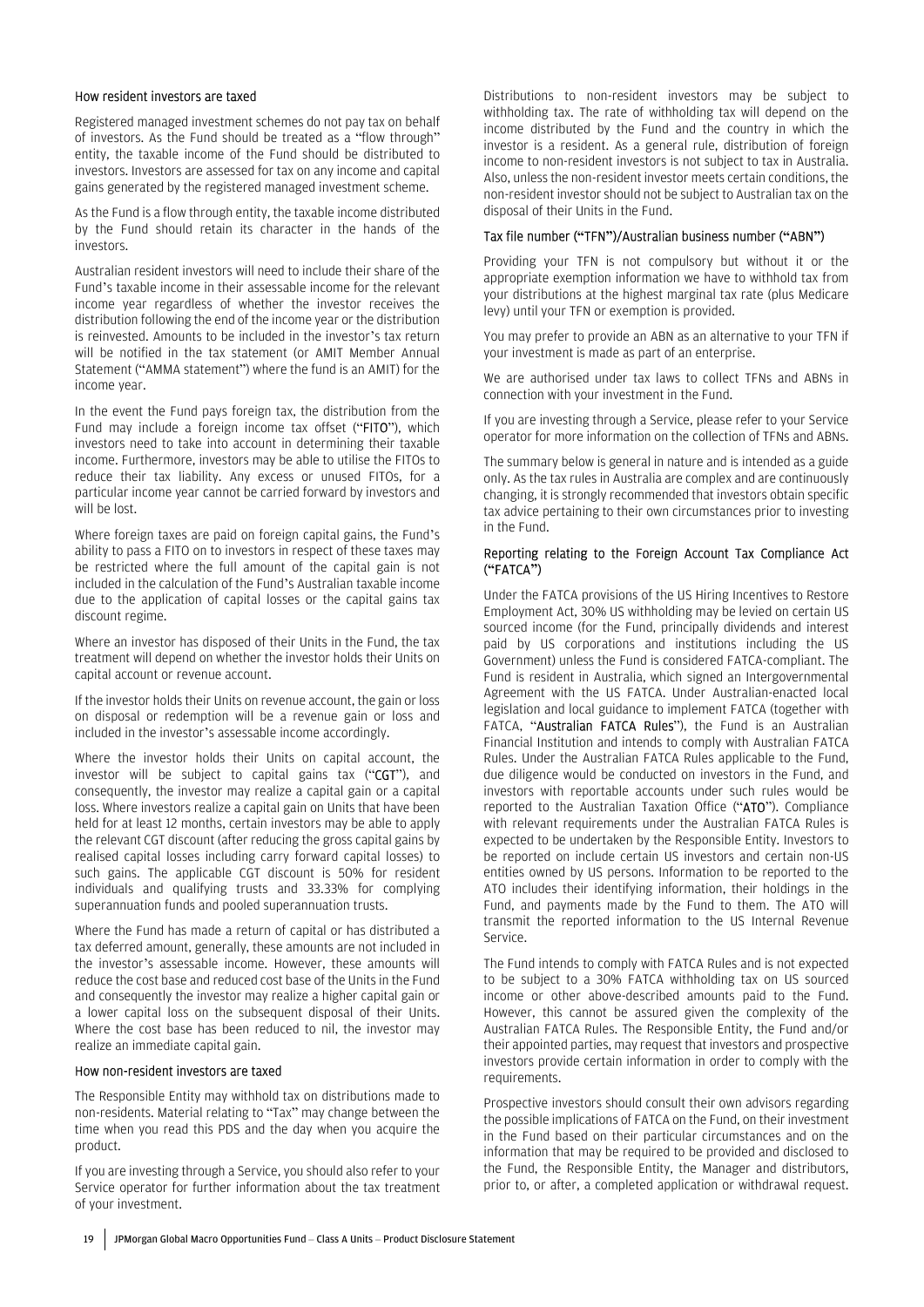The application of the Australian FATCA Rules to the Fund are subject to change.

#### Passive Foreign Investment Company

The Fund is a passive foreign investment company ("PFIC") within the meaning of §1291 through §1298 of the US Internal Revenue Code ("IRC"). The US tax treatment to US investors (directly or indirectly through their custodian or financial intermediary) under the PFIC provisions of the IRC can be disadvantageous. US investors will be unlikely to meet the requirements to either elect to markto-market treatment of their investment in the Fund under IRC §1296 or elect to treat the Fund as a Qualified Electing Fund under IRC §1293.

#### Common Reporting Standard ("CRS")

The Common Reporting Standard as implemented under Australian law and guidance (such implementation, "CRS") generally requires financial institutions in Australia to collect information relating to their account holders' tax residence jurisdictions and report such information to the ATO, to enable the ATO to exchange such information with governmental authorities in other jurisdictions. Generally, under CRS, information is required to be collected (and other CRS due diligence performed) to seek to identify, and reporting to the ATO would be performed on, non-Australian tax residence jurisdictions of an Australian financial institution's account holders. This is the case even with respect to account holders that are tax residents of, among others, jurisdictions that do not have a competent authority agreement in place with Australia to exchange Common Reporting Standard information. Australia has signed the Multilateral Competent Authority Agreement to exchange information, along with a significant number of other jurisdictions.

The Fund is an Australian Financial Institution and intends to comply with CRS. Under CRS rules, due diligence would be conducted on investors in the Fund to identify whether they have reportable accounts for CRS purposes, and investors with reportable accounts would be reported to the ATO. Compliance with CRS requirements is expected to be undertaken by the Responsible Entity. The Responsible Entity, the Fund and/or their appointed parties may request that investors and prospective investors provide certain information in order to comply with CRS requirements. Investors to be reported on under CRS include certain investors that have one or more non-Australian tax residence jurisdictions and certain entities owned by persons with one or more non-Australian tax residence jurisdictions. Information to be reported to the ATO under CRS includes their identifying information, their tax residence jurisdictions and associated taxpayer identification numbers, their holdings in the Fund, and payments made by the Fund to them. The ATO will transmit the reported information to the governmental authorities of certain jurisdictions in which investors (or persons controlling certain entity investors) are tax resident.

By investing in the Fund and/or continuing to invest in the Fund, investors acknowledge that they may be required to provide information to the Fund, the Responsible Entity and/or their appointed parties, in order for the Fund to be treated as compliant with CRS and Australian FATCA Rules. The investors' information (and information on beneficial owners, beneficiaries, direct or indirect shareholders or other persons associated with certain entity investors) may be communicated by the ATO to governmental authorities in other jurisdictions.

Prospective investors should consult their own tax advisors regarding the possible implications of the Common Reporting Standard on the Fund, on their investment in the Fund based on their particular circumstances, and on the information that may be required to be provided and disclosed to the Fund, the Responsible Entity, the Manager and distributors prior to, or after, a completed

application or withdrawal request. The application of Common Reporting Standard rules is subject to change.

#### AMIT election

The fund has elected to be treated as an Attribution Managed Investment Trust (AMIT) under the AMIT tax regime. Under the AMIT rules, qualifying funds that elect to be taxed under the regime are able to segment their income into components – for example, into certain types of income, gains, exempt amounts, offsets and credits – and allocate particular components to particular investors, provided the basis of allocation is fair and reasonable and in accordance with the Fund's constituent documents. The amounts so allocated will retain their tax character when passing through the Fund.

This attribution basis of taxation replaces the present entitlement basis of taxation for MITs. Where taxable income attributed by the Fund for an income year is either less than or greater than the cash distributed, this leads to decreases or increases (respectively) in the cost base of an investor's units in the Fund. These cost base adjustments will be notified in the AMMA statement provided to the investor for an income year.

The attribution method of taxation can lead to differences between the cash distributions received and the amounts to be included in an investor's assessable income.

The AMIT regime also clarifies and amends the interaction between the tax liability on distributions payable to investors, and the tax liability on disposal of fund units. The AMIT rules alleviate double taxation that may otherwise arise where an amount has been taxed to an investor but not received by the time units in the fund are sold, by increasing the cost base of the fund units to reflect the taxed but undistributed amount. Other key features of the AMIT regime include deemed fixed trust status and the ability to make adjustments in respect of prior year errors in the year in which the errors are discovered. rather than requiring an amendment to the prior year tax return and distribution statements.

### 9. Applications, withdrawals and distributions

### Applications and withdrawals

The minimum amounts with respect to investing in Class A Units are set out below. We may change or waive these amounts at our discretion. If you are investing through a Service, you should read your Service operator's offer document for minimum initial investment, subsequent investment, holding and withdrawal amounts.

Please note that any application will be accepted only on a cleared-funds basis and that application and withdrawal requests are considered separate transactions, independent of one another. Should the minimum holding amount of Units fall below \$1,000, you may be required to redeem the Units.

| Minimum Initial Investment Amount    | \$25,000 |
|--------------------------------------|----------|
| Minimum Subsequent Investment Amount | \$5,000  |
| Minimum Holding Amount               | \$1,000  |
| Minimum Withdrawal Amount            | \$5,000  |

You may apply for Units or increase your investment at any time by completing the application form and sending it to the Registrar (please refer to "How to apply" under section 11 of this PDS).

You may make a withdrawal on your Units or decrease all or part of your investment in the Fund at any time by completing the withdrawal form and sending it to the Registrar. These forms are available on the Manager's website, at www.jpmorganam.com.au. You may cancel withdrawal requests by notifying the Registrar at any time before they are accepted and processed. Your withdrawal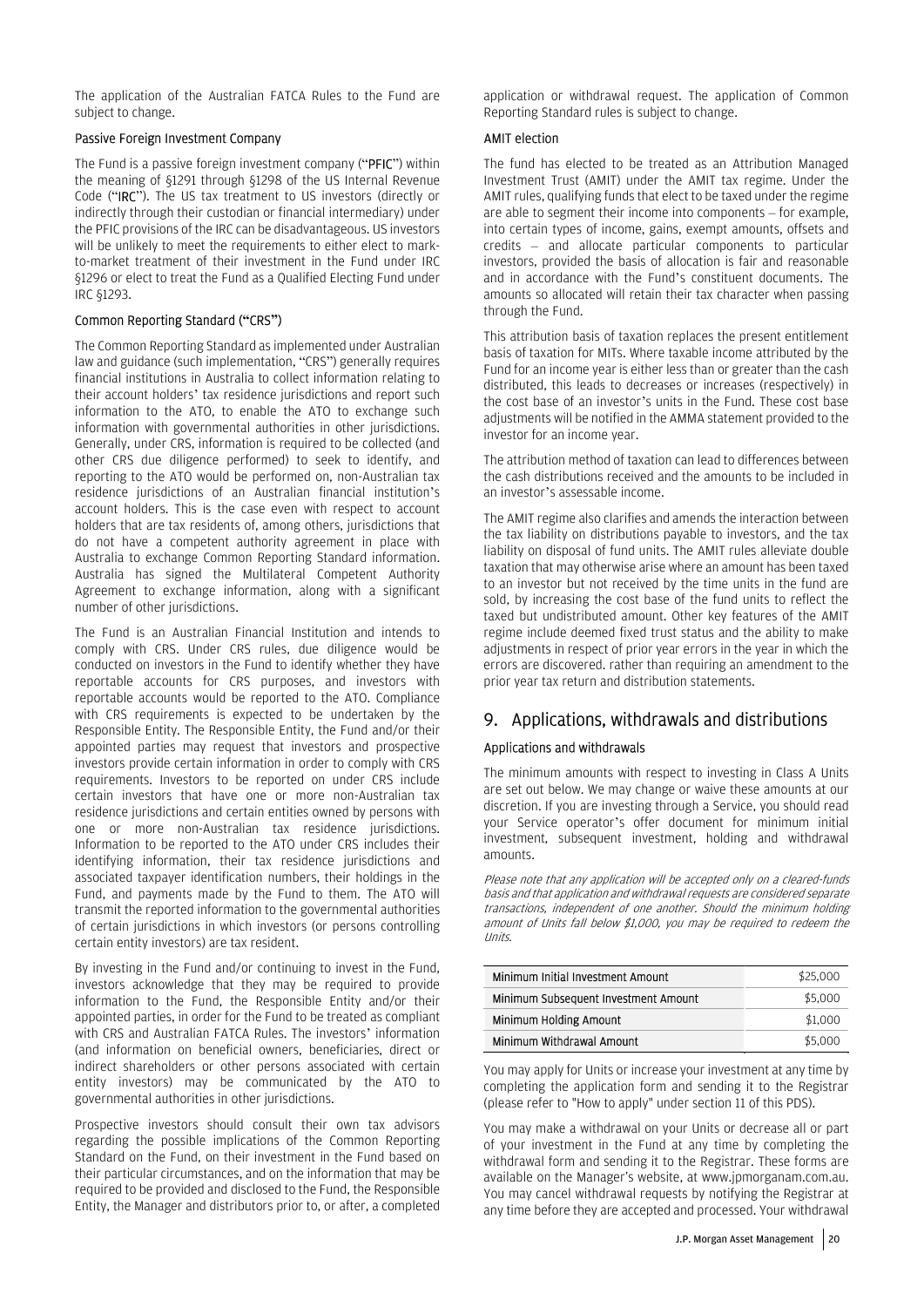proceeds are generally deposited into a nominated Australian bank, building society or credit union account. Withdrawal proceeds that are paid directly into your nominated account are subject to clearance by your bank, building society or credit union from the date of deposit into your account. We do not accept withdrawal requests in relation to withdrawals made payable to third parties. For investments made via mFund, please refer to "Investing through mFund" below for further information.

The Registrar will confirm all withdrawals in email or writing. For your protection, withdrawals will not be paid in cash.

If you withdraw your Units before the end of the distribution period, you may not receive a distribution for those Units in that period. Your withdrawal amount will generally include your share of distributable income accrued in the Fund to the date of withdrawal as capital.

However, we may determine that part of your withdrawal amount represents a share of the distributable income including realised net capital gains for that distribution period. We will advise you if this happens.

If you are investing through a Service, you should follow the instructions of the Service operator when making an investment in, or withdrawing your investment from, the Fund.

#### How we process applications and withdrawals

Generally, if the Registrar receives your correctly completed application or withdrawal request before 12 noon (Sydney time) on a Business Day, it will be processed using the application or withdrawal price calculated for that day. Where the Registrar receives such information after 12 noon (Sydney time) on a Business Day, it will be processed using the application or withdrawal price determined for the following Business Day. If the Registrar receives a withdrawal request by 12 noon (Sydney time) on a Business Day, the proceeds of that request will generally be paid within 5 Business Days but may take longer in some circumstances (up to 21 days). If the Registrar receives an incomplete application or withdrawal request, it will not be processed until the Registrar is subsequently provided with the correct and complete document. Application or withdrawal requests are subject to client identification procedures that the Responsible Entity and/or Registrar considers necessary to satisfy its obligations under the relevant anti-money laundering and counter terrorism act, being completed. We are not bound to accept an application.

If you are investing through a Service, you should seek advice from your Service operator as cut-off times for transacting and processing applications and withdrawals may vary due to the Service operator's requirements.

#### Investing through mFund

While the Fund is admitted as an mFund product, you will be able to make application and withdrawal requests through mFund by placing a buy or sell order with approved ASX brokers or your financial adviser who uses a stockbroking service on your behalf. mFund uses ASX's CHESS settlement system to automate and track the process of applying for and selling units in the Fund while it is an mFund. Application and withdrawal requests for the Fund through mFund are subject to a cut-off time which is 11am (Sydney time) on a Business Day. Cut-off times for certain ASX brokers may be earlier than this cut-off time. You may refer to the sections below for further information regarding transactions via mFunds.

Your ASX broker will process a completed application or withdrawal request for Units through CHESS. CHESS will confirm the order with your ASX broker once it is received and accepted by the Registrar. Correctly completed application or withdrawal requests for Units received by the Registrar will be forwarded by

CHESS to your ASX broker for your payment or to receive proceeds, respectively<sup>1</sup>. For application or withdrawal requests made through mFund, the payment options will depend on the requirements of the ASX broker.

For application requests, you will need to provide your application money to your ASX broker. The Registrar will calculate and allot new Units in the Fund to your CHESS Holder Identification Number ("HIN"). CHESS will notify your ASX broker of the Unit price and Units allotted. If you are allotted Units (through transfer or certain corporate actions) which are not broker-sponsored, your holding will be issuer sponsored and you will be provided with a security reference number ("SRN"). Please refer to www.mfund.com.au for additional information. Note that mFund is not a trading facility and does not facilitate buying and selling between investors on the market.

Units will be issued to the nearest 3 decimal points.

 $<sup>I</sup>$  When investing via mFund, any errors made on the application instruction</sup> may result in application or withdrawal requests being automatically rejected by the registry system. Any rejected requests will not be processed and will require resubmission.

#### How Unit prices are calculated

In accordance with the Constitution, the Unit application (or withdrawal) price is generally calculated on each Business Day by:

- establishing the NAV of each class which is generally based on the daily market value of the Fund's assets, which includes undistributed income, after deducting liabilities such as fees and expenses and excluding the application money in respect of applications that have not been accepted<sup>1</sup>;
- dividing the resulting amount by the number of Units in issue;
- increasing (or decreasing) the NAV of each class of Unit by the Transaction Costs<sup>2</sup> (to the extent applicable); and
- rounding the price up (or down) to the nearest 4 decimal points.

At our discretion, we may accept an application payment in the form of property and we may, with your consent, transfer assets in lieu of payment in satisfaction of a withdrawal request.

Our Unit Pricing and Valuation Policy contains further detail about how the NAV per Unit is calculated. This policy is available on the Manager's website at www.jpmorganam.com.au. A copy of this policy may be obtained free of charge upon request.

 $<sup>I</sup>$  Calculation and publication of Unit application (or withdrawal) prices may</sup> be delayed around distribution periods.

<sup>2</sup> Transaction Costs may include a buy or sell spread charged by the Fund.

#### How to find prices

The NAV, application and withdrawal prices of each class, for each Business Day, are available on the Manager's website at www.jpmorganam.com.au on the following Business Day. The application and withdrawal prices will generally vary as the market value of the assets of the Fund rises and falls.

#### Restrictions on withdrawals

There are certain circumstances in which we are not obliged to offer investors the opportunity to make, or to give effect to a withdrawal request. The circumstances in which we may not give effect to all or part of the withdrawal request may include, but are not limited to, situations where:

- any relevant financial, stock, bond, note, derivative or foreign exchange market is closed;
- trading on any such market is restricted;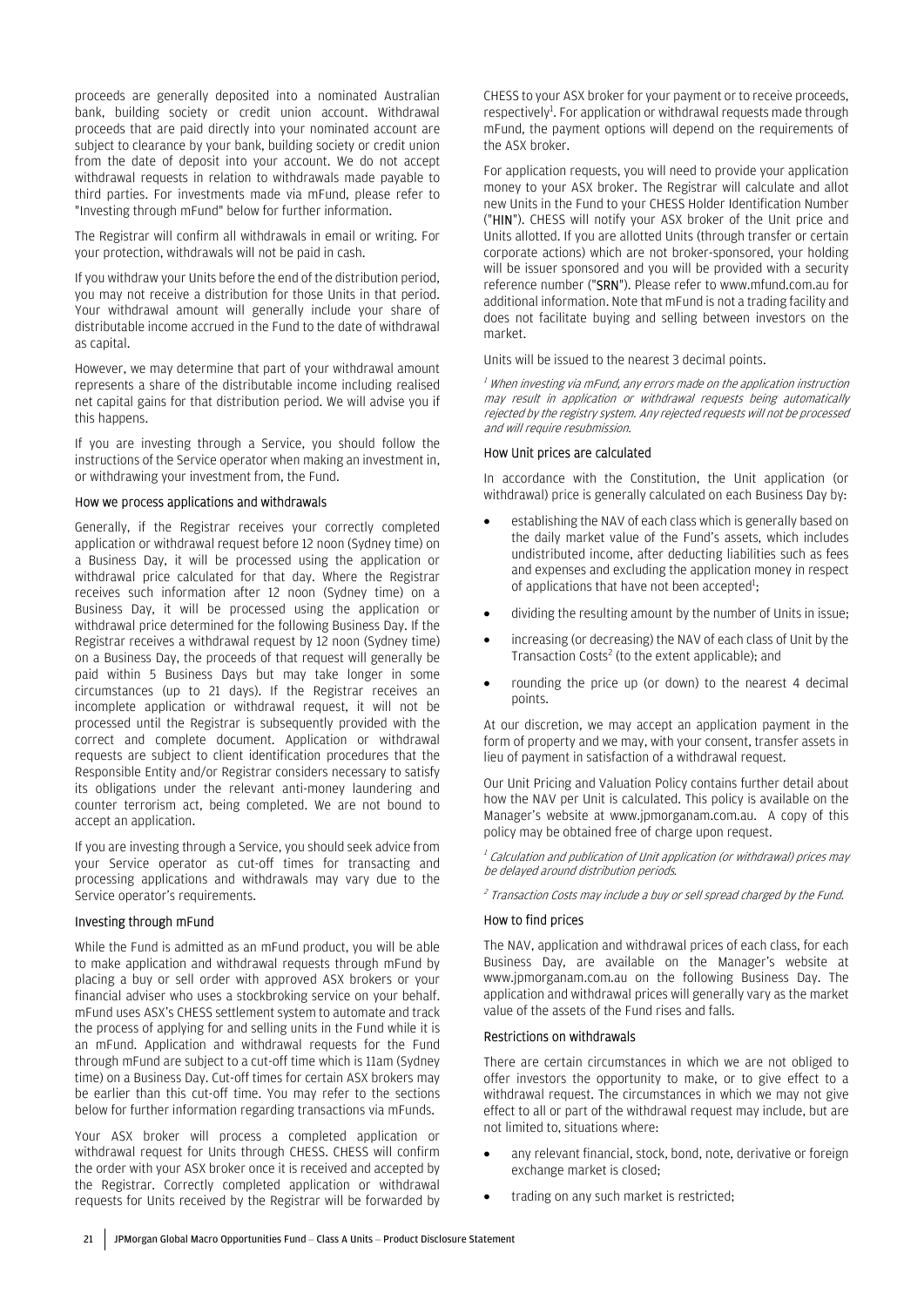- an emergency exists as a result of which it is not reasonably practicable to acquire or dispose of assets of the Fund or to determine fairly the withdrawal price;
- any state of affairs exist as a result of which it is not reasonably practicable for us to acquire or dispose of the assets of the Fund or to determine fairly the withdrawal price;
- any moratorium declared by a government or the competent authority or regulator of any country in which a significant proportion of the Fund is invested exists;
- disposal would be prejudicial to other investors, such as where there is a large single redemption, a number of significant redemptions together or adverse market conditions; or
- it is not practicable to sell investments in the Fund in the usual timeframe.

If we refuse to give effect to all or part of a withdrawal request, we will advise you as soon as practical of such refusal. We will use reasonable endeavours to give effect to the withdrawal request as soon as possible thereafter, and in an orderly manner.

In certain circumstances where there is a large withdrawal request, we may treat it as a series of smaller requests over a number of days/weeks or months.

If you are investing through a Service, you should follow the instructions of the Service operator when withdrawing your investment from the Fund.

#### Suspension of applications and withdrawals

We may suspend applications for, or withdrawals of, Units or the calculation of application or withdrawal prices in certain circumstances set out in the Constitution where we consider that it is desirable for the protection of the Fund, or in the interests of investors where:

- any relevant financial, stock, bond, note, derivative or foreign exchange market is closed;
- trading on any such market is restricted;
- an emergency exists as a result of which it is not reasonably practicable to acquire or dispose of assets of the Fund or to determine fairly the application price or withdrawal price;
- any state of affairs exist as a result of which it is not reasonably practicable for us to acquire or dispose of the assets of the Fund or to determine fairly the application price or withdrawal price; or
- any moratorium declared by a government or the competent authority or regulator of any country in which a significant proportion of the Fund is invested exists.

In some circumstances, including, but not limited to, a suspension of withdrawals of Units, you may not be able to make additional investments into the Fund or withdraw your Units within the usual period upon request. We may, in certain circumstances, delay or stagger the settlement of large withdrawal requests. The Act also contains provisions that may restrict withdrawals from the Fund in the event that the Fund becomes "not liquid" as is defined in the Act, which we will provide you with notice of.

#### Distributions

A distribution is the payment of the Fund's distributable income to investors at predetermined intervals.

Distribution of the Fund's distributable income to investors generally occurs yearly as at 30 June or more regularly at the discretion of the Responsible Entity. Distributions are generally paid within 14 days, but in any event within 90 days, after the end of the distribution period. The distributable income may include dividends received from the Fund or interest from cash holdings of the Fund. The distributions you receive are generally assessable income and you may still have to pay tax on the distribution even if you choose to reinvest it. Your distribution is unlikely to include capital gains.

The distribution amount depends on the Fund's distributable income and is calculated in accordance with the Constitution. The amount you receive will be the pro-rata proportion of the distributable income, calculated according to the number of Units you hold relative to the number of Units in issue as at midnight on the last day of the distribution period. The amount will vary and sometimes there might not be any distribution.

Any distribution which is impractical to distribute in a distribution period becomes an asset of the Fund and is deemed to accrue to the next distribution period. You will be notified of the composition of your distribution and the types of income and capital. We may also make special distributions on an interim basis without prior notice to you. However, at 30 June each year, investors will generally be entitled to all distributable income that has not been distributed. In addition to any distributions, you may, at any time, receive any amount (capital or income) by way of cash, in specie or bonus Units pro rata to the number of Units you hold.

At the end of each distribution period, the Fund's Unit price will typically fall as it is adjusted to reflect the amount of any distribution paid. As the distribution amount you receive is based on the entire distribution period, the closer you invest before the end of a distribution period the greater the possibility is that you may receive back some of your capital as income in the distribution paid for that period.

If you are a direct investor, including an investor through mFund, you may choose to have your distributions reinvested in the Fund or deposited into your Australian bank, building society or credit union account. If you do not make a choice, we will reinvest your distribution. If you choose to reinvest your distribution in the Fund, it will be reinvested at the first Business Day of the month following the end of the distribution period. The reinvestment price will be based on the NAV (that is, excluding Transaction Costs) calculated on the last Business Day of the distribution period, adjusted for any distribution paid for that period.

We do not accept directions to pay distributions to third parties. If an attempted deposit is rejected, the deposit may be cancelled.

If you are investing through a Service, you should seek advice from your Service operator as the timing of distributions may vary due to the Service operator's requirements.

### 10. Reporting

#### Latest performance, asset allocation and size of the Fund

Please refer to www.jpmorganam.com.au or contact the Manager directly for such details. Past performance is not a reliable indicator of future performance.

#### Transaction confirmations

The Registrar will provide written confirmation of each of your transactions promptly. This includes initial and additional investments and reinvestments. Confirmation will be made to you by email or post.

#### Annual financial report

The audited financial statements for the Fund will be prepared as at 30 June each year and published on the Manager's website at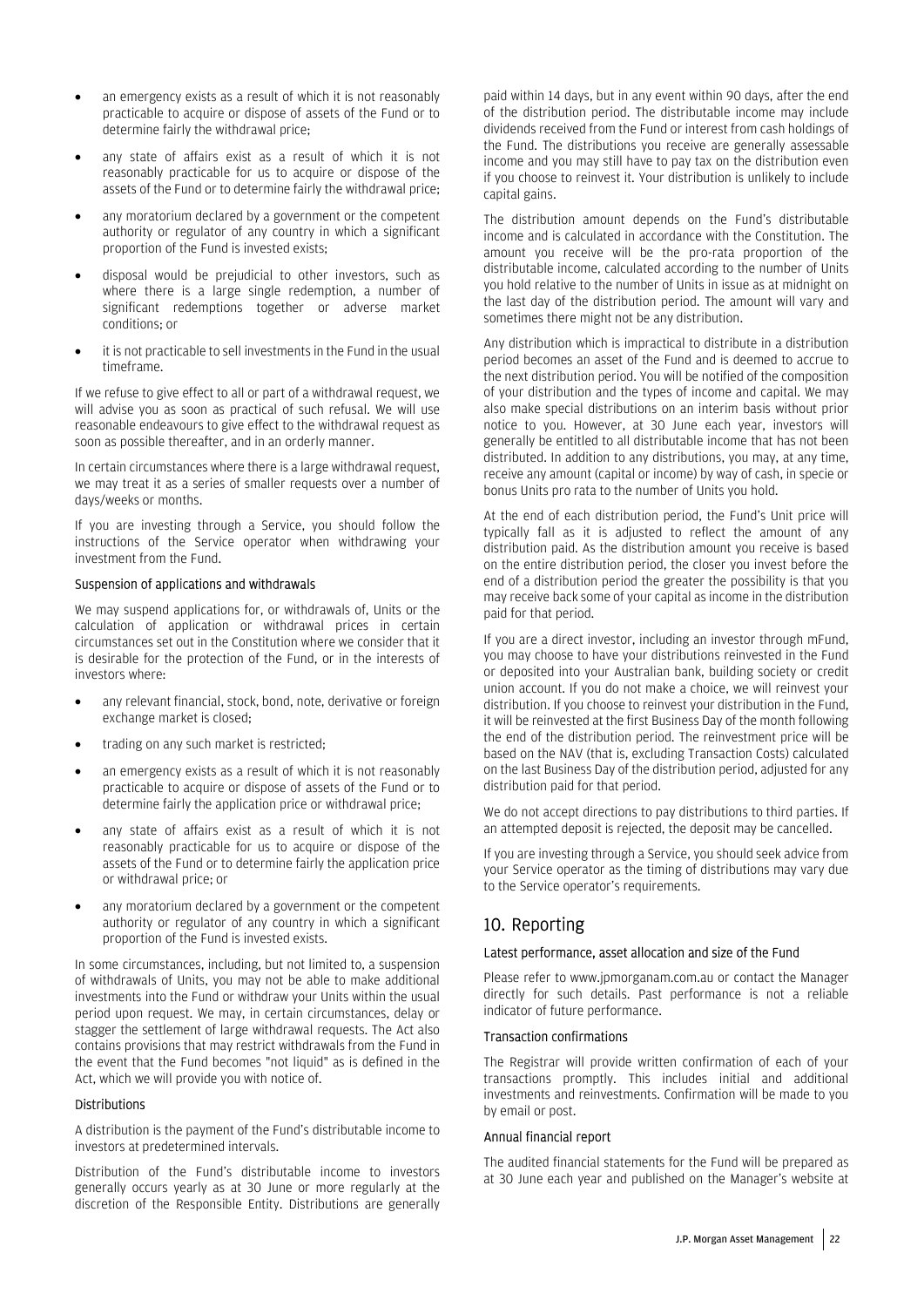www.jpmorganam.com.au within 3 months after 30 June each year, or within any additional period permitted by regulatory relief.

Upon request, you may also receive, free of charge, a hard copy or electronic copy of the financial statements by contacting the Manager.

#### Tax statement

A year-end tax statement will be sent to you by the Registrar with tax information as soon as practical after the end of the financial year to help you include the information in your tax return.

Where the Fund is an AMIT for an income year, the tax statement provided will be an AMMA statement and will be provided within 3 months of the year end as required under the AMIT regime.

#### Indirect Investors

If you are investing as an Indirect Investor, your Service operator will report to you about your investment. Please refer to them about the frequency and nature of reporting on your investment.

#### Disclosing entity

If the Fund becomes a "disclosing entity" under the Act, the Fund will be subject to regular reporting and certain additional disclosure obligations. Copies of documents lodged with ASIC in relation to the Fund may be obtained from, or inspected at, an ASIC office.

If the Fund is a "disclosing entity" under the Act, you have a right to obtain a copy of the following documents at no charge to you:

- the annual financial report most recently lodged with ASIC by the Fund;
- any half-year financial report lodged with ASIC by the Fund after the lodgement of that annual financial report and before the date of the PDS; and
- any continuous disclosure notices given by the Fund after the lodgement of that annual report and before the date of the PDS.

If the Fund is a "disclosing entity", we will disclose information to investors which may have a material effect on the price or value of Units or would be likely to influence persons who commonly invests in deciding whether to acquire or dispose of Units. You have a right to obtain a copy of these documents at no charge. Please call the Manager and they will provide you with a copy of the requested document within 5 days. We intend to post on the Manager's website at www.jpmorganam.com.au all continuous disclosure information.

Even if the Fund is not a "disclosing entity", you have a right to obtain a copy of the above documents to the extent that they are available.

#### Markets announcement platform

While the Fund is an mFund product, we will make information required to be disclosed while the Fund is an mFund product on the Manager's website at www.jpmorganam.com.au and via the ASX website at www.mfund.com.au via the markets announcement platform on a periodic basis.

### 11. Additional information

#### Consents

The Manager, Administrative Agent, Custodian and Registrar have given consent which has not been withdrawn at the date of this PDS, to being named in the form and context in which they are being named in each PDS.

#### The Constitution

The Constitution, along with the Act and other relevant laws, governs the way in which the Fund operates and the rights and responsibilities and duties of the Responsible Entity and investors.

The Constitution contains the rules relating to a number of issues including:

- the rights and liability of investors;
- the process by which Units are issued and redeemed and the calculation of Unit prices;
- the calculation and distribution of the income of the Fund;
- the investment powers of the Responsible Entity, which are very broad;
- the Responsible Entity's right to claim an indemnity from the Fund for expenses incurred in relation to the Fund;
- the rules about investors' meetings;
- information about complaints' handling: and
- the duration and termination of the Fund.

The Constitution states that the liability of an investor is limited to the amount, if any, which remains unpaid on the investor's Units. An investor need not indemnify the Responsible Entity or any creditor of the Fund or Responsible Entity, if the Fund's assets are not sufficient to discharge the Fund's liabilities or meet the claim of any creditor of the Fund or the Responsible Entity in respect of the Fund.

The Constitution also provides that the Responsible Entity may deduct from any money payable to an investor any taxes which it is required or authorised to deduct or which it considers should be deducted. While the Constitution limits the liability of the investors in the manner described above, this position has not been fully tested in the courts of law.

The Responsible Entity may by deed modify, repeal or replace the Constitution if it reasonably considers the amendments will not adversely affect investors' rights. Otherwise, it must obtain investors approval of the amendments at a meeting of investors.

The Responsible Entity may retire or be required to retire as responsible entity if investors vote for its removal or when requested to do so by the Manager subject to the law and its duties.

The Fund will terminate two days before the 80th anniversary of the establishment of the Fund, but the Responsible Entity may terminate it earlier by notice to investors. On termination, the Responsible Entity will realise the Fund's assets and pay to investors their share of the net proceeds of realisation.

A copy of the Constitution is available at no charge from the Responsible Entity on request. The information set out in the PDS about the content of the Constitution is a summary only.

#### How to apply

To apply please complete the Application Form accompanying this PDS. Please note that any application will be accepted only on a cleared-funds basis and that cash cannot be accepted.

If you are investing through a Service, you may invest in the Fund by directing your Service operator to lodge an application with us. You should complete any relevant forms provided by your Service operator.

While the Fund is an mFund product, if you are investing through mFund you may apply via your approved ASX broker or through your financial adviser who uses a stock broking service on your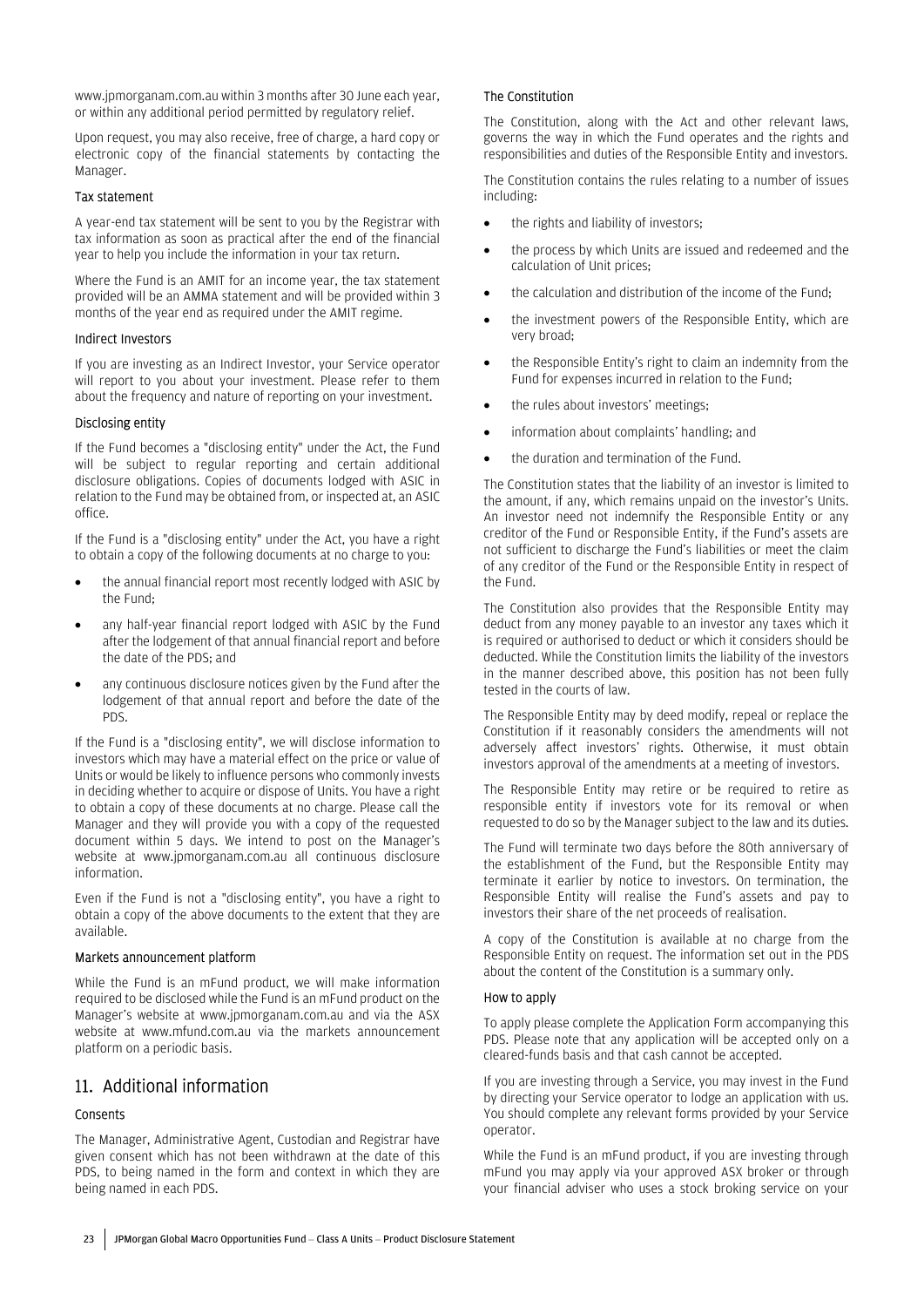behalf. Applications through mFund are subject to different cut-off times.

#### No interest earned on application and distribution accounts

No interest is earned on application money, proceeds of withdrawal requests and distribution amounts, which are held in trust accounts prior to being processed.

#### Who can invest

The Fund is publicly offered in Australia only. Applicants must be 18 years of age or over at the point of submitting the Application Form.

US persons generally cannot invest in the Fund (please refer to "Restriction to sell to a US person" below for details).

#### Restriction to sell to a US person

The Fund has not been registered under the United States ("US") Securities Act, as amended ("US Securities Act") or under any similar or analogous provision of law enacted by any jurisdiction in the US. The Units may not be offered or sold within the US or sold to any US person unless we and the Manager, at our absolute discretion, grant an exception. For this purpose, a US person is one falling under the definition of US person under the US Securities Act, under the guidelines set forth by the US Commodities Futures Trading Commission in its Interpretive Guidance and Policy Statement Regarding Compliance with Certain Swap Regulations, as amended, or under US Internal Revenue Code ("IRC") as specified below or under the US federal income tax law (as described below under paragraphs 1 through 4), or a non-US entity with certain US owners (as described below under paragraph 5):

- 1. An individual who is a citizen of the US or a resident alien for US federal income tax purposes. In general, the term "resident alien" is defined for this purpose to include any individual who (i) holds a US Permanent Resident Card (a "green card") issued by the US Citizenship and Immigration Services or (ii) meets a "substantial presence" test. The "substantial presence" test is generally met with respect to any calendar year if (a) the individual was present in the US on at least 31 days during such year and (b) the sum of the number of days in which such individual was present in the US during such year, 1/3 of the number of such days during the first preceding year, and 1/6 of the number of such days during the second preceding year, equals or exceeds 183 days;
- 2. A corporation, an entity taxable as a corporation or a partnership created or organized in or under the laws of the US or any state or political subdivision thereof or therein, including the District of Columbia (other than a partnership that is not treated as a US person under US Treasury Regulations);
- 3. An estate the income of which is subject to US federal income tax regardless of the source thereof;
- 4. A trust with respect to which a court within the US is able to exercise primary supervision over its administration and one or more US persons have the authority to control all of its substantial decisions, or certain electing trusts that were in existence on 20 August 1996 and were treated as domestic trusts on 19 August 1996; or
- 5. A Passive Non-Financial Foreign Entity ("Passive NFFE") with one or more "Controlling Persons" (within the meaning of any Intergovernmental Agreement relating to the Foreign Account Tax Compliance Act (as set forth in Sections 1471 through 1474 of the IRC) that may be entered into by the US and any other jurisdiction ("IGA")) that is a US Person (as described above under paragraph 1). A Passive NFFE is generally a non-US and non-financial institution entity that is neither a "publicly traded

corporation" nor an "active NFFE" (within the meaning of the applicable IGA).

In addition, investors are required to notify us immediately in the event that they are or become US persons (or certain Passive NFFEs described above under paragraph 5) or hold Units for the account or benefit of US persons (or such Passive NFFEs) or hold Units in breach of any law or regulation or otherwise in circumstances having, or which may have, adverse regulatory, tax or fiscal consequences for the Fund or its investors or otherwise be detrimental to the interests of the Fund. If in our opinion an investor is holding Units in breach of any law or regulation or otherwise in circumstances having, or which may have, adverse regulatory, tax or fiscal consequences for the Fund or its investors or otherwise be detrimental to the interests of the Fund, or the investor has become or is a US person (or a Passive NFFE described above under paragraph 5), we may, in our sole discretion, redeem the Units of the investor in accordance with the provisions of the Constitution. Should an investor become a US person (or a Passive NFFE described above under paragraph 5), he or she may be subject to tax reporting.

Responsible Entity's Powers Pursuant to the Constitution, the Responsible Entity has absolute power and discretion at any time to reject any application, prevent further transactions by any investor, delay or withhold processing and/or payout of redemption proceeds and/or effect forced redemption of Units. Without limiting the generality of the foregoing, the Responsible Entity may exercise such power:

- a) on any investor, who does not fulfil any "Know Your Customer", anti-money laundering and/or other regulatory or compliance requirements;
- b) on any investor, who is subject to either individual sanctions or a part of such entity or country which is subject to U.S. sanctions (Office of Foreign Assets Control or "OFAC") or other sanctions; and
- c) if the Responsible Entity determines in its sole discretion that the relevant transaction is suspicious in nature as regards money laundering.

#### Cooling-off period

If you are a retail client pursuant to the Act ("Retail Client") and invested directly in the Fund, you are entitled to a 14 day coolingoff period during which you may change your mind about your investment. During that time, you may exercise your cooling-off rights by requesting your money be returned. The cooling-off period begins when you receive your transaction confirmation or, if earlier, 5 Business Days after your units are issued.

If you wish to cancel your investment during the cooling-off period, you need to inform the Responsible Entity in writing of your intention to exercise this right before the end of the cooling-off period (and before exercising any rights or powers you have in respect of your investment in the Fund).

If you are a Wholesale Client or investing through a Service, no cooling off rights apply in respect of any investment in the Fund acquired by you or your Service operator on your behalf. For information about any cooling off rights that may apply to you in respect of the Service that you invest through, please contact your Service operator directly or refer to their offer document.

#### Enquiries and complaints

The Responsible Entity has established procedures for dealing with complaints. If an investor has a complaint, they can contact the Responsible Entity and/or the Manager during business hours. The Responsible Entity's details are set out at the beginning of this PDS. The Investment Manager can be contacted by phone on 1800 576 468 or by writing to: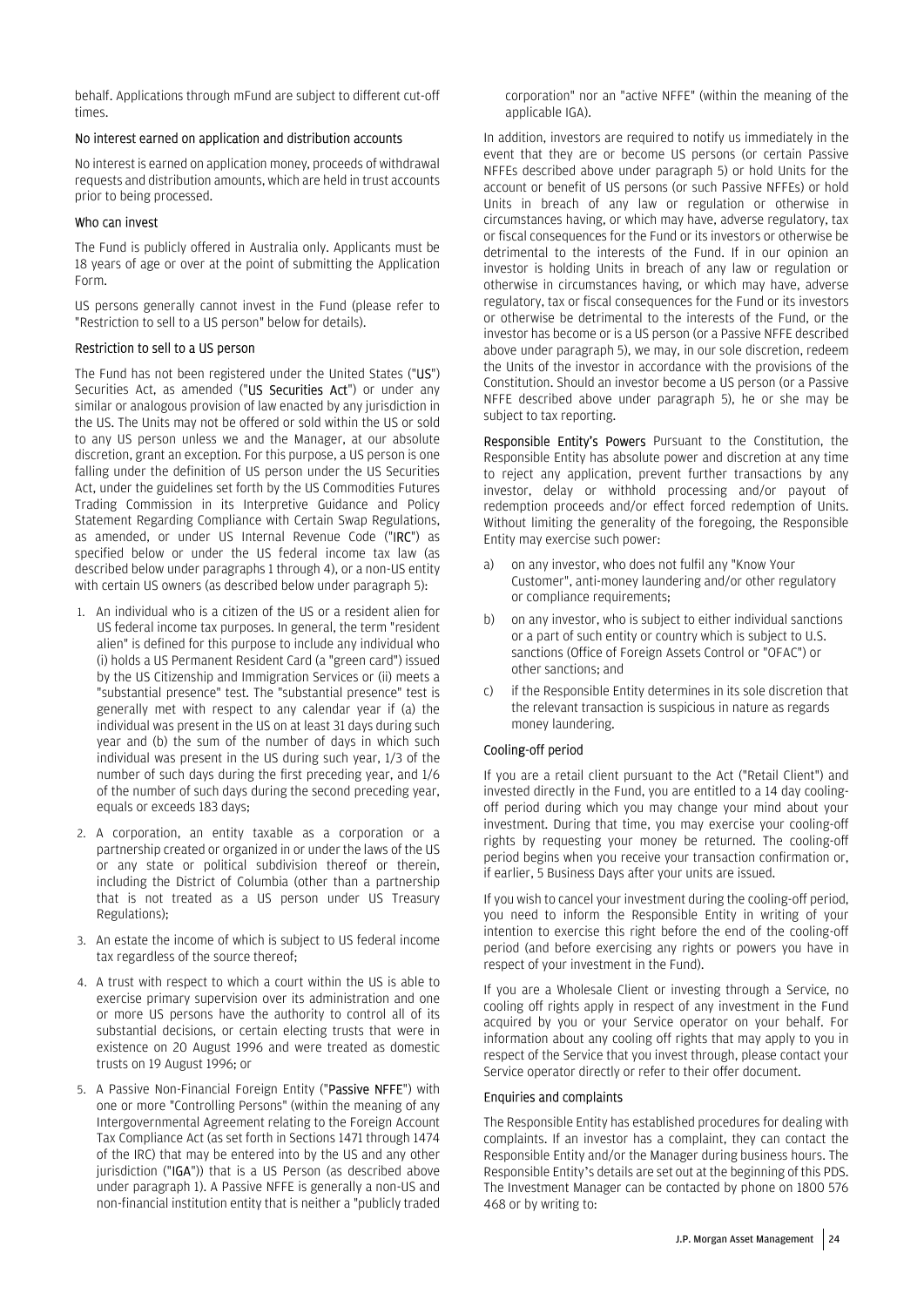Compliance Manager J.P. Morgan Asset Management Level 18, 85 Castlereagh Street Sydney NSW 2000 Email: jpmorgan.funds.au@ jpmorgan.com

We will endeavour to resolve your complaint fairly and as quickly as we can. We will respond to your complaint within the maximum response timeframe of 30 days. If we are unable to respond within the maximum response time because we have not had a reasonable opportunity to do so, we will write to you to let you know of the delay.

All investors (regardless of whether you hold Units in the Fund directly or hold Units indirectly via a Service) can access the Responsible Entity's complaints procedures outlined above. If investing via a Service and your complaint concerns the operation of the Service, then you should contact the Service operator directly.

If an investor is not satisfied with the final complaint outcome proposed, any aspect of the complaints handling process or a delay in responding by the maximum response time, the Australian Financial Complaints Authority ("AFCA") may be able to assist. AFCA operates the external complaints resolution scheme of which the Responsible Entity and the Manager are members. If you seek assistance from AFCA, their services are provided at no cost to you.

You can contact AFCA on 1800 931 678, or by writing to:

Australian Financial Complaints Authority GPO Box 3 Melbourne VIC 3001 Email: info@afca.org.au Website: www.afca.org.au

#### Privacy and personal information

#### Indirect Investors

If you are investing through a Service, we do not collect or hold your personal information in connection with your investment in the Fund. Please contact your Service operator for more information about their privacy policy.

#### Direct investors (including investors through mFund)

We collect personal information from you in the application form and any other relevant forms to be able to process your application, administer your investment and comply with any relevant laws. If you do not provide us with your relevant personal information, we will not be able to do so. Privacy laws apply to our handling of personal information and we will collect, use and disclose your personal information in accordance with our privacy policy, which includes details about the following matters:

- the kinds of personal information we collect and hold;
- how we collect and hold personal information;
- the purposes for which we collect, hold, use and disclose personal information;
- how you may access personal information that we hold about you and seek correction of such information (note that exceptions apply in some circumstances);
- how you may complain about a breach of the Australian Privacy Principles ("APP"), or a registered APP code (if any) that binds us, and how we will deal with such a complaint; and
- whether we are likely to disclose personal information to overseas recipients and, if so, the countries in which such recipients are likely to be located if it is practicable for us to specify those countries.

We may also give your personal information to service providers of the Fund, including the Manager, the Custodian, the Administrative Agent, the Registrar, and their related bodies corporate ("Service Providers") which may require transferring your personal information to entities located outside Australia where it may not receive the level of protection afforded under Australian law. We and the Service Providers may use personal information collected about you to notify you of other products.

Our privacy policy is available on our website at www.perpetual.com.au or you can obtain a copy free of charge by contacting us. Personal information will also be handled by the Manager in accordance to the Manager's privacy policy. A copy of the Manager's privacy policy is publicly available by visiting www.jpmorganam.com.au.

#### Anti-Money Laundering/Counter-Terrorism Financing Laws

The Anti-Money Laundering and Counter-Terrorism Financing Act 2006 ("AML Act") and other applicable anti-money laundering and counter terrorism laws, regulations, rules and policies which apply to the Responsible Entity ("AML Requirements"), regulate financial services and transactions in a way that is designed to detect and prevent money laundering and terrorism financing. The AML Act is enforced by the Australian Transaction Reports and Analysis Centre ("AUSTRAC"). In order to comply with the AML Requirements, the Responsible Entity is required to, amongst other things:

- verify your identity and source of your application monies before providing services to you, and to re-identify you if we consider it necessary to do so; and
- where you supply documentation relating to the verification of your identity, keep a record of this documentation for 7 years.

The Responsible Entity and any agent acting on our behalf reserve the right to request such information as is necessary to verify your identity and the source of the payment. In the event of delay or failure by you to produce this information, the Responsible Entity may refuse to accept an application and the application monies relating to such application or may suspend the payment of withdrawal proceeds if necessary to comply with AML Requirements applicable to them. Neither the Responsible Entity nor its agents shall be liable to you for any loss suffered by you because of the rejection or delay of any subscription or payment of withdrawal proceeds.

The Responsible Entity has implemented several measures and controls to ensure we comply with our obligations under the AML Requirements, including carefully identifying and monitoring investors. Because of the implementation of these measures and controls:

- transactions may be delayed, blocked, frozen or refused where the Responsible Entity has reasonable grounds to believe that the transaction breaches the law or sanctions of Australia or any other country, including the AML Requirements;
- where transactions are delayed, blocked, frozen or refused the Responsible Entity or our agents are not liable for any loss you suffer (including consequential loss) caused by reason of any action taken or not taken by them as contemplated above, or because of their compliance with the AML Requirements as they apply to the Fund; and
- The Responsible Entity or any agents acting on our behalf may from time to time require additional information from you to assist it in this process.

The Responsible Entity has certain reporting obligations under the AML Requirements and is prevented from informing you that any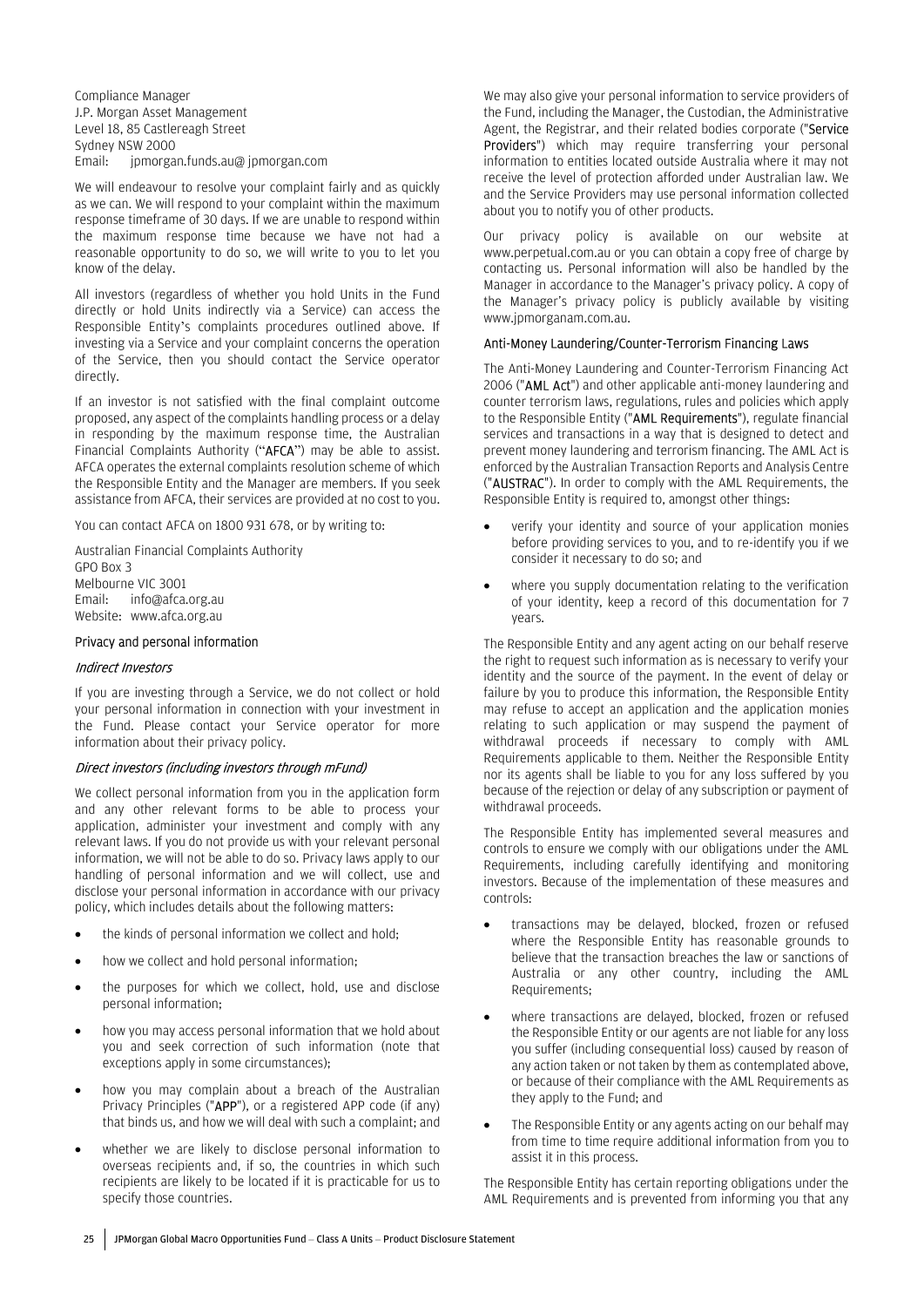such reporting has taken place. Where required by law, the Responsible Entity may disclose the information gathered to regulatory or law enforcement agencies, including AUSTRAC. Neither the Responsible Entity nor our agents are liable for any loss you may suffer because of their compliance with the AML Requirements.

#### Conflicts of interest of the Perpetual Group

Other entities within the 'Perpetual Group' (comprising Perpetual Limited and its subsidiaries, including the Responsible Entity) may act in various capacities (such as responsible entity, trustee and custodian) for other funds or accounts not described in this PDS. Perpetual Group have implemented policies and procedures to identify and where possible mitigate or avoid the conflict.

#### Conflicts of interest of the JPMorgan Chase Group

An investment in the Fund is subject to a number of actual or potential conflicts of interest. The JPMorgan Chase Group has adopted policies and procedures reasonably designed to appropriately prevent, limit or mitigate conflicts of interest. In addition, these policies and procedures are designed to comply with applicable law where the activities that give rise to conflicts of interest are limited and/or prohibited by law, unless an exception is available.

The Manager, the Fund, the Administrative Agent and the Custodian are not independent third parties. They are all part of the JPMorgan Chase Group, which provide a broad range of services and products to their clients and are major participants in the global currency, equity, commodity, fixed-income and other markets in which the Fund indirectly invests or will invest. In certain circumstances by providing services and products to their clients, JPMorgan Chase Group's activities may disadvantage or restrict the Fund and/or benefit these affiliates.

Potential conflicts of interest may arise between the Custodian and any delegates or sub-delegates it has appointed to perform safekeeping and related services. For example, potential conflicts of interest may arise where an appointed delegate is an affiliated group company of the Custodian and is providing a product or service to the Fund and has a financial or business interest in such product or service or where an appointed delegate is an affiliated group company of the Custodian which receives remuneration for other related custodial products or services it provides to the Fund, such as foreign exchange, securities lending, pricing or valuation services. In the event of any potential conflict of interest which may arise during the normal course of business, the Custodian will at all times have regard to its obligations under applicable laws and regulations.

The description of conflicts of interests below is without prejudice to the laws and regulations which each specific entity of the JPMorgan Chase Group is subject to. In particular the Manager will try to avoid conflicts of interest and, when they cannot be avoided, ensure that its clients (including the Fund) are fairly treated. To manage these potential conflicts, all arrangements between the Fund, the Manager, the Delegated Manager, the Administrative Agent and Custodian have been entered into at arm's length terms, and include reasonable remuneration for the value provided by the relevant party.

Potential investors and unit holders should carefully review the following, which describes potential and actual conflicts of interest that the JPMorgan Chase Group entities can face in their operations.

Acting for multiple clients. In general, the JPMorgan Chase Group faces conflicts of interest when it renders investment advisory services to several clients and, from time to time, provides dissimilar investment advice to different clients. In addition, a conflict could arise when one or more funds or accounts managed by the JPMorgan Chase Group Entities ("Other Accounts") invest in different instruments or classes of securities of the same issuer than those in which the Fund invests.

In certain circumstances, Other Accounts have different investment objectives or could pursue or enforce rights with respect to a particular issuer in which the Fund has also invested and these activities could have an adverse effect on the Fund which in turn may have an adverse effect on the Fund.

It is possible that in connection with an insolvency, bankruptcy, reorganisation, or similar proceeding, the Fund will be limited (by applicable law, courts or otherwise) in the positions or actions it will be permitted to take due to other interests held or actions or positions taken by the JPMorgan Chase Group or Other Accounts.

Affiliated transactions. To the extent permitted by law, the Fund can enter into transactions in which the JPMorgan Chase Group acts as principal on its own behalf (principal transactions), or the JPMorgan Chase Group acts as broker for, and receives a commission from, the Fund (agency transactions). Agency transactions create the opportunity for the JPMorgan Chase Group to engage in self-dealing. The JPMorgan Chase Group entities face a conflict of interest when it engages in an agency transaction on behalf of the Fund, because such transactions result in additional compensation to the JPMorgan Chase Group. The JPMorgan Chase Group faces a potentially conflicting division of loyalties and responsibilities to the parties in these transactions.

Allocation and aggregation. Potential conflicts of interest also arise with both the aggregation of trade orders and allocation of securities transactions or investment opportunities. Allocations of aggregated trades, particularly trade orders that were only partially filled due to limited availability, and allocation of investment opportunities raise a potential conflict of interest because the JPMorgan Chase Group has an incentive to allocate trades or investment opportunities to Other Accounts. The JPMorgan Chase Group may face certain potential conflicts of interest when allocating the assets of a fund-of-funds among its Other Accounts.

Overall position limits. Potential conflicts of interest also exist when the JPMorgan Chase Group maintains certain overall investment limitations on positions in securities or other financial instruments due to, among other things, investment restrictions imposed upon the JPMorgan Chase Group by law, regulation, contract or internal policies. These limitations have precluded and, in the future could preclude, the Fund from purchasing particular securities or financial instruments, even if the securities or financial instruments would otherwise meet the Fund's objectives.

Redemptions. The JPMorgan Chase Group, as an investor, and Other Accounts may have significant ownership in the Fund. The JPMorgan Chase Group faces conflicts of interest when considering the effect of redemptions on the Fund and on other shareholders in deciding whether and when to redeem its shares. A large redemption of shares by the JPMorgan Chase Group or Other Accounts could result in the Fund selling securities when it otherwise would not have done so, accelerating the realisation of capital gains or losses, increasing transaction costs and potentially affecting the viability of the Fund. A large redemption could significantly reduce the assets of the Fund, causing decreased liquidity and, depending on any applicable expense caps, a higher expense ratio.

Investing in UCITS, UCIs and other investment vehicles. The Fund may invest its assets in, from time to time, UCITS, UCIs and other investment vehicles managed by the JPMorgan Chase Group. It is therefore possible that any of them may, in the due course of their business, have potential conflicts of interest with the Fund. When undertaking any investments where conflicts of interest may arise,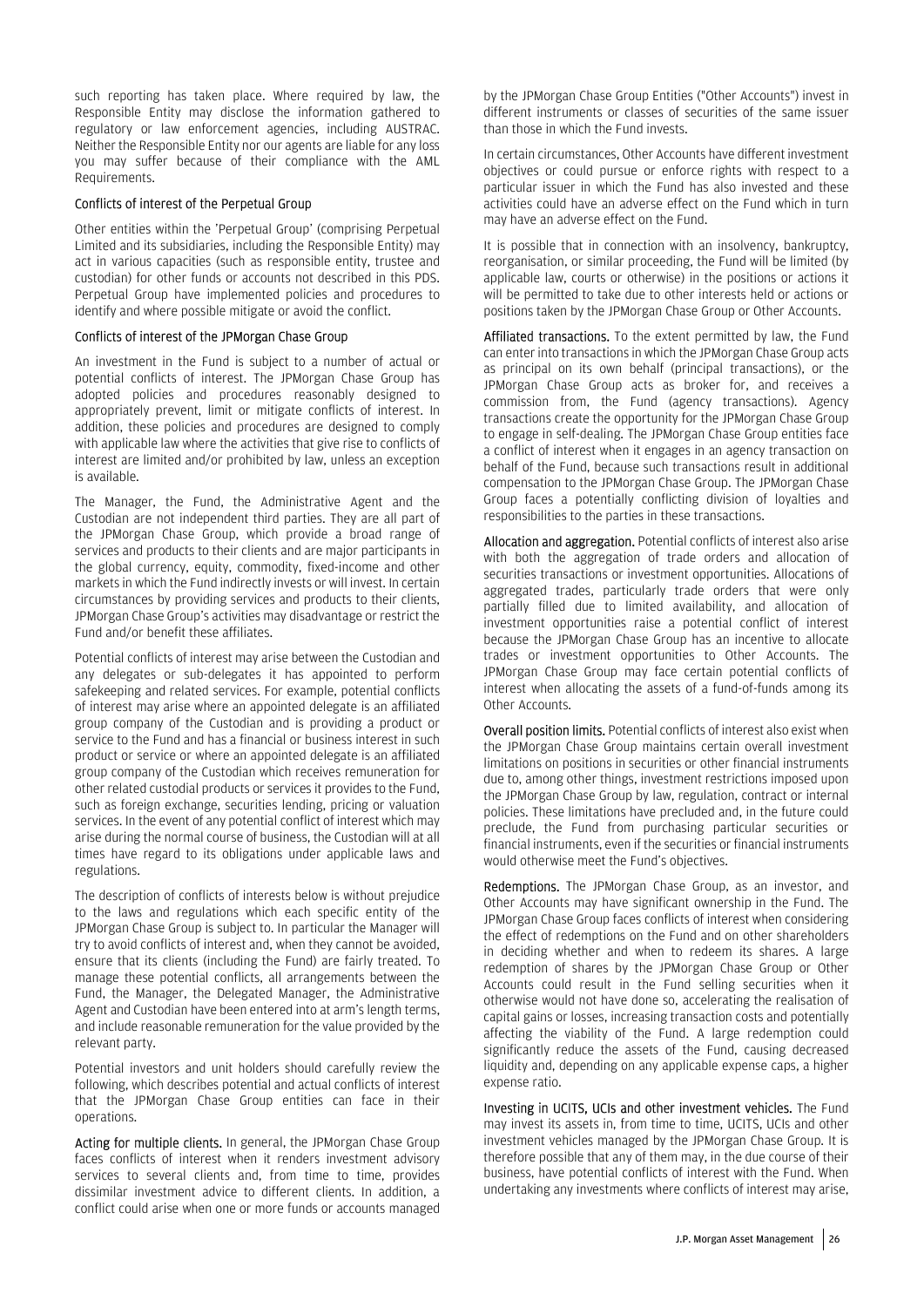each will respectively endeavour to ensure that such conflicts are resolved fairly.

Personal trading. The JPMorgan Chase Group and any of its directors, officers, agents or employees, face conflicts of interest when transacting in securities for their own accounts because they could benefit by trading in the same securities as the Fund, which could have an adverse effect on the Fund. The JPMorgan Chase Group may make different investment decisions and take other actions with respect to their own proprietary accounts than those made for client accounts, including the timing or nature of such investment decisions or actions.

Information access. As a result of the JPMorgan Chase Group's various other businesses, affiliates, from time to time, come into possession of information about certain markets and investments which, if known to the investment managers, could cause them to seek to dispose of, retain or increase interests in investments held by the Fund or acquire certain positions on behalf of the Fund. However, the JPMorgan Chase Group's internal information barriers restrict the Fund's investment manager's ability to access such information even when it would be relevant to its management of the Fund. Such affiliates can trade differently from the investment manager for the Fund potentially based on information not available to the investment manager. If the investment manager of the Fund acquires, or is deemed to acquire, material non-public information regarding an issuer, it will be restricted from purchasing or selling securities of that issuer for its clients, including the Fund, until the information has been publicly disclosed or is no longer deemed material.

Commission sharing arrangements. The JPMorgan Chase Group pays certain broker-dealers with "soft commission" generated by client brokerage transactions in exchange for access to statistical information and other research services. The JPMorgan Chase Group faces conflicts of interest because the statistical information and other research services may benefit certain other clients of the JPMorgan Chase Group more than the Fund and can be used in connection with the management of accounts other than the accounts whose trades generated the commissions.

Additionally, when the JPMorgan Chase Group uses client brokerage commissions to obtain statistical information and other research services, the JPMorgan Chase Group receives a benefit because it does not have to produce or pay for the information or other research services itself. As a result, the JPMorgan Chase Group may have an incentive to select a particular broker-dealer in order to obtain such information and other research services from that broker-dealer, rather than to obtain the lowest price for execution.

The Responsible Entity will not enter into commission sharing arrangements with respect to the Fund.

Lending. Although the Fund does not engage in any borrowing or formal overdraft facility from the JPMorgan Chase Group, the Fund may engage in securities lending transactions. The Manager faces a conflict of interest when an affiliate operates as a service provider in the securities lending transaction or otherwise receives compensation as part of the securities lending activities.

Proxy voting. Potential conflicts of interest can arise when the Management Company votes proxies for securities held by the Fund. A conflict is deemed to exist when the proxy is for the Fund, or when the proxy administrator has actual knowledge indicating that the JPMorgan Chase Group is an investment banker or rendered a fairness opinion with respect to the matter that is the subject of the proxy vote. Potential conflicts of interest can arise when the investment manager invests the Fund's assets in securities of companies that are also clients of the JPMorgan Chase Group or that have material business relationships with the JPMorgan Chase Group.

#### Further information

We authorise the use of this PDS as disclosure to people who wish to access the Fund indirectly through a Service. In this circumstance, the Service operator becomes an investor in the Fund and acquires the rights of an investor and may exercise, or decline to exercise, these rights on your behalf.